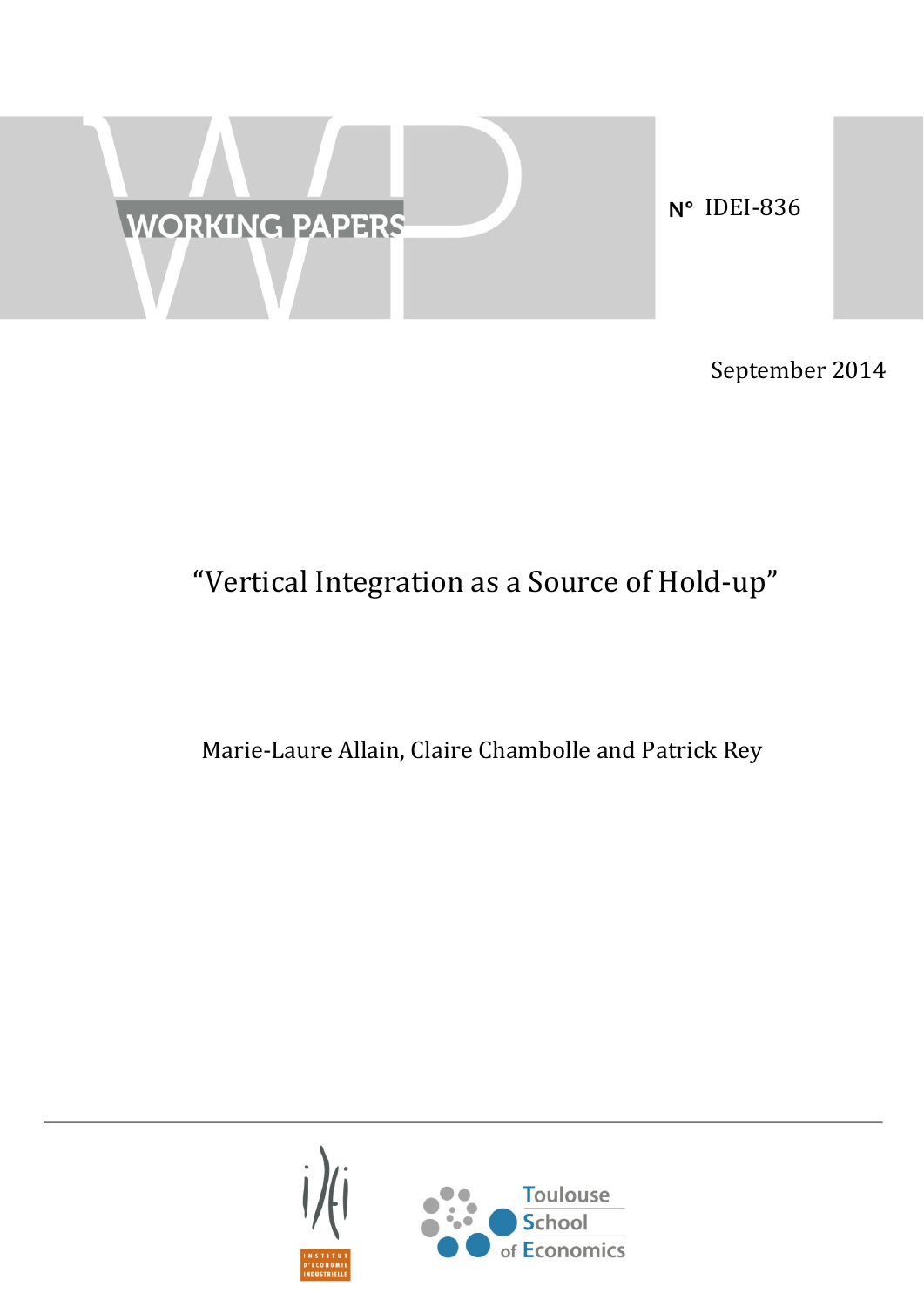# Vertical Integration as a Source of Hold-up<sup>1</sup>

Marie-Laure Allain<sup>2</sup>, Claire Chambolle<sup>3</sup> and Patrick Rey<sup>4</sup>

September 2014

1We thank Eric Avenel, Paul Heidhues, Roman Inderst, Noriaki Matsushima, Massimo Motta, Mike Riordan, Tim Simcoe, Yossi Spiegel, as well as participants to the MaCCI Summer Institute (2014) and the ANR-DFG Rennes Workshop (2014). We also thank the editor, Marco Ottaviani, and four anonymous referees for their very useful comments.

We gratefully acknowledge support from the Agence Nationale de la Recherche (ANR) and the Deutsche Forschungsgemeinschaft (DFG) for the French-German cooperation project "Competition and Bargaining in Vertical Chains," and from the European Research Council under the Grant Agreement no. 340903.

2Ecole Polytechnique (CNRS, Department of Economics, 91128 Palaiseau, France; email: marie-laure.allain@polytechnique.edu) and CREST.

3INRA (UR1303 ALISS, 94205 Ivry-sur-Seine, France) and Ecole Polytechnique (Department of Economics, 91128 Palaiseau, France; email: claire.chambolle@polytechnique.edu).

4Toulouse School of Economics (GREMAQ and IDEI, Allée de Brienne 31000 Toulouse; email: patrick.rey@tse-fr.eu)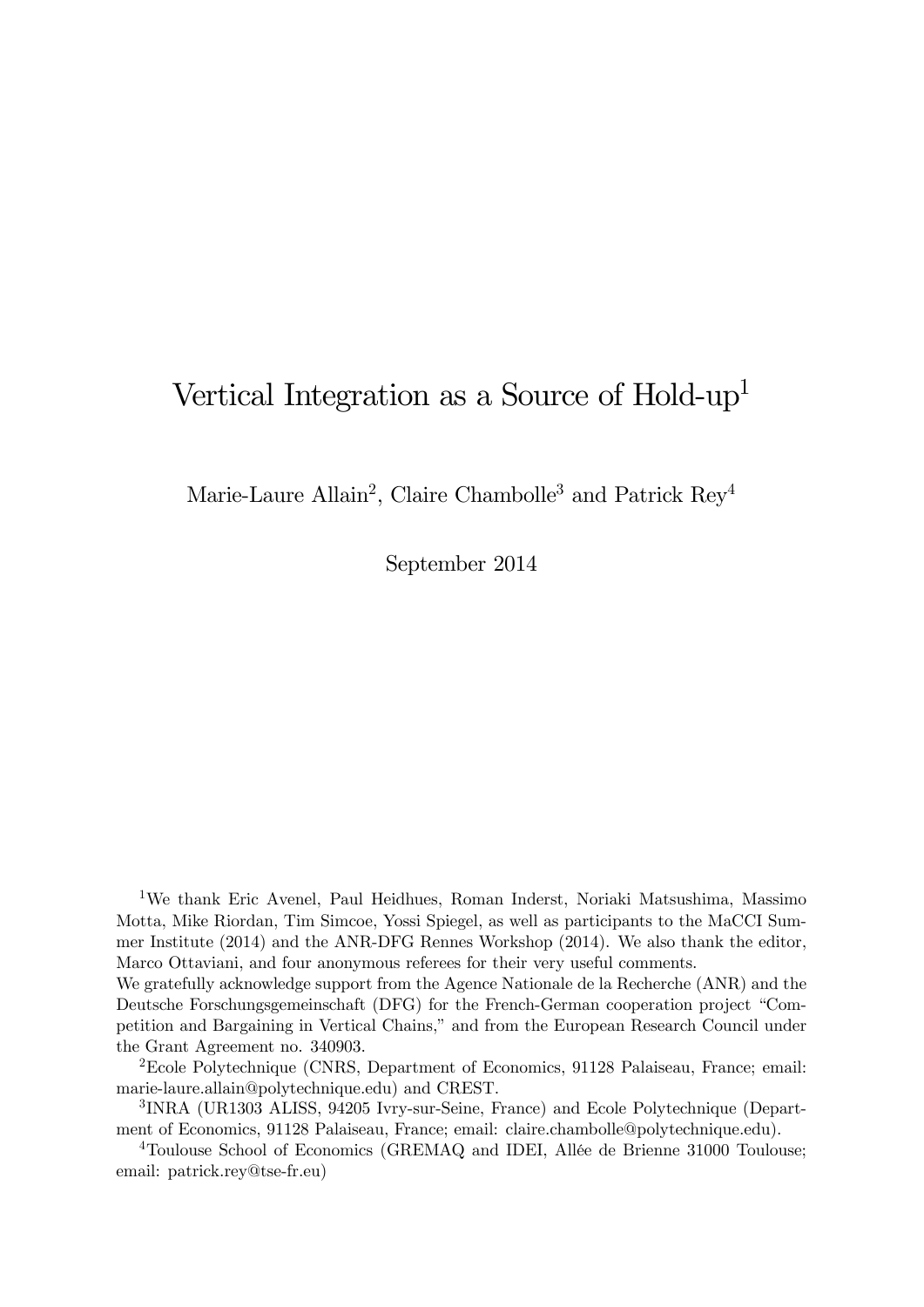#### Abstract

While vertical integration is traditionally seen as a *solution* to the hold-up problem, this paper highlights instead that it can generate hold-up problems — for rivals.

We first consider a successive duopoly where competition among suppliers eliminates any risk of hold-up; downstream firms thus obtain the full return from their investments. We then show that vertical integration creates hold-up concerns for the downstream rival, by affecting the integrated supplier's incentives from both ex ante and ex post standpoints.

We also provide illustrations in terms of standard industrial organization models and of antitrust cases, and discuss the robustness of the insights.

Jel Codes: L13, L41, L42.

Keywords: Vertical Integration, Hold-up, Incomplete contracts, Vertical foreclosure.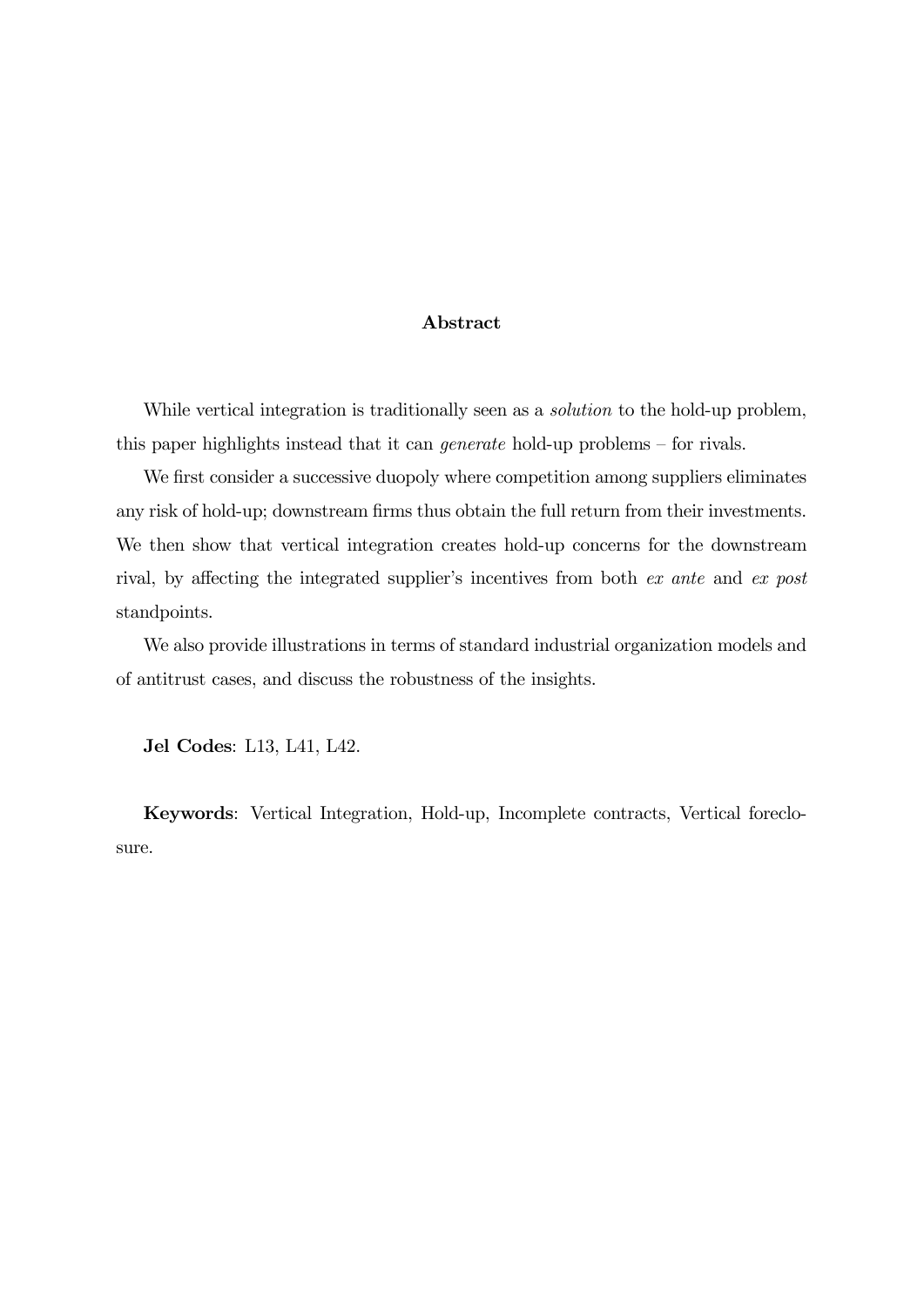## 1 Introduction

The literature on incomplete contracts has emphasized the role of vertical integration as a possible *solution* to hold-up problems.<sup>1</sup> Yet in practice antitrust authorities have instead voiced concerns that vertical integration may generate hold-up problems ... for rivals.2 To explore this issue, we introduce a classic hold-up concern in an oligopolistic setup, in which two downstream competitors must invest before contracting with one of two upstream suppliers. Despite the lack of ex ante contracting, under vertical separation the competition among suppliers eliminates any risk of hold-up, and firms obtain ex post the full return from their investments. By contrast, vertical integration provides both ex ante and ex post incentives to degrade the conditions offered to the downstream rival. Ex ante, doing so discourages the rival from investing, by exposing it to being held-up by the other supplier. Ex post, degrading the input provided to the rival can benefit the downstream subsidiary. Hence, vertical integration does not solve here any hold-up problem for the integrated subsidiary (as no such concern arises under separation), but does create hold-up concerns for the downstream rival.

To discuss ex ante incentives, we first allow suppliers, if they wish so, to pre-commit themselves, before investment decisions, to being "greedy" when negotiating with customers. We show that, while independent suppliers never take this option, an integrated supplier takes instead advantage of the option to create hold-up problems for the downstream rival. We then show that similar insights apply when suppliers can pre-commit themselves to offering a degraded quality, so as to dissipate, rather than appropriate, part of the return on investment.

To discuss ex post incentives, we consider the case where input quality is unverifiable. An integrated supplier would then degrade the input provided to its rival whenever doing so increases the profit obtained by its own downstream subsidiary. In such a case, vertical integration creates again hold-up problems for the downstream rival, even in the absence of any pre-commitment possibility, simply by making the integrated supplier less reliable.

Our paper builds on the literature on hold-up and vertical integration.3 Hold-up

<sup>&</sup>lt;sup>1</sup>See, *e.g.*, Williamson (1975), Klein, Crawford, and Alchian (1978) and Grossman and Hart (1986).

<sup>&</sup>lt;sup>2</sup>See for example the quote from the TOMTOM/TELE ATLAS decision mentioned in Section 2.3. 3For a detailed discussion of this literature, see Hart (1995).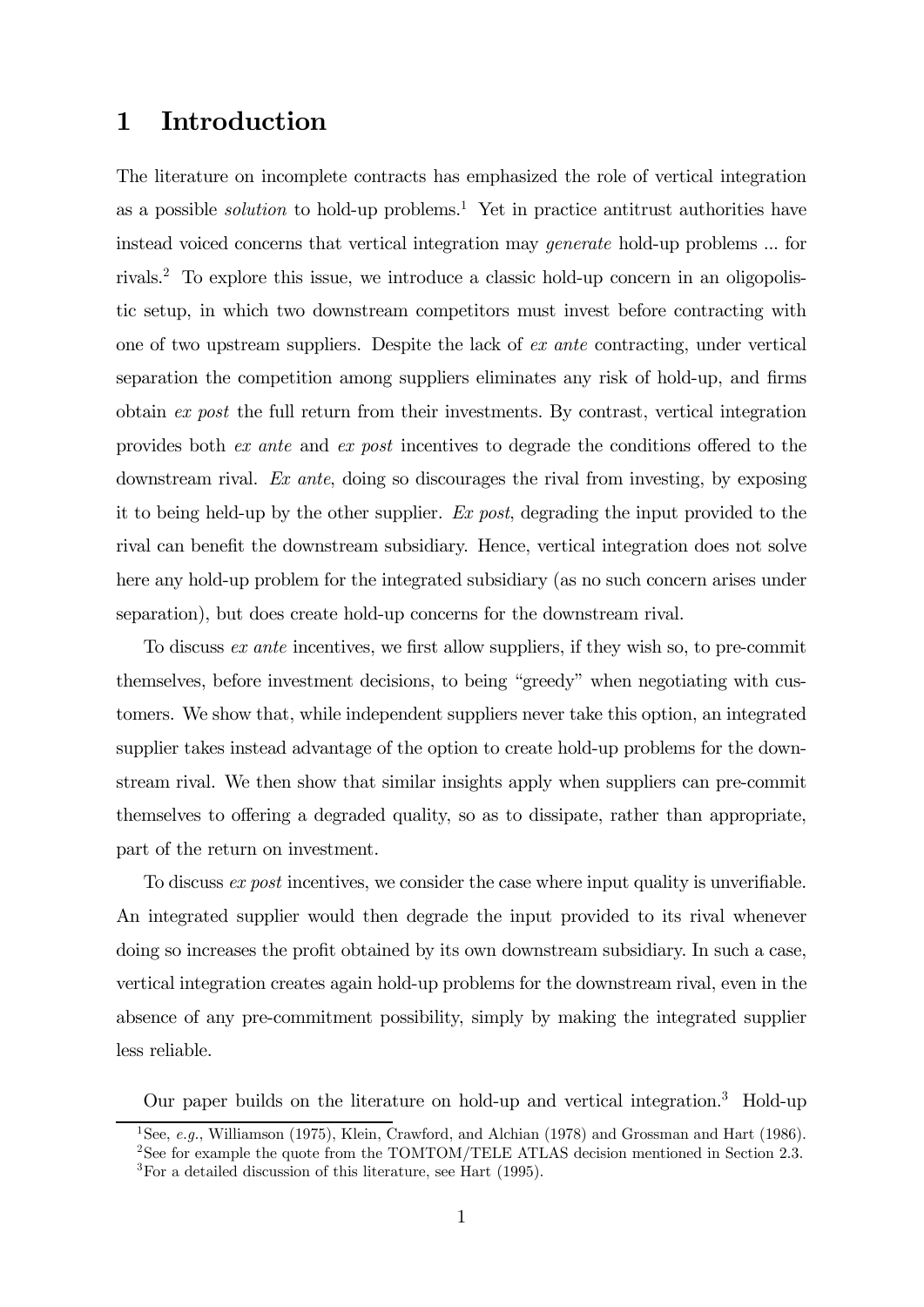concerns arise when part of the return on an agent's investment can be appropriated ex post by a trading partner. This is the case when (i) the trading partner enjoys bargaining power (stemming from market power, or because the investment is relationship-specific); and (ii) contracting either cannot take place ex ante, before investments are sunk, or complete contracts are too costly to write or to enforce — see, e.g., Williamson (1975) and Hart and Moore (1988) for extensive discussions of these assumptions, and Grout (1984) and Tirole (1986) for a first formal analysis of the hold-up problem. In this context, vertical integration has been viewed as a solution to hold-up problems — see for instance Williamson (1975, 1985), Klein, Crawford, and Alchian (1978), and Grossman and Hart (1986). These first papers however focus on bilateral monopolies. When several competitors have to invest, vertical integration can still provide a solution to foster the integrated firm's investment, as shown by Bolton and Whinston (1993) in a context of supply insurance and downstream competition.<sup>4</sup> Also, competition among trading partners may contribute to eliminate hold-up concerns (both when negotiating ex post, and possibly by encouraging partners to enhance ex ante contracting), in which case vertical integration need not affect the subsidiary's investment incentives. We contribute to this literature by emphasizing that vertical integration can however exacerbate holdup concerns for rivals, and reduce in this way their own investment incentives.<sup>5</sup>

Our paper also relates to the literature on foreclosure,<sup> $6$ </sup> and in particular to the seminal papers by Ordover, Saloner and Salop (1990, henceforth OSS) and Salinger (1988). They argue that a vertical merger can be profitable by enabling the integrated firm to raise rivals' costs, by limiting their access to its own supply and increasing in this way the market power of alternative suppliers.<sup>7</sup> We revisit this literature by focussing on hold-up and investment incentives, rather than on product market competition.<sup>8</sup> Fur-

 $4$ See also McLaren (2000).

<sup>&</sup>lt;sup>5</sup>As in Bolton and Whinston (1993), because of strategic substitution, vertical integration induces both higher investment by the integrated firm, and less investment by its rivals. However, in the case of an upstream monopoly considered by Boston and Whinston, this is achieved by fostering the integrated firm investment incentives; in the case of upstream competition considered here, this is instead achieved by impeding rivals' investment incentives. In practice, both effects can complement each other, further exacerbating the asymmetry among firms' investments.

 ${}^{6}$ See Rey and Tirole (2007) for an overview of this literature.

<sup>7</sup>Hart and Tirole (1990), O'Brien and Shaffer (1992) and McAfee and Schwartz (1994) offer a different rationale, based on the risk of opportunism. Spiegel (2013) shows that vertical integration can also result into higher input prices when downstream firms have some bargaining power in their negotiation with an upstream monopolist – see the discussion in subsection  $4.3$ .

 $8 \text{In OSS}$  – as well as in Hart and Tirole (1990) and Spiegel (2013) –, vertical integration is profitable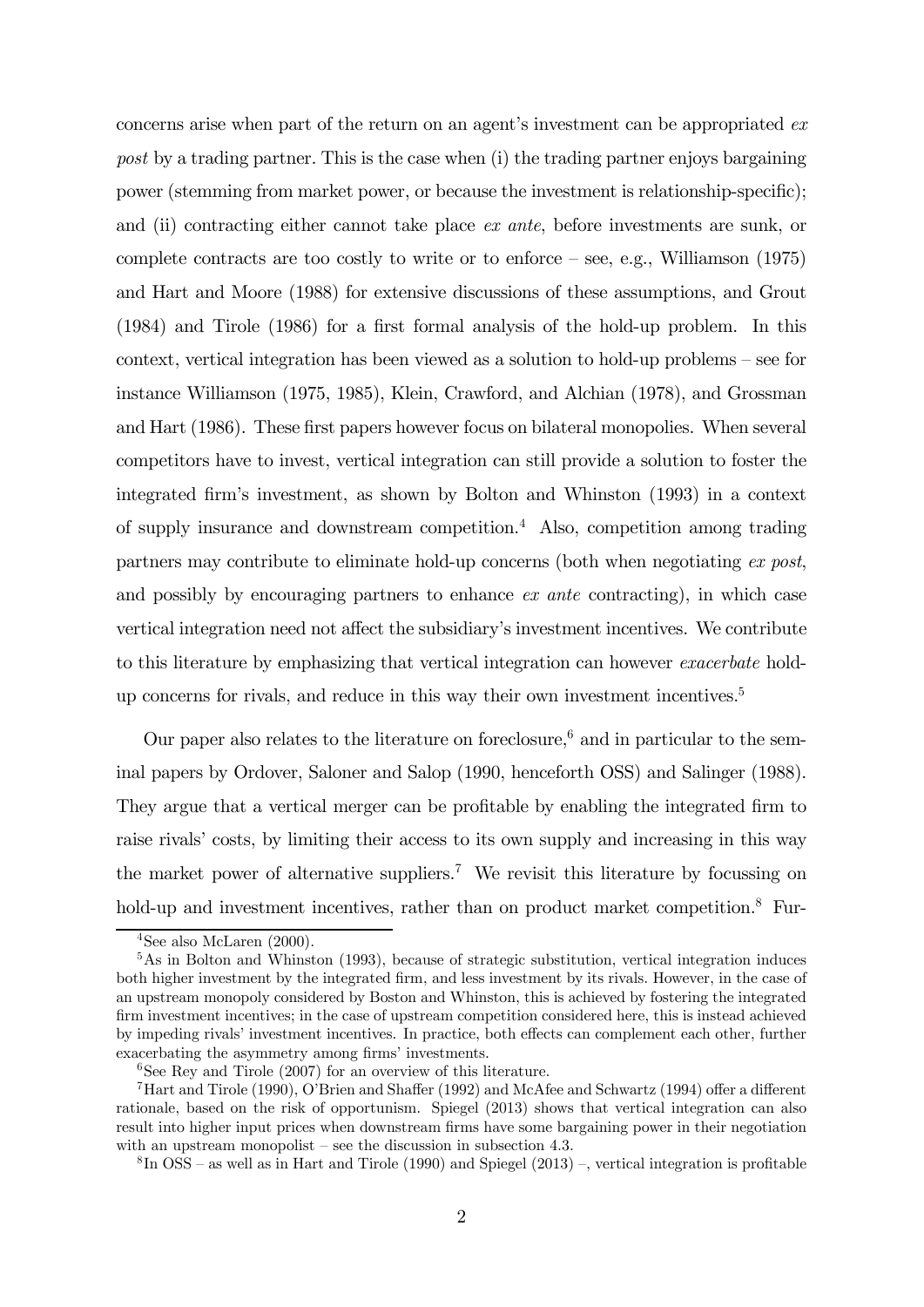thermore, as stressed by Hart and Tirole (1990), the "raising rivals' costs" argument relies on inefficient pricing (namely, linear tariffs), even ex post; otherwise suppliers' market power would affect the division of profits, but marginal input prices would still reflect (marginal) costs, as independent suppliers have no incentives to make their customers less competitive. By contrast, here hold-up problems alter rivals' investment incentives despite efficient *ex post* contracting. In addition, as pointed out by Hart and Tirole (1990) and Reiffen (1992), the analysis of OSS also relies on the assumption that the integrated firm can somehow commit itself to limiting its supplies to downstream rivals — otherwise, it would have an incentive to keep competing with the alternative suppliers.<sup>9</sup> We thus also contribute to this literature by showing that such commitment is not required when the quality of support is non verifiable.

The paper is organized as follows. Section 2 shows how vertical integration generates ex ante incentives to create hold-up problems for independent rivals. We first present this insight in a framework where, before investment decisions, suppliers can pre-commit themselves to either appropriating a share of the profits, or dissipating part of these profits through a degraded support; we then discuss several illustrations. Section 3 shows further that, even in the absence of any pre-commitment, vertical integration also creates hold-up problems ex post when degrading the support provided to one firm benefits its rival. Section 4 discusses the robustness of these insights as well as several extensions. Section 5 concludes.

# 2 Vertical integration and hold-up: An ex ante perspective

We consider a successive duopoly framework with two upstream firms  $U_A$  and  $U_B$ , and two downstream firms  $D_1$  and  $D_2$ . To be active, each  $D_i$  must both invest and secure

from an ex post standpoint (i.e., for given investment levels — which, in turn, has implications for investment decisions). By contrast, in our setup vertical integration does not increase the profit achieved  $ex$  post by the integrated firms – in particular, it does not affect their investment behavior (i.e., their best response remains unchanged). Vertical integration is only profitable because it exacerbates hold-up concerns for the independent rivals, and distorts in this way their own investment behavior.

<sup>9</sup>This assumption can be re-interpreted as a commitment over input design. For example, in Choi and Yi (2000) an integrated supplier may tailor its input to the needs of its downstream unit; in Church and Gandal (2000) an integrated firm may make its software incompatible with a rival's hardware.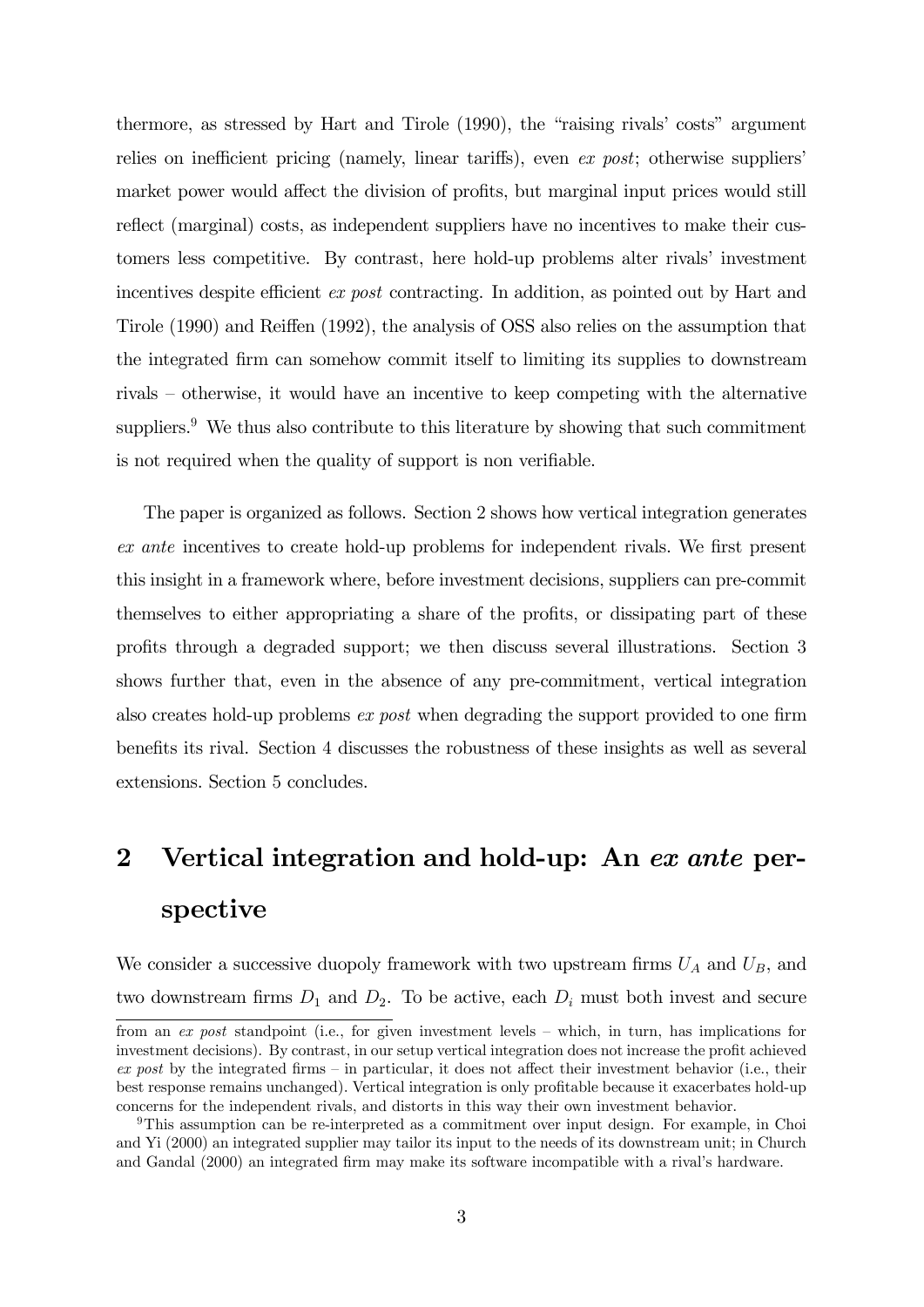some support, which either upstream firm can supply at no cost. With this support, investing  $I_i$  generates a return  $r_i(I_j) I_i$ , which decreases in the rival's investment  $I_j$ ; without support, the investment generates no profit.

Throughout this section, we assume that each  $D_i$  can choose any investment scale  $I_i \in [0,1]$  at cost  $C_i(I_i)$ , and maintain the following regularity conditions:

**Assumption A.** For  $i = 1, 2$ :

A1.  $r_i(.)$  is  $C^1$  and strictly decreasing, and  $C_i(.)$  is  $C^2$ , increasing and strictly convex;

A2.  $C_i'(0) < r_i(.) \leq C_i'(1);$ 

A3. max<sub> $I \in [0,1]$ </sub>  $|r'_{i}(I)| < \min_{I \in [0,1]} C''_{i}(I)$ .

Condition A1 ensures that firms' investment responses are uniquely defined. Under condition  $A2$  they are moreover characterized by first-order conditions when firms obtain the full return on their investments. Finally, condition  $A3$  guarantees the existence of a unique, stable investment equilibrium.

Keeping in line with the hold-up literature, contracts are incomplete: For simplicity, we assume away the possibility of contracting ex ante, before investment decisions are made. Suppliers can therefore appropriate  $ex$  post part of the benefits if they enjoy market power, a concern however mitigated here by upstream competition.

To show how vertical integration creates incentives to generate hold-up concerns, we first use a simple model in which suppliers can pre-commit themselves to being "greedy" (section 2.1). We then show that the same insight applies when suppliers can threaten to dissipate, rather than appropriate, their customers' profits (section 2.2). We conclude by discussing several illustrations (section 2.3).

#### 2.1 A simple model

We allow here suppliers, if they wish so, to commit themselves ex ante, before investment decisions, to a particular sharing rule (exogenously given for the moment being; we endogenize it at the end of this section). We view this assumption mainly as a convenient expositional device for discussing ex ante incentives to raise hold-up concerns, but note that, in practice, a supplier may indeed influence its ex post bargaining power in various ways, e.g., by posting bonds, exchanging (economic) "hostages," limiting its freedom of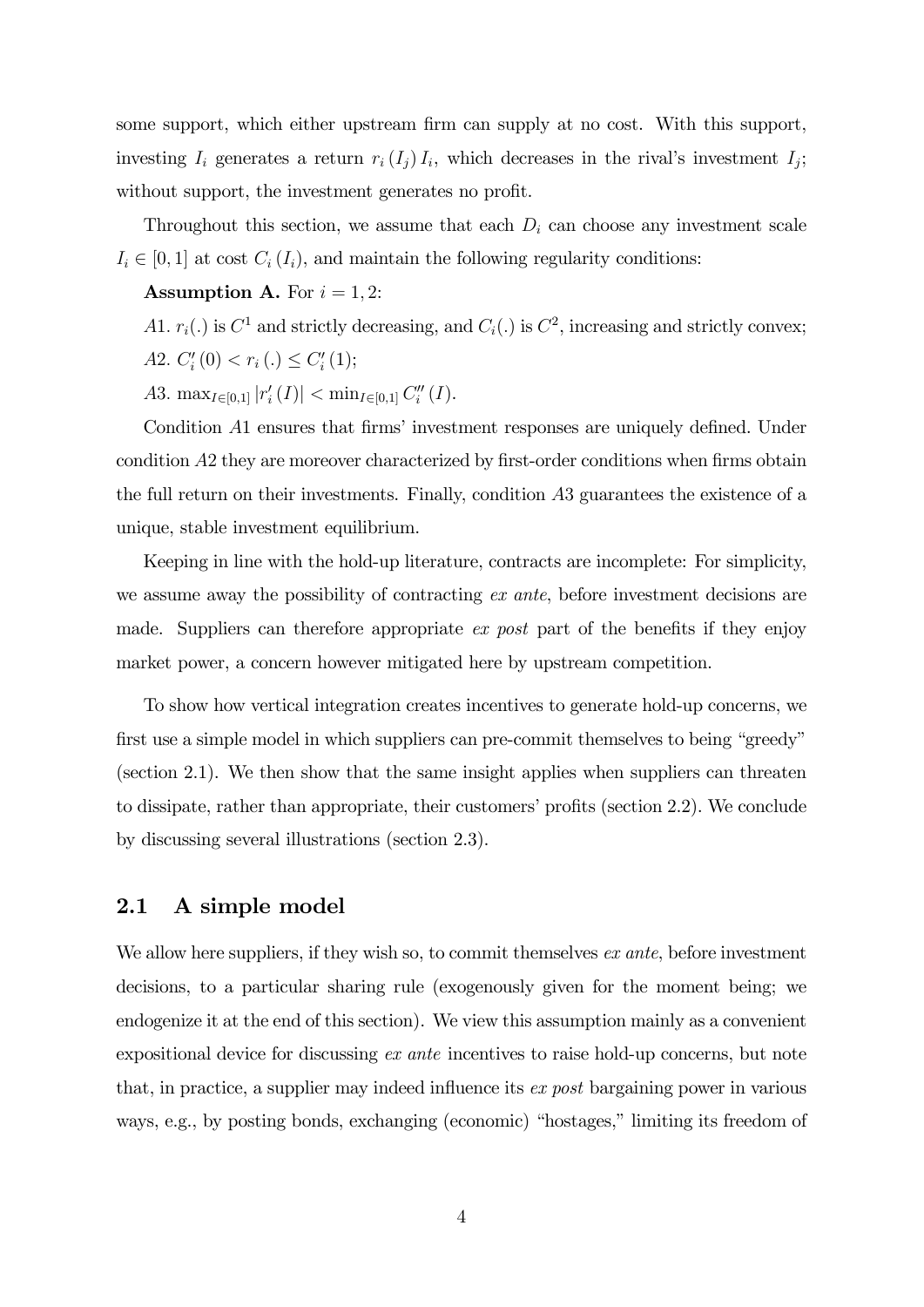actions, delegating decision powers to appointed arbitrators, and so forth<sup>10</sup> – see, e.g., the discussion of patent trolls in section 2.3.

We thus consider the following game, where all decisions are observed by all firms:

- Stage 1: Each supplier can commit itself to leaving (no more than) a share  $\hat{s} < 1$ of profit to its partners;<sup>11</sup> to rule out trivial outcomes, we assume that doing so involves an arbitrarily small cost  $\varepsilon$ .
- Stage 2: Downstream firms make their investment decisions.
- Stage 3: Each  $U_h$  offers each  $D_i$  a profit-sharing rule  $s_{hi} \in [0,1]$  (where  $s_{hi} = \hat{s}$  in case of pre-commitment in stage 1); downstream firms then choose their suppliers.

To analyze the impact of vertical integration on hold-up, we compare the subgame perfect Nash-equilibria of this game in two scenarios. In the first scenario, all firms are independent; in the second scenario, one (and only one) supplier, say  $U_A$ , is vertically integrated, say with  $D_1$ .

We first note that, in equilibrium, an independent supplier never adopts the sharing rule  $\hat{s}$  in stage 1. To see this, observe that the supplier cannot make a profit from dealing with integrated downstream firms, as they can obtain internal support at cost; and when competing for independent downstream firms, pre-committing itself to the rule  $\hat{s}$  would not only cost  $\varepsilon$  but may also prevent the supplier from outbidding its rival in stage 3.

Hence, if both suppliers are independent, no supplier ever pre-commits itself in stage 1; it follows that in stage 3, Bertrand-like competition leads suppliers to provide support at cost. Therefore, in stage 2 each  $D_i$  expects to obtain the full return from its investment, and thus seeks to maximize

$$
r_i(I_j) I_i - C_i(I_i). \tag{1}
$$

Suppose now that  $U_A$  is vertically integrated with  $D_1$ . If  $U_A$  does not adopt the rule  $\hat{s}$ , then Bertrand competition enables again  $D_2$  to be supplied at cost, and thus each  $D_i$ 

<sup>&</sup>lt;sup>10</sup>For a discussion of *ex ante* measures that can influence *ex post* bargaining positions of negotiating partners, and their role in alleviating hold-up concerns, see, e.g., Aghion et al. (1994).

<sup>&</sup>lt;sup>11</sup>We assume for simplicity that the sharing rule  $\hat{s}$  then applies to all downstream partners.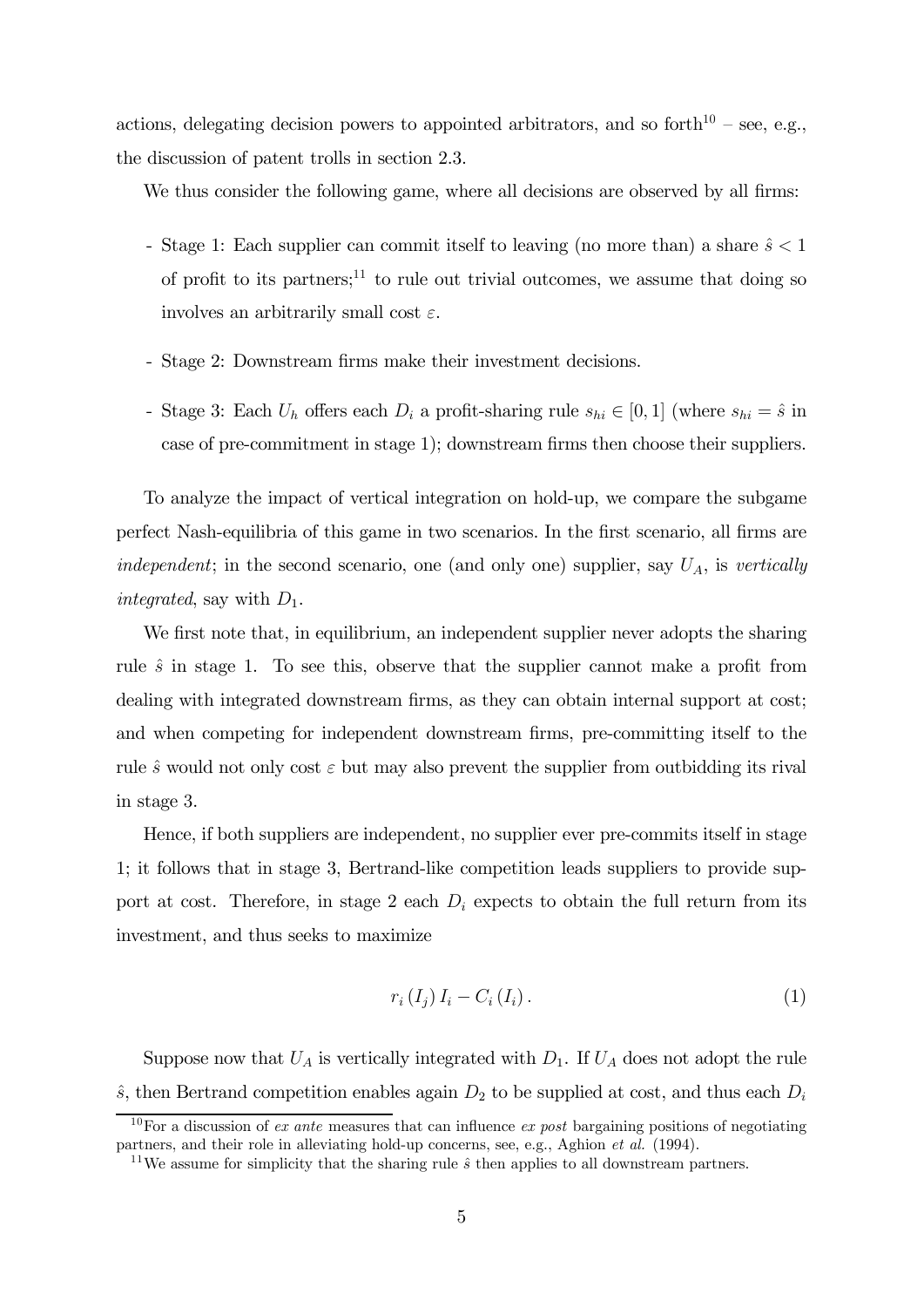chooses  $I_i$  so as to maximize (1). By contrast, if  $U_A$  adopts the rule  $\hat{s}$ , then in stage 3  $U_B$  wins ex post the competition for the supply of  $D_2$ , by offering an only slightly better sharing rule; therefore, in stage 2  $D_2$ 's objective becomes  $\hat{s}r_2(I_1)I_2 - C_2(I_2)$ , whereas the objective of the integrated firm  $U_A - D_1$  remains given by  $r_1 (I_2) I_1 - C_1 (I_1)$ .

It follows that committing to the rule  $\hat{s}$  allows the integrated firm  $U_A - D_1$  to expose its downstream rival  $D_2$  to being held-up by  $U_B$ . Intuitively, this is a profitable strategy for the integrated firm, as  $D_1$  benefits from discouraging  $D_2$ 's investment. Indeed, we have:

#### Proposition 1 Under Assumption A:

i) Independent suppliers never commit themselves to the sharing rule  $\hat{s}$ ; absent vertical integration, upstream competition thus eliminates any risk of hold-up.

ii) By contrast, an integrated supplier commits itself to the sharing rule  $\hat{s}$ , so as to create hold-up problems for the downstream rival.

#### Proof. See Appendix A. ■

So far, the literature has mainly viewed vertical integration as a solution to hold-up problems. By contrast, here upstream competition disciplines suppliers under vertical separation, and thus vertical integration has only adverse effects: It has no impact on the integrated subsidiary, but generates hold-up problems for the independent rival. Note that this also benefits the independent supplier, who enjoys greater power and can appropriate some of the return on  $D_2$ 's investment.<sup>12</sup>

Remark: Upstream market power. To be sure, if upstream competition were more limited, then hold-up concerns could arise as well under vertical separation; vertical integration would then alleviate these concerns for the integrated subsidiary,<sup>13</sup> but it would still contribute to exacerbate them for downstream rivals. Consider for instance the case of a monopolistic supplier, having all the bargaining position in ex post bilateral negotiations. If it did not commit to the sharing rule  $\hat{s}$ , then ex post it would appropriate all investment benefits, thereby discouraging downstream firms from undertaking any investment. In the absence of vertical integration, the supplier will therefore choose

<sup>&</sup>lt;sup>12</sup>That is, as long as  $D_2$  keeps investing. See also the discussion below on the choice of  $\hat{s}$ .<br><sup>13</sup>Bolton and Whinston (1993) stress that this may however result in excessive investment incentives, compared with what is socially desirable.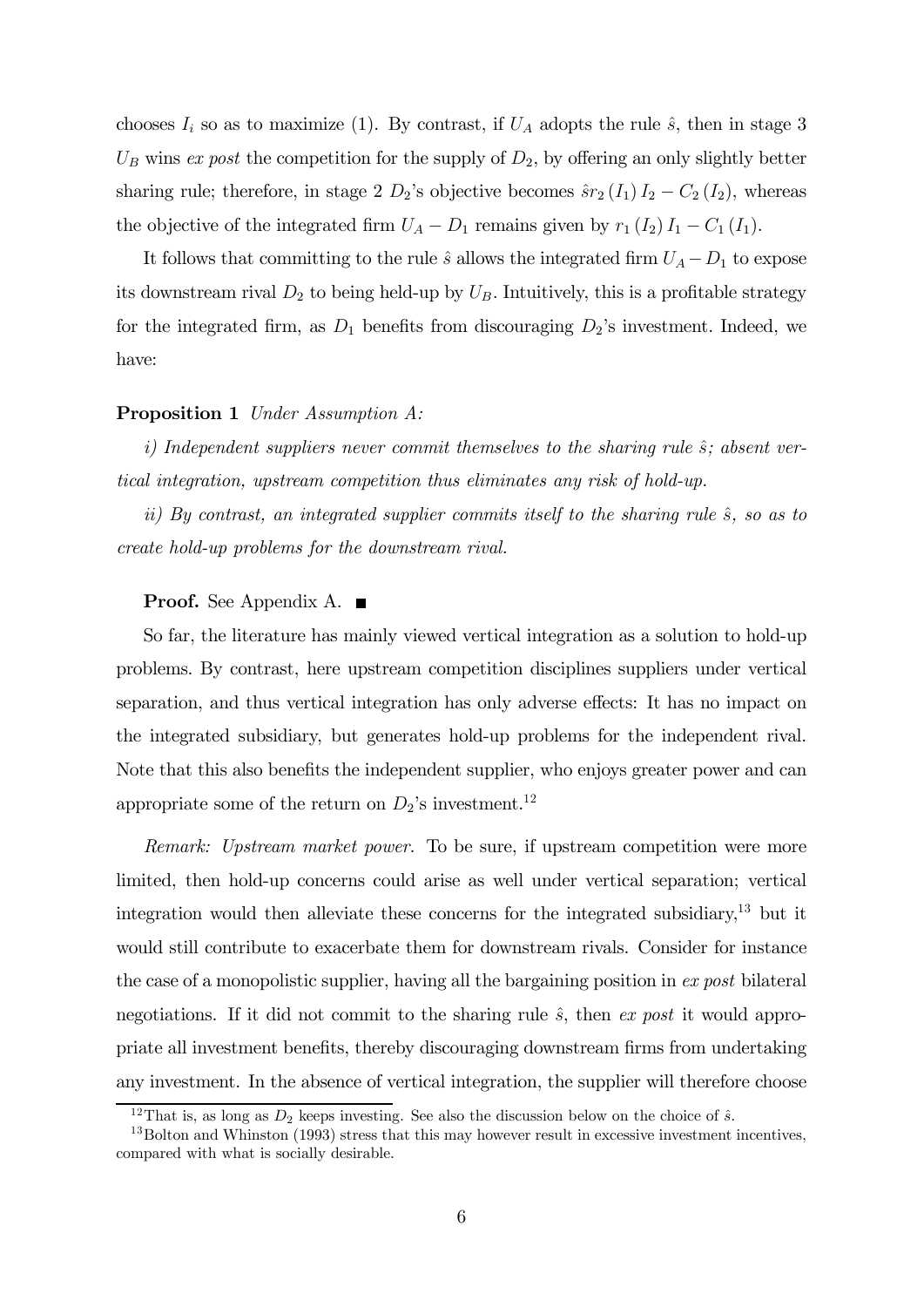to commit itself to the sharing rule  $\hat{s}$ , in order to limit hold-up concerns and encourage investment, the benefits of which it then partly appropriates. By contrast, if vertically integrated the supplier may choose not to commit to  $\hat{s}$ , so as to discourage the downstream rival's investment  $-$  it will do so when the benefits to its downstream subsidiary more than offset the loss of profit from not supplying the rival.

Remark: Choosing the sharing rule  $\hat{s}$ . For simplicity, we have considered here the case where a supplier could only pre-commit itself to a given rule  $\hat{s}$ ; however, the insights apply as well when suppliers can opt in stage 1 (at an arbitrarily small cost) for any sharing rule  $\hat{s} \in [0, 1]$ . Again, under vertical separation no supplier chooses to precommit itself, and in stage 3 upstream competition enables downstream firms to obtain the full returns on their investments. By contrast, an integrated  $U_A$  benefits from precommitting itself to a rule  $\hat{s}$  < 1, so as to expose  $D_2$  to being held-up by  $U_B$ . The integrated firm would actually wish to discourage  $D_2$ 's investment as much as possible, but cannot insist in too low a share, as  $U_B$  would then have an incentive to pre-commit itself as well, in order to limit hold-up concerns. We show in Appendix B that, in equilibrium,  $U_A$  commits itself in stage 1 to  $\hat{s}_{A2} = s^*$ , where  $s^*$  maximizes  $U_B$ 's profit; that is,

$$
s^* = \arg\max_s (1 - s) r_2(I_1(s)) I_2(s),
$$

where  $(I_1(s), I_2(s))$  are the continuation equilibrium investments when  $D_2$  expects to keep a share s of the profit it generates.  $U_B$  then wins the competition for  $D_2$  in stage 3 by matching  $U_A$ 's offer. Obviously,  $s^* < 1$  (as suppliers would obtain zero profit otherwise), and thus vertical integration still creates hold-up problems for the independent rival.

#### 2.2 Hold-up through profit dissipation

The above model supposes that suppliers can pre-commit themselves to capturing a share of their customers' profits. We now show that the above insights carry over when suppliers can instead threaten to dissipate part of the investment benefits. In practice, suppliers could achieve this in various ways, e.g., by limiting access to some input, granting low-priority access to premium resources,<sup>14</sup> exploiting commercially sensitive

 $14$ See Bolton and Whinston (1993) for a study of the impact of vertical integration on access to a scarce input in the case of an upstream monopoly.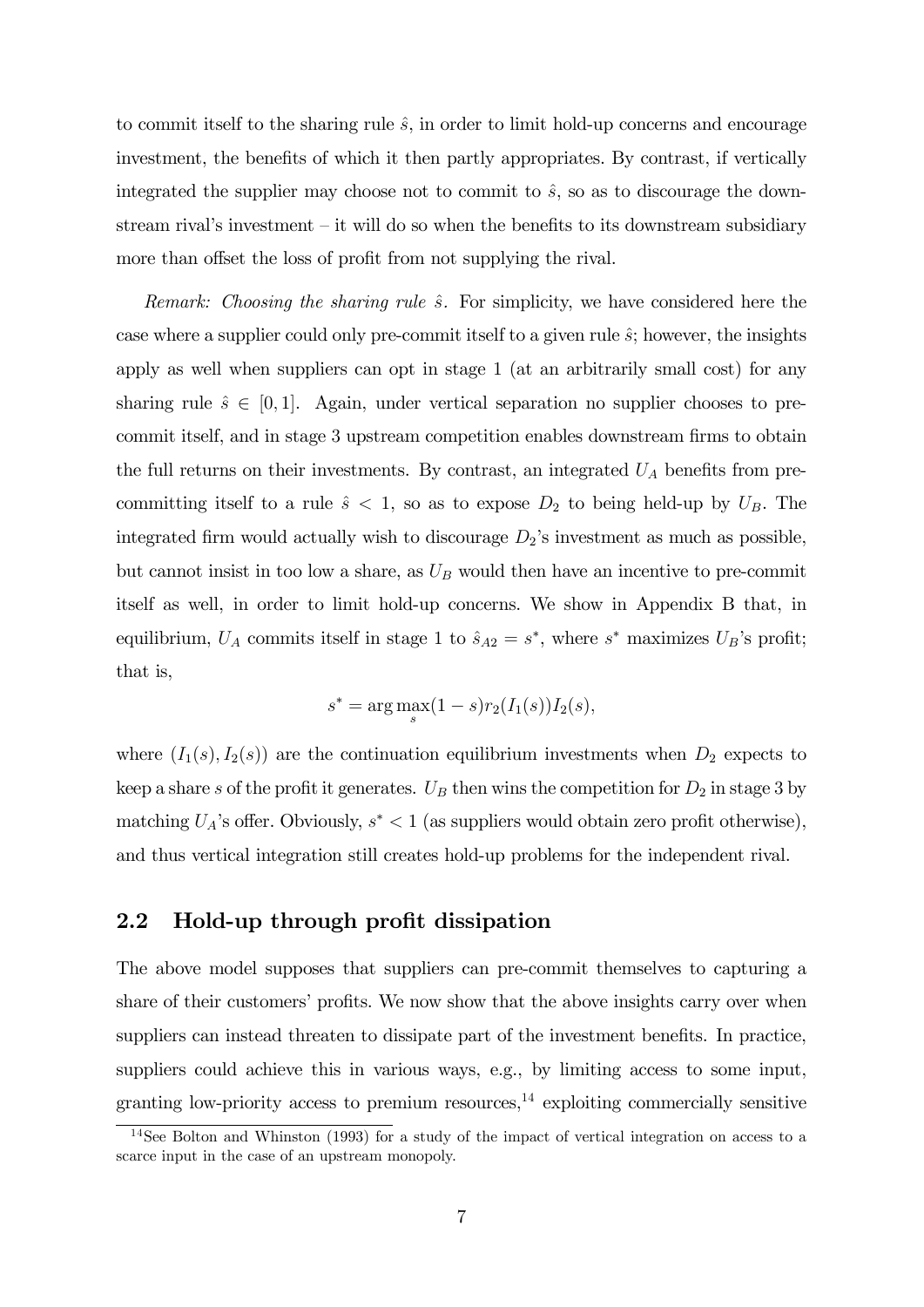information, $15$  and so forth. We will simply assume here that suppliers can adjust the quality  $s \in [0, 1]$  of their support; without loss of generality, we will also assume that they offer their support in exchange for a (lump-sum) tariff  $T$ .<sup>16</sup>

To parallel the previous model, we make the following assumptions:

• Profit dissipation: When  $D_i$  obtains support of quality  $s_i$ , its return on investment is

$$
s_i r(I_j) I_i. \tag{2}
$$

Degrading the support  $(s_i < 1)$  is thus akin to *sabotage*: It reduces  $D_i$ 's profit but has no impact on the rival's profit.<sup>17</sup> The case where degrading the support benefits the rival is considered in the next section.

• Hold-up incentives: Negotiations take place  $ex$  post, once investments have been made; however, if they wish so, suppliers can limit ex ante the quality of the support they offer to  $\hat{s}$  < 1.<sup>18</sup> Thus, as before *ex post* negotiations introduce a risk of hold-up, which suppliers can now try and exacerbate by degrading the quality of their support.

The precise timing is as follows, where all decisions are again observed by all firms:

- Stage 1: Each supplier can commit itself, at an arbitrarily small cost  $\varepsilon$ , to offering a degraded support  $\hat{s}$  to independent downstream firms.
- Stage 2: Downstream firms make their investment decisions.
- Stage 3: Each  $U_h$  offers each  $D_i$  a contract  $(s_{hi}, T_{hi})$  (where  $s_{hi} = \hat{s}$  if  $U_h$  has committed itself in stage 1, and is not integrated with  $D_i$ ;<sup>19</sup> each downstream

 $\frac{15}{15}$ Asker and Liungqvist (2010) show for instance that this is a concern in the relationship between investment banks and competing customers.

<sup>&</sup>lt;sup>16</sup>Lump-sum tariffs are *ex post* efficient here, as the "quantity" traded is either zero or one.

<sup>&</sup>lt;sup>17</sup>Such sabotage has been a concern in markets such as the telecom industry, where regulating access prices may prompt a dominant firm to degrade rivals' non-price access conditions; see, e.g., Weisman (1995), Economides (1998), and Beard et al. (2001). More recently, Gilbert and Riordan (2007) show that a regulated bottleneck may engage in tying in order to discourage a rival from investing in product improvement.

<sup>&</sup>lt;sup>18</sup>For simplicity, we assume that the integrated firm always provides good support to its own subsidiary. Degrading this support would have a direct impact on its profit and discourage its investment. The assumption is thus innocuous when investments are strategic substitutes, as degrading the support provided to its subsidiary would then also foster the rival's investment. When instead investments are strategic complements, degrading the support provided to its subsidiary could be desirable only if the indirect impact on the rival's investment was large enough to offset the direct negative effects.

<sup>&</sup>lt;sup>19</sup>We do not allow here contracting on exit (*e.g.*, an integrated supplier cannot offer a "reverse payment" to keep a downstream competitor out of the market). Such reverse payments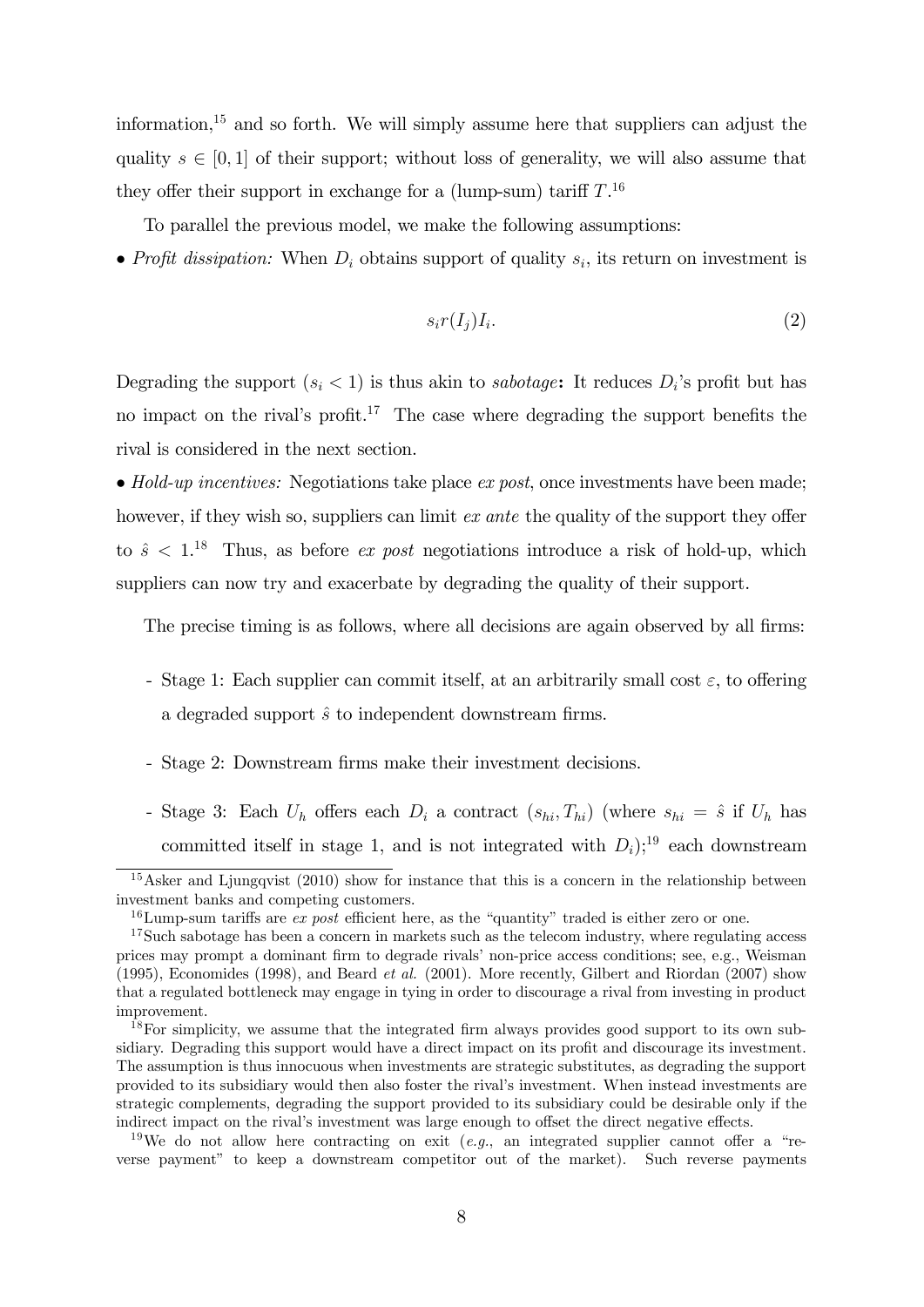firm then chooses its supplier.<sup>20</sup>

The following Proposition characterizes the impact of vertical integration on the equilibria of this game:

#### Proposition 2 Previous insights carry over; under Assumption A:

i) Independent suppliers never commit themselves to offering a degraded support.

ii) By contrast, an integrated supplier commits itself to offering a degraded support, so as to create hold-up problems for the downstream rival.

**Proof.** See Appendix C. ■

The analysis thus confirms the previous insights. Absent vertical integration, upstream competition leads suppliers to provide the best support at cost; downstream firms therefore obtain the full return on their investments. By contrast, vertical integration between, say,  $U_A$  and  $D_1$  creates hold-up concerns for the independent rival  $D_2$ : By committing itself to offering a degraded support,  $U_A$  exposes  $D_2$  to being held-up by  $U_B$ ; in this way,  $U_A$  discourages  $D_2$ 's investment, to the benefit of the subsidiary  $D_1$ .

#### 2.3 Illustrations

The insights from the first simple model may shed some light on the role of Patent Assertion Entities  $(PAEs).^{21}$  In technology industries such as ICT markets, in recent years some vertically integrated firms have taken steps to delegate the monetization of (parts of) their patent portfolios to such entities, often referred to as "patent trolls." This can be interpreted as a way to committing to insisting on higher royalty rates,<sup>22</sup> and

<sup>(</sup>or "pay-for-delay" contracts, for generic drugs) are likely to be deemed illegal, as exemplified by the recent US Supreme Court decision FTC v. Actavis, 570 U.S. (2013), available at: http://www.supremecourt.gov/opinions/12pdf/12 -  $416<sub>m</sub>5n0.pdf$ .

In the same vein, we rule out exclusive dealing contracts which, as shown by Chen and Riordan (2007), could be used to achieve the same outcome. Such provisions involve an "horizontal" dimension (as they restrict trade with rival partners) and are also under antitrust scrutiny; focusing instead on purely "vertical" contracts allows us to single out a potential anticompetitive effect of vertical integration alone.

 $20$ Whether contracts are publicly observed or not is of no consequence in this framework, as tariffs do not affect variable profits.

<sup>21</sup>We thank Tim Simcoe for prompting this discussion.

 $22$ According to common wisdom, a patent troll "enforces patent rights against accused infringers in an attempt to collect licensing fees [...] thus engaging in economic rent-seeking." See http://en.wikipedia.org/wiki/Patent\_troll.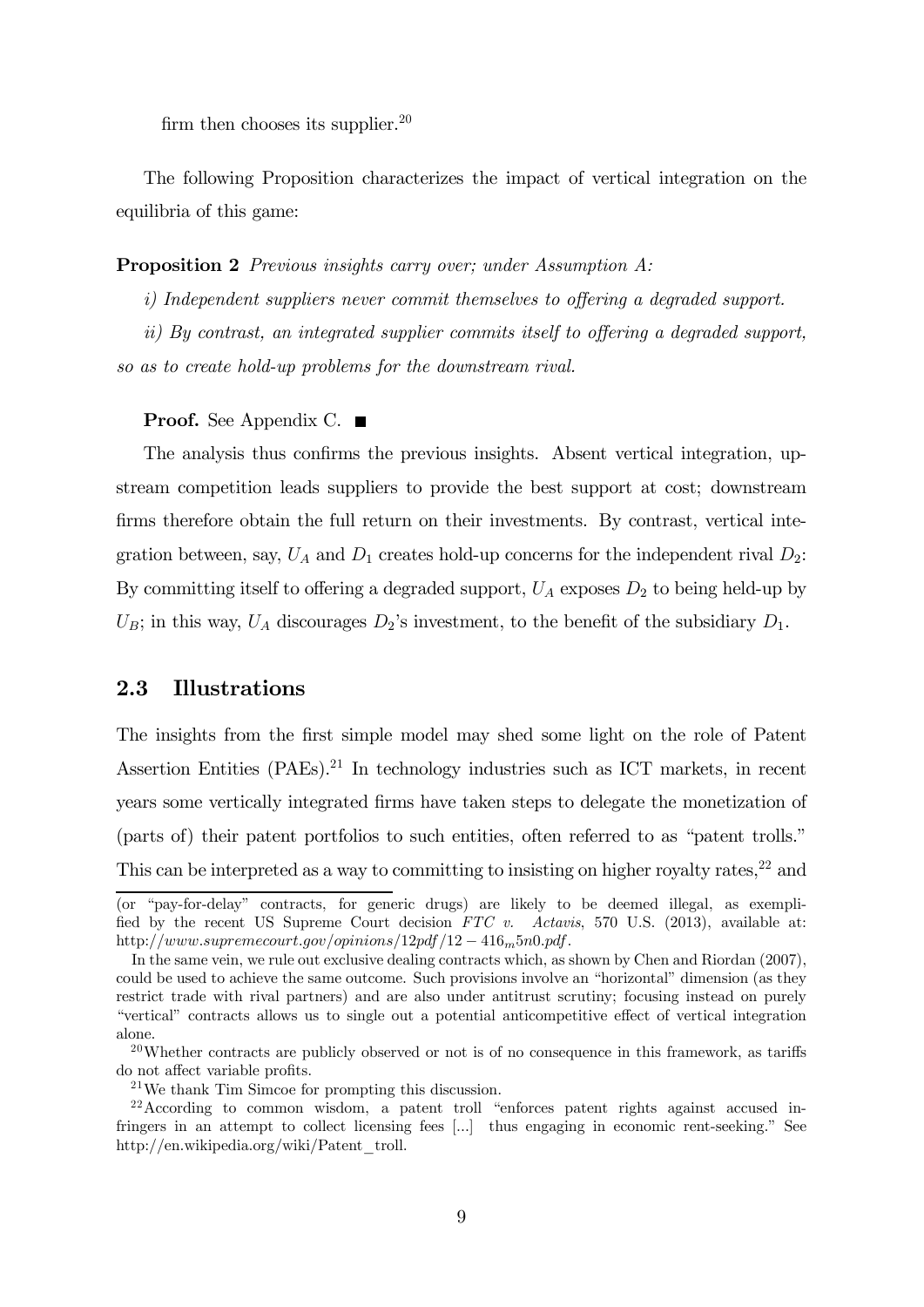indeed these entities have been accused of raising royalty costs for technology users<sup>23</sup> – the downstream subsidiary can however retain the use of the patented technology, e.g., through a royalty-free licensing or non-asserting agreement.<sup>24</sup>

Interestingly, and in line with the insights from our simple model, following its acquisition of Nokia's handset business, Microsoft entered in an agreement with such a PAE (Mosaid, now Conversant) for the management of a large portfolio of patents reading on devices; this prompted claims of patent trolling by rivals such as Google (who feared that this could adversely affect rival device makers, who — in contrast to Microsoft - Nokia — could contribute to the diffusion of the Android platform), and Huawey (which triggered the Chinese merger agency, MOFCOM, to impose behavioral remedies for clearing the merger).<sup>25</sup>

To illustrate how a supplier may instead dissipate profit, consider the following standard model of patent race:

- Each downstream firm can innovate with probability I at cost  $C(I) = cI^2/2$ .
- If only one firm innovates, it obtains a competitive edge generating a profit  $\Delta$ ; otherwise, neck and neck competition dissipates all profit.

Assume further that obtaining this competitive edge requires close cooperation with a support provider, which involves the exchange of key information about the innovation. In this context, the "quality"  $s_i$  of the support obtained by  $D_i$  can be interpreted as the extent to which  $D_i$ 's information is "protected" from leakage leading to imitation. Suppose for instance that, with probability  $1 - s_i$  the innovation is imitated, thereby eliminating the competitive edge;  $D_i$ 's expected return is then given by:

$$
s_i r(I_j) I_i = s_i I_i (1 - I_j) \Delta,
$$

<sup>&</sup>lt;sup>23</sup>Distributing a portfolio of complementary patents among several PAEs would moreover create double marginalization problems; such "royalty stacking" strategy would further enable integrated firms to commit themselves to higher licensing rates.

<sup>&</sup>lt;sup>24</sup>In practice, whether a given technology (e.g.,  $U_B$ 's technology) infringes on a given patent (e.g.,  $U_A$ 's patent) may be unclear. In such a situation, even an independent  $U_A$  may benefit from hiring a patent troll that will litigate potential users, so as to discourage them from turning to  $U_B$ 's technology. We thank Paul Heidhues for pointing this out.

<sup>&</sup>lt;sup>25</sup>These remedies include licensing patents under "fair, reasonable and non-discrimininatory" ("FRAND") terms, and not seeking injunctions or grant-back provisions; see Freshfields (2014).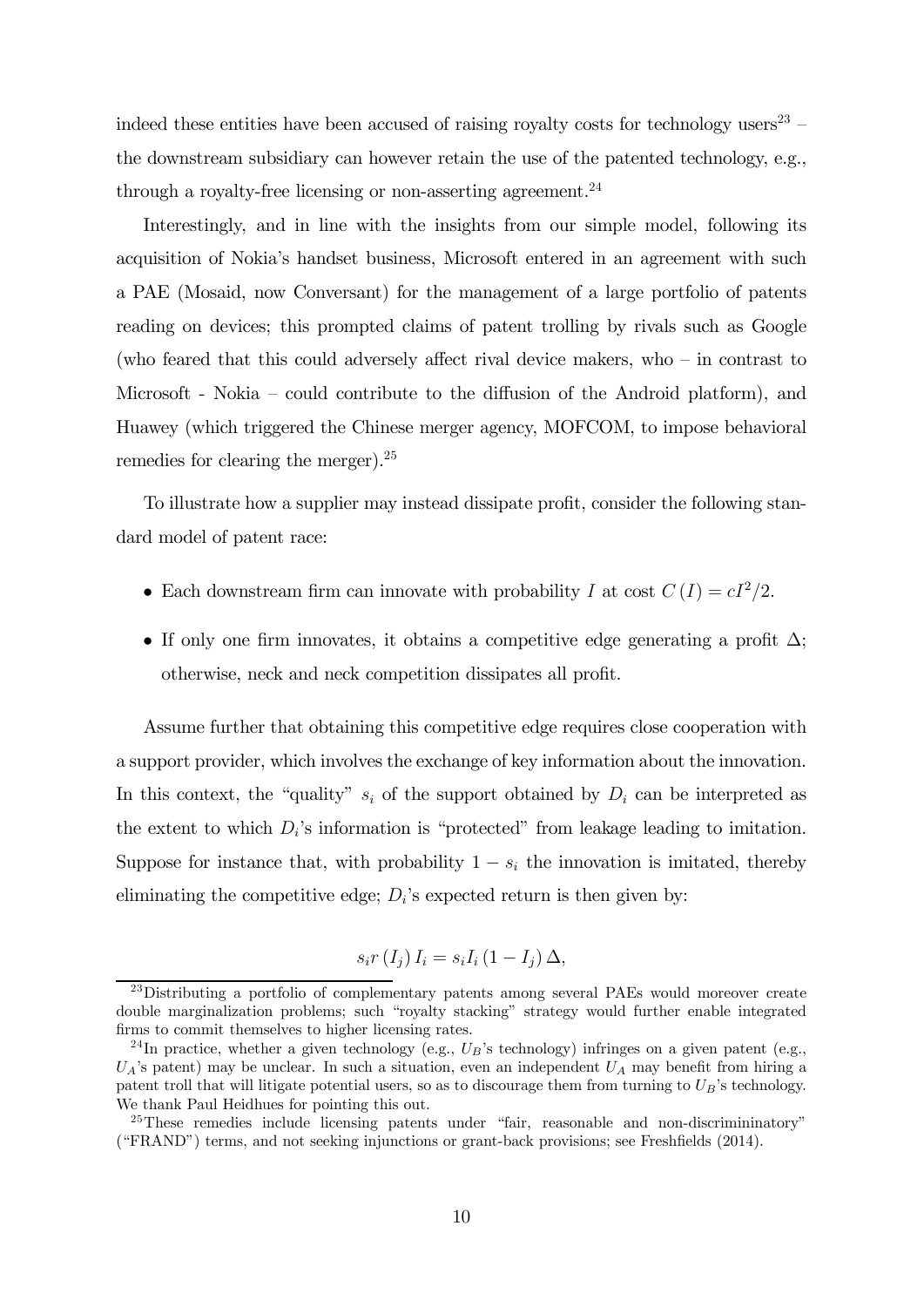which satisfies our regularity conditions as long as  $c > \Delta$ .

As the return on  $D_i$ 's investment decreases in the competitor's investment  $I_j$ , Proposition 1 shows that an integrated supplier benefits from building a reputation to "take advantage" of independent customers' sensitive information, so as to expose its rival to hold-up and discourage it from investing. More precisely:

• Under separation, both firms invest:

$$
I^{VS} = \frac{1}{\eta + 1},
$$

where  $\eta \equiv c/\Delta > 1$ .

• When instead  $U_A$  is vertically integrated with  $D_1$ , then it commits itself to offering  $D_2$  a degraded support  $\hat{s}$ , so as to expose  $D_2$  to being held-up by  $U_B$ ; this discourages  $D_2$ 's investment, which reduces to

$$
I_{-}^{VI} = s \frac{\eta - 1}{\eta^2 - s} < I^{VS},
$$

and in reaction (investment being strategic substitutes)  $D_1$  increases its own investment to

$$
I^{VI}_{+} = \frac{\eta - s}{\eta^2 - s} > I^{VS}.
$$

In case of full degradation (i.e.,  $\hat{s} = 0$ , implying that the innovation would be imitated for sure), there is "complete foreclosure:"  $D_2$  leaves the market  $(I_2 = 0)$ , which  $D_1$  thus monopolizes (with  $I_1 = 1/\eta$ ).

Such concern was at the heart of the discussions surrounding the 2008 merger between TomTom, the leading manufacturer of portable navigation devices (or "PNDs"), and Tele Atlas, one of the two main providers of digital map databases for navigation in Europe and North America. In its decision, $26$  the European Commission stressed the importance of information exchanges: "Tele Atlas's customers have to share information on their future competitive actions with their map supplier. [...] In a number of examples provided [...] by third parties, companies voluntarily passed information about their estimated future sales, product roadmaps and new features included in the

<sup>26</sup>Case No COMP/M.4854 - TOMTOM/TELE ATLAS, 14/05/2008.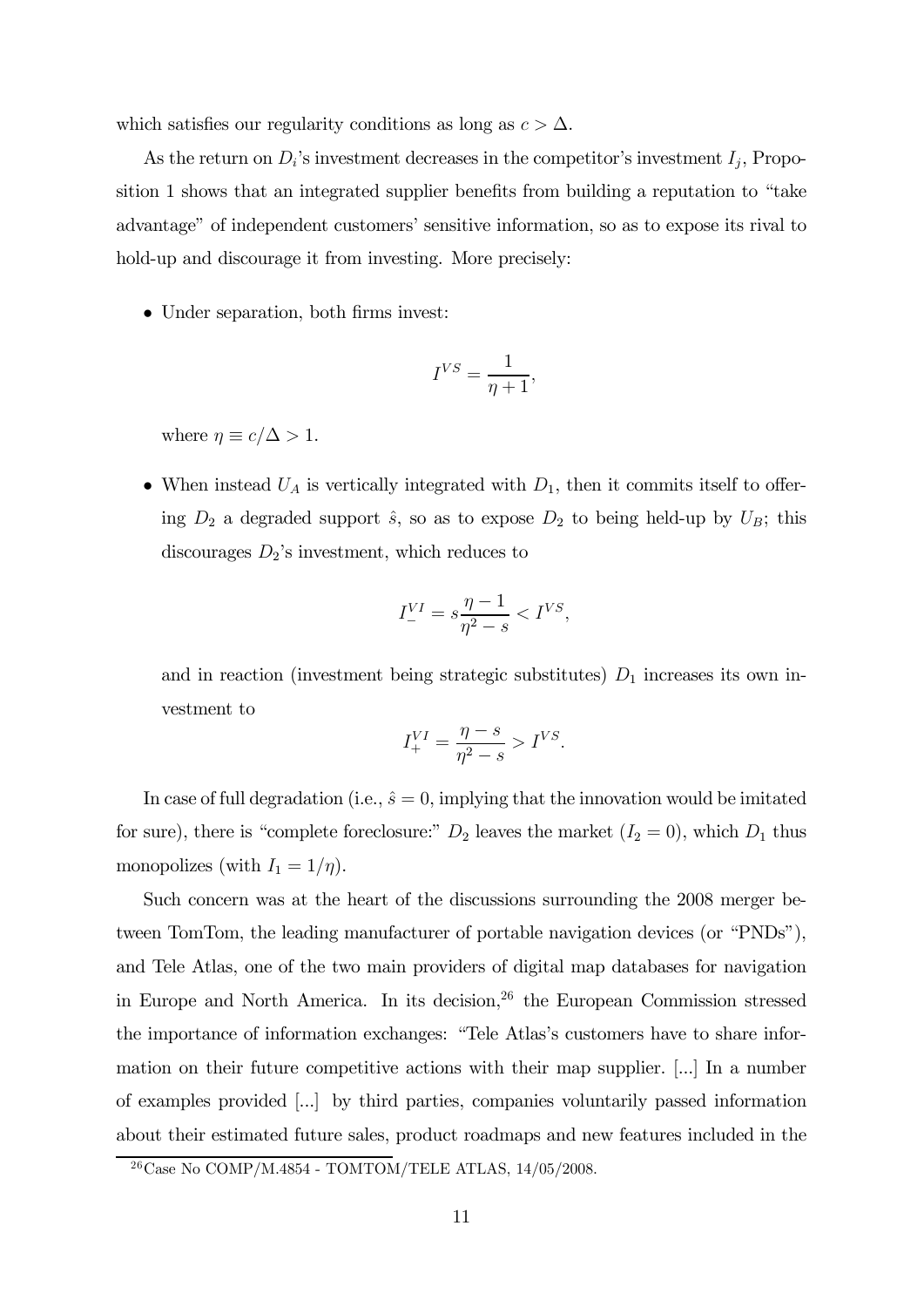latest version of their devices. They did this for four main reasons, firstly, to negotiate better prices, secondly, to incorporate existing features in new products, thirdly to encourage the map suppliers to develop new features, and finally, in order to ensure technical interoperability of new features with the core map and the software."27 The Commission also noted that third parties expressed the concern that "certain categories of information [...] could, after the merger, be shared with TomTom", which "would allow the merged firm to preempt any of their actions aimed at winning more customers (through better prices, innovative features, new business concepts, increased coverage of map databases). This would in turn reduce the incentive of TomTom's competitors to cooperate with Tele Atlas on pricing policy, innovation and new business concepts, all of which would require exchange of information. This would strengthen the market power of NAVTEQ, the only alternative map supplier, with regards to these PND operators and could lead to increased prices or less innovation".28

The sale in 2003 of the Israeli supermarket chain Blue Square provides another illustration.29 Two downstream firms, the Alon-Dor group and Paz, were competing for the acquisition of the Blue Square supermarket chain. Leumi, one of the two main banks, was holding a 20% share of Paz and was therefore partly vertically integrated with one of the buyers. In a conference,  $30$  Alon-Dor's CEO complained that information concerns prevented his company from obtaining financing from Leumi, leaving it in the hands of the other main bank. In particular, the Alon-Dor group was fearing that information about its offer for the supermarket chain would be passed on to its rival, thereby reducing the probability of obtaining the deal.

 $27$ Commission decision at § 256. For a discussion of strategic information disclosure in bargaining situations, see Crocker (1983).

<sup>&</sup>lt;sup>28</sup>Commission decision at  $\S$  253. Interestingly, shortly after the first merger announcement Nokia (then the leading manufacturer of smartphones, which were starting to offer GPS features) acquired NAVTEQ, raising similar concerns (see COMP/M.4942 - NOKIA/NAVTEQ, 02/07/2008).

<sup>29</sup>We thank Yossi Spiegel for bringing this example to our attention.

<sup>30</sup>See http://www.presidentconf.org.il/en/indexNew.asp.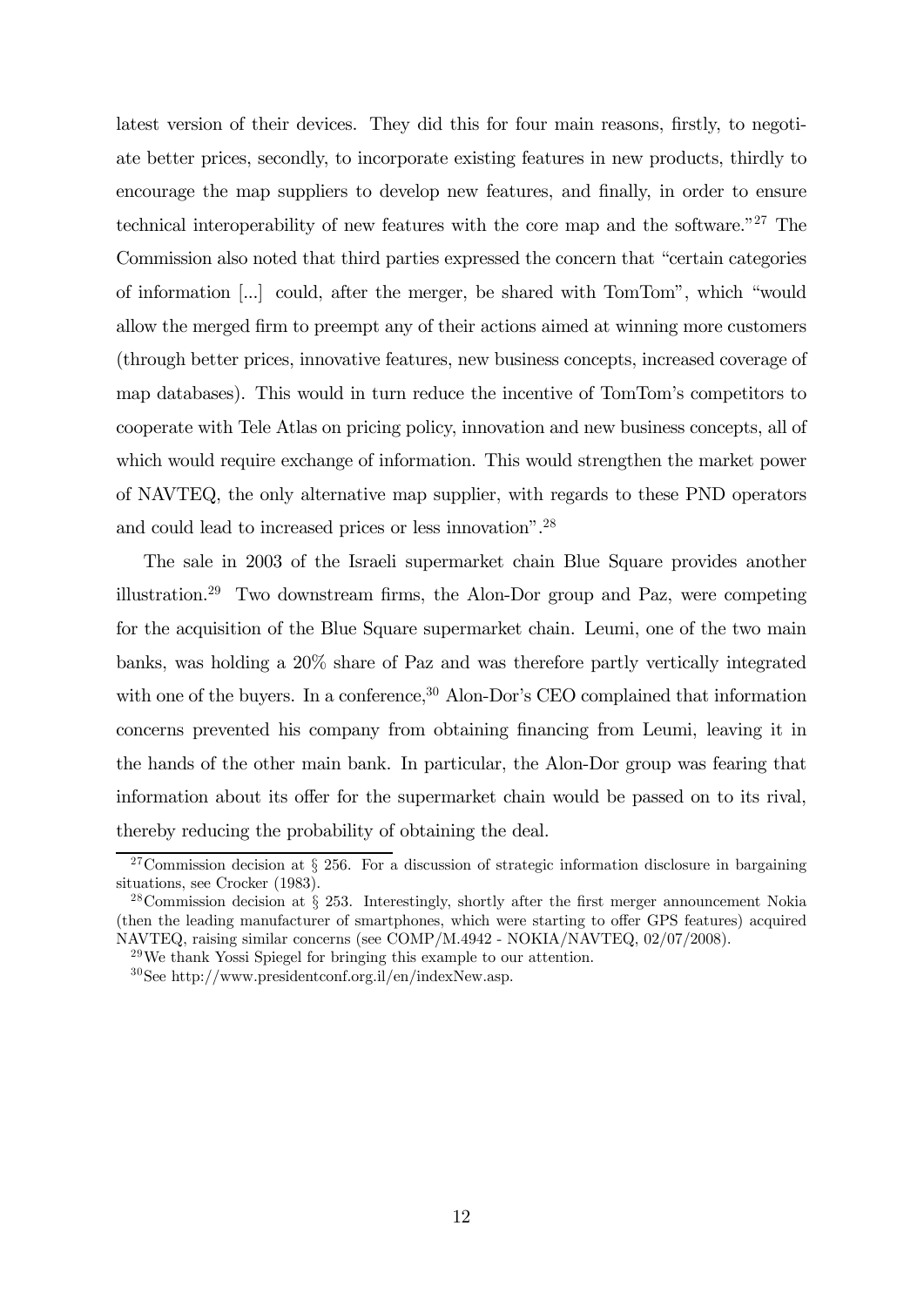# 3 Vertical integration and hold-up: An ex post perspective

We now show that, even in the absence of any pre-commitment, vertical integration can raise hold-up concerns when the quality of the support is not verifiable: Vertical integration alone may then suffice to alter a supplier's ex post incentive to degrade the support provided to a downstream rival, thus exposing the rival to being held-up by the other supplier. We show in section 3.1 that this is indeed the case when degrading the support provided to one firm directly benefits the rival firm but reduces total industry profit. Section 3.2 provides a discussion on this condition and shows that it is verified in common industrial organization models. Section 3.3 discusses several illustrations.

#### 3.1 Unverifiable quality

We now exclude any pre-commitment possibility, and suppose instead that suppliers choose ex post the quality of their support, which is unverifiable and thus cannot be contracted upon. We also extend the previous framework by allowing the support provided to one firm to affect the rival's profit as well; to keep the analysis tractable, we restrict attention to binary investment and support decisions:  $I_i = 0$  (no investment) or  $I_i = 1$  (investment, at cost  $c_i = C_i(1)$ ), and  $s_i \in \{\underline{s}, \overline{s}\}\text{, where } \underline{s} < \overline{s}\text{. Formally, } D_i$ 's return from investment is now given by:

$$
r_i(I_j; s_i, s_j) \ge 0,
$$

which increases in  $s_i$  but decreases in both  $I_j$  and  $s_j$ ; more precisely:

$$
r_i (1; s_i, s_j) < r_i (0; s_i, s_j)
$$
 and  $r_i (1; s_i, s) > r_i (1; s_i, \overline{s})$ .

We thus consider the following game:

- Stage 1: Each  $D_i$  chooses  $I_i \in \{0,1\}$ ; these decisions are observed by all parties.
- Stage 2: Each  $U_h$  sets the tariff  $T_{hi}$  at which it is willing to support  $D_i$ .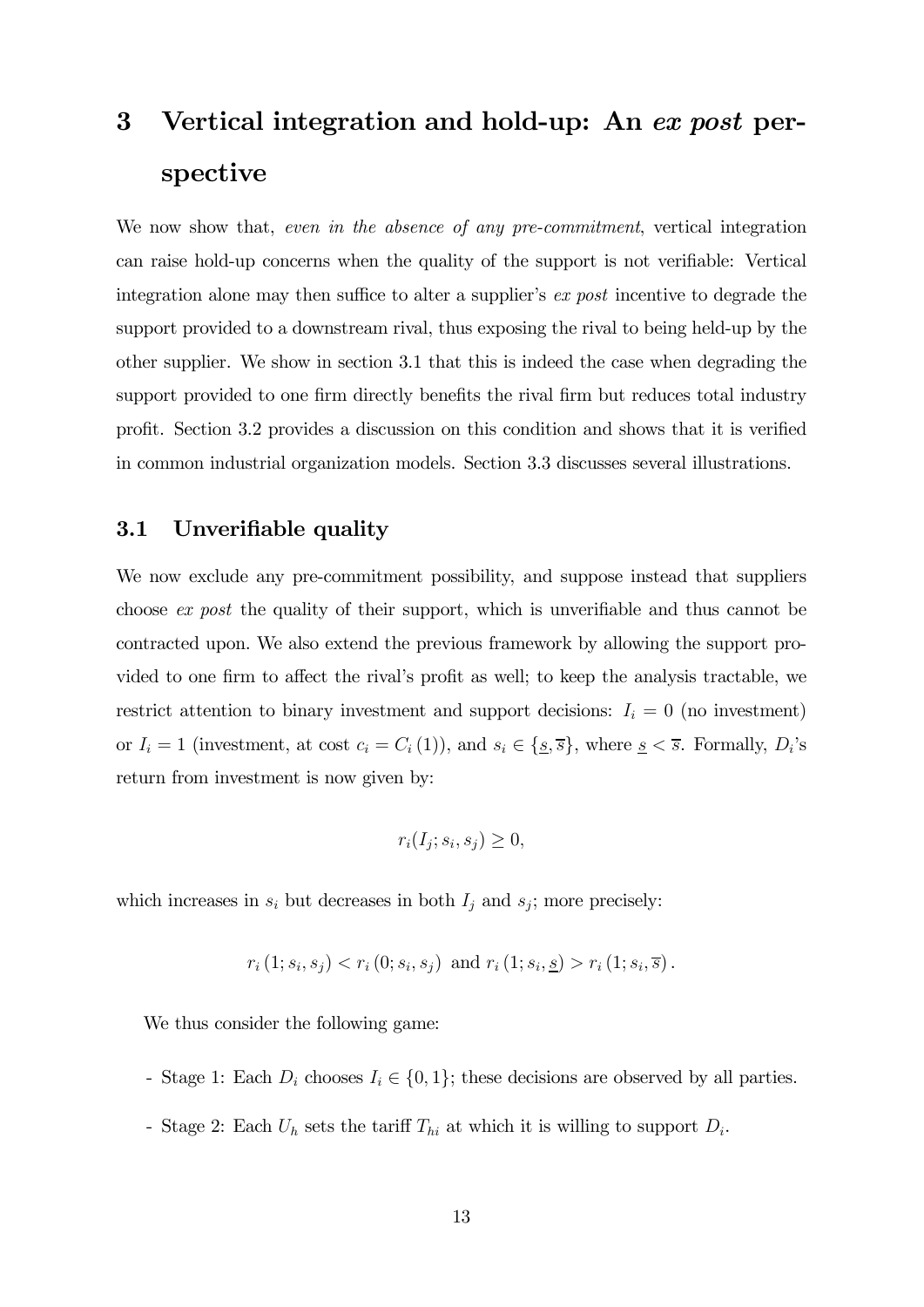- Stage 3: Each  $D_i$  selects a supplier, who then chooses the quality of its support,  $s_{hi} \in \{\underline{s}, \overline{s}\}.$  To break indifference, we assume that a supplier incurs an arbitrarily small cost  $\varepsilon$  when providing a degraded support  $\underline{s}$ .<sup>31</sup>

In equilibrium, an independent supplier will always provide high-quality support: Degrading the quality brings no direct benefit, and only exposes the supplier to pay the cost  $\varepsilon$ . Hence, when both suppliers are independent, upstream competition leads suppliers to provide high-quality support at cost. For the sake of exposition, we will assume that investing is then a dominant strategy: For  $i = 1, 2$ ,

$$
c_i < r_i\left(1; \overline{s}, \overline{s}\right) \left( \langle r_i\left(0; \overline{s}, \overline{s}\right) \right). \tag{3}
$$

Obviously, an integrated supplier does not have any incentive to degrade the quality of the support provided to its own subsidiary. By contrast, it does have an incentive to degrade the quality supplied to the independent rival, so as to increase the profit of its downstream subsidiary. The integrated firm would actually be willing to offer a subsidy to convince the downstream rival to accept this degraded quality: If for instance  $U_A$  is vertically integrated with  $D_1$ , and  $D_2$  invested in stage 1, then in stage 2  $U_A$  would be willing to offer  $D_2$  a subsidy of up to  $-B$ , where

$$
B \equiv r_1(1; \overline{s}, \underline{s}) - r_1(1; \overline{s}, \overline{s}) \, (> 0)
$$

denotes  $D_1$ 's benefit from degrading the quality supplied to  $D_2$ . Hence,  $U_A$ 's best offer gives  $D_2$  a net profit of  $r_2(1; \underline{s}, \overline{s}) + B$ , whereas  $U_B$ 's best offer (namely, offering high-quality at cost) yields  $r_2(1; \overline{s}, \overline{s})$ . As a result, which supplier wins the competition depends on whether degrading the support increases or reduces total industry profit: When  $\Delta \Pi > 0$ , where

$$
\Delta \Pi \equiv r_1(1; \overline{s}, \underline{s}) + r_2(1; \underline{s}, \overline{s}) - r_1(1; \overline{s}, \overline{s}) - r_2(1; \overline{s}, \overline{s}), \tag{4}
$$

then degrading the quality increases total industry profit, in which case the integrated firm will successfully "bribe"  $D_2$  into accepting a degraded quality. That is,  $U_A$  offers a

 $31\text{As}$  shown below, this cost can be seen as a proxy for the penalties to which the supplier may be exposed, with small probability, when supplying poor support.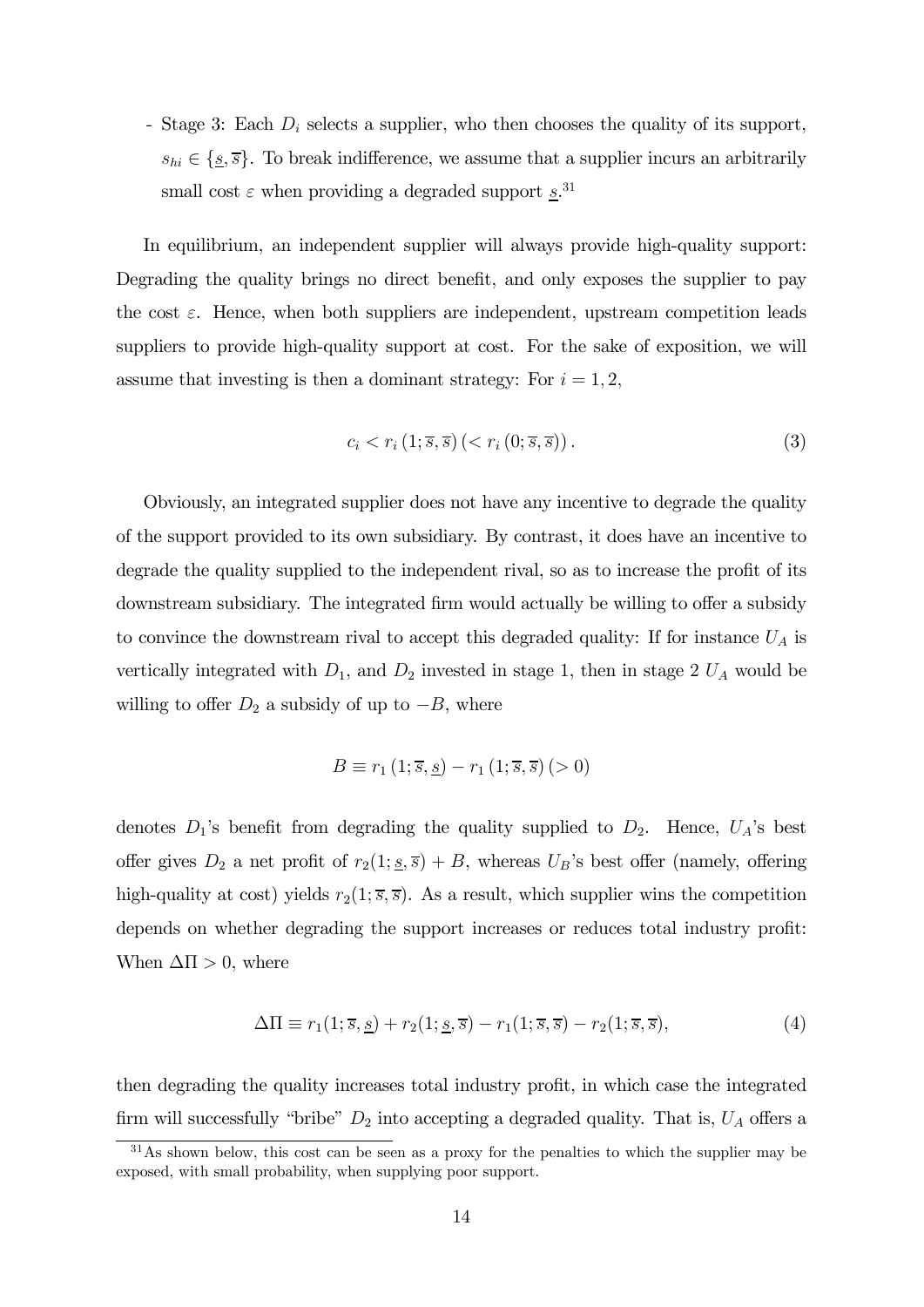degraded support, but wins the competition for  $D_2$  by offering a subsidy to match  $U_B$ 's best offer.<sup>32</sup> As a result, ex post industry profits are increased, and  $D_2$  obtains the same profit as with full support supplied at  $\cos t - i t$  follows that  $D_2$ 's investment incentives are not distorted in that case, as  $D_2$  obtains the full return on its investment.

By contrast, when  $\Delta \Pi < 0$ , degrading the quality supplied to  $D_2$  hurts  $D_2$  more than it benefits  $D_1$ , and thus the integrated firm is not willing to offer a subsidy large enough to offset the degradation of its support. As a result,  $U_B$  not only wins the competition, but is able to hold  $D_2$  up and charge a supra-competitive tariff for its support. Formally, we have:

Proposition 3 Independent suppliers do not have an incentive to degrade ex post the quality of the support they provide; by contrast:

i) When it invests, an integrated firm does have an incentive to degrade the quality supplied to the independent rival, in order to increase the profit of its downstream subsidiary.

ii) If degrading the quality of the support provided to one firm reduces total industry profit in case both firms have invested, then vertical integration creates hold-up problems for the independent rival.

**Proof.** See Appendix D. ■

Hence, when degrading the quality of the support provided to one firm reduces total industry profit (i.e.,  $\Delta \Pi$  < 0), vertical integration does not affect ex post industry profit (as  $D_2$  still obtains good-quality support from  $D_2$ ); it however generates hold-up concerns, which distort  $D_2$ 's investment incentives:

#### Corollary 4 We have:

i) If (3) holds for  $i = 1, 2$ , then both firms invest in case of vertical separation, and an integrated firm invests as well.

ii) If in addition  $c_j > r_j(1; \overline{s}, \overline{s}) + \Delta \Pi$ , where  $\Delta \Pi$  is given by (4), then vertical integration between  $U_h$  and  $D_i$  deters  $D_j$  from investing.

 $32$ This corresponds to the case analyzed by Chen and Riordan (2007), where a vertically integrated firm convinces a downstream rival to enter in an exclusive deal with a high input price, making the rival a less effective competitor.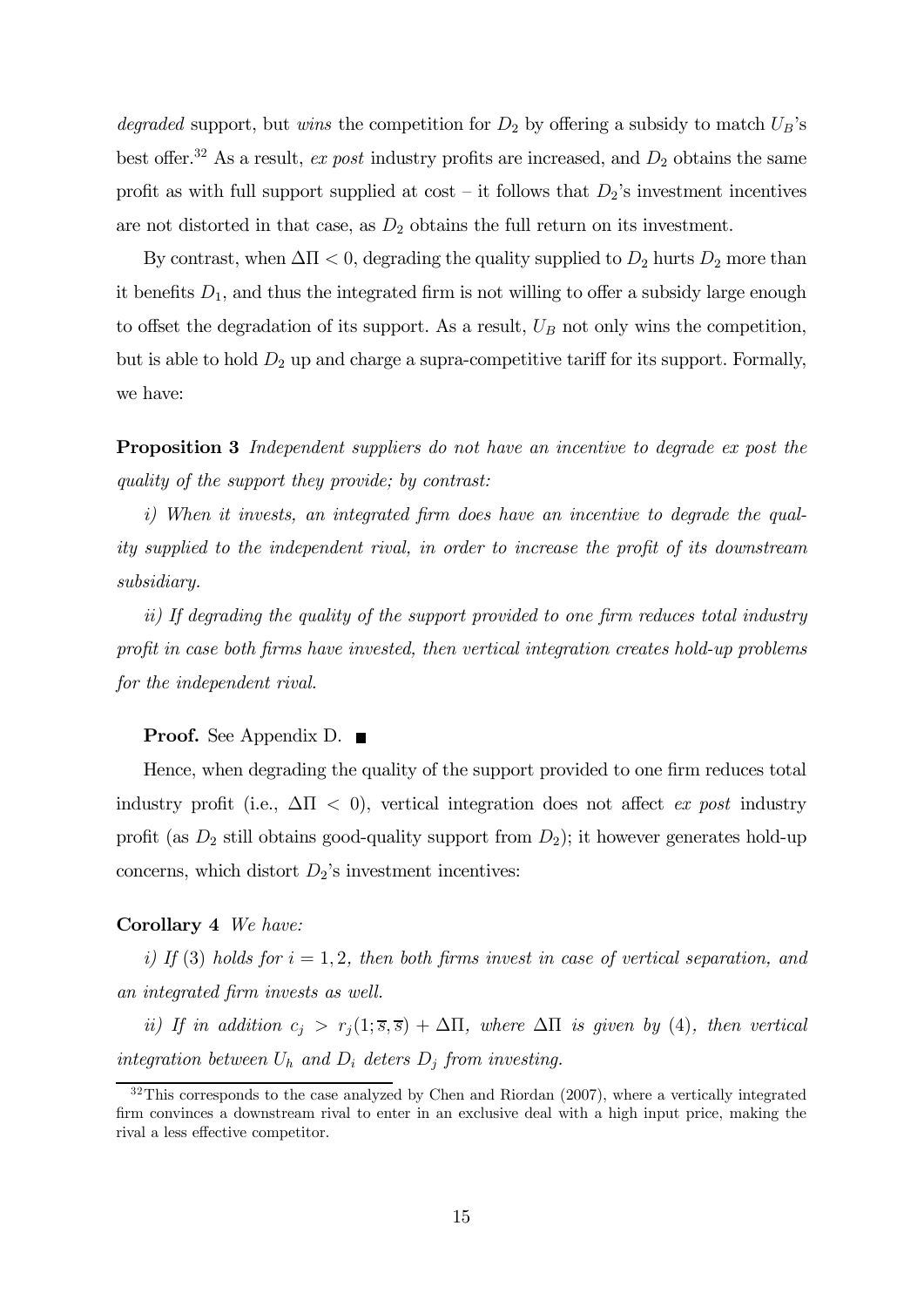#### **Proof.** See Appendix E. ■

Remark: Partial contractibility. So far we have assumed that the quality was unverifiable, and thus could not be contracted upon; our results still apply, however, when quality is "partially contractible" in the sense that it can be verified ex post with some probability (e.g., through an audit, litigation in court, and so forth). To protect its customers, the supplier can then offer to compensate them if it is established that the support provided was indeed of poor quality. The effectiveness of such compensation schemes however depends not only on the accuracy of ex post investigations, but also on the legal environment, which often limits the compensation that can be offered. For instance, the "expected damage rule" (see, e.g., Che and Chung 1999, or Shavell 1984) limits the compensation to the actual profit loss resulting from the degraded service. Even stricter, the "reliance damages rule" enables only compensations for reliance expenditures, i.e., the expenses that the customer incurred in anticipation of contract performance. Because of these limitations, vertical integration may affect the extent to which a supplier can credibly guarantee the quality of its support.

To see this, suppose that poor quality is detected with probability  $p$ , in which case the supplier can offer a compensation that cannot exceed a cap (dictated by the legal environment)  $\Phi$ . Hence in stage 2, each  $D_i$  offers a contract of the form  $(T_{hi}, \phi_{hi})$ , where  $\phi_{hi} \leq \Phi$ ; and in stage 3, if  $U_h$  supplies a degraded quality, then it is found guilty with probability p, in which case it pays  $D_i$  the compensation  $\phi_{hi}$ .

In equilibrium, an independent supplier will offer such a compensation scheme (e.g.,  $\phi_{hi} = \Phi$ ); in effect, this enables the supplier to commit itself to delivering good quality, as degrading the quality would not bring any profit and would cost  $\varepsilon = p\Phi$ . Likewise, an integrated supplier does not have any incentive to degrade the quality of the support provided to its own subsidiary. By contrast, it will degrade the quality of the service offered to the independent rival, even if it offers a compensation, whenever the direct benefit for its subsidiary exceeds the maximal expected compensation it will have to pay, that is, whenever:  $33$ 

$$
p\Phi < r_1(1;\overline{s},\underline{s}) - r_1(1;\overline{s},\overline{s}).
$$

 $33$  If the maximum amount of compensation  $\Phi$  follows the expected damage rule, the condition simply boils down to  $p < \frac{\pi_1(1;\overline{s},\underline{s}) - \pi_1(1;\overline{s},\overline{s})}{\pi_2(1;\overline{s},\overline{s}) - \pi_2(1;\underline{s},\overline{s})}$ .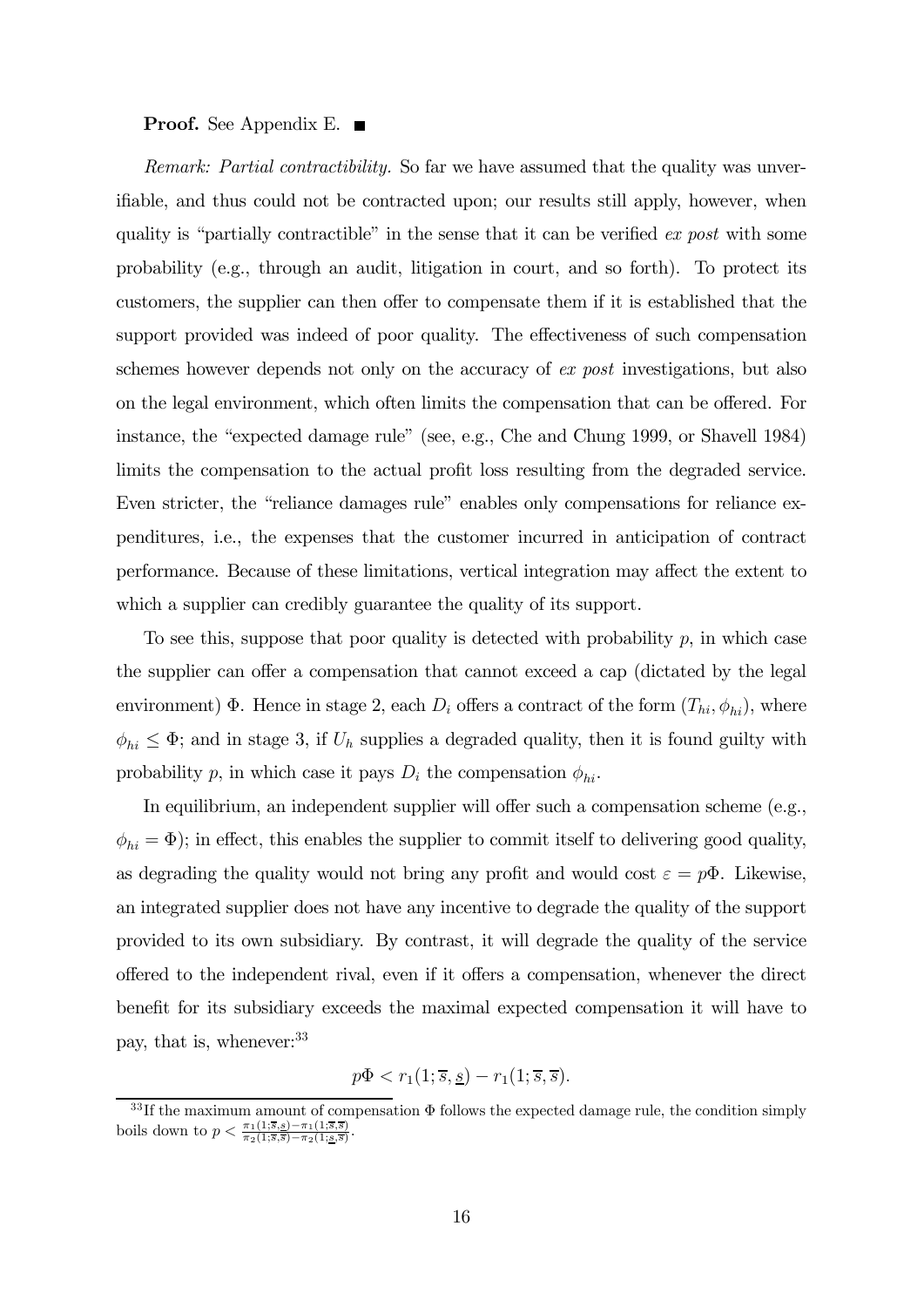Hence, under this condition, an integrated  $U_A$  will be unable to credibly commit itself to delivering good quality, whereas an independent  $U_B$  could do so. The above analysis then readily applies – in particular,  $U_A$ 's best offer still consists of (providing poor quality and) offering a subsidy of  $-B$  (including any expected compensation),<sup>34</sup> whereas  $U_B$ 's best offer still consists of supplying good quality (by offering a compensation  $\Phi$  if a default were detected) at cost; hence, as before, vertical integration creates hold-up problems for the downstream rival whenever degrading the quality of its support reduces total industry profit.

#### 3.2 On the impact of quality degradation on industry profit

Proposition 3 shows that hold-up concerns arise when degrading the support provided to one firm reduces total industry profit (that is,  $\Delta \Pi < 0$ ). Consider for instance the patent race illustration developed in section 2.3, and suppose that each firm obtains  $\delta > 0$  when both firms innovate (thus giving an incentive to imitate). Then  $\Delta \Pi < 0$  as long as imitation dissipates the rent of innovation, *i.e.*, whenever  $\Delta > 2\delta$ .

More generally, when degrading the support makes the firm less effective in the downstream market, such degradation is likely to harm industry profit as well when downstream competition is sufficiently imperfect. To see this, consider first a simple linear Cournot duopoly, in which  $D_i$  faces a demand

$$
P_i(q_i, q_j) = 1 - q_i - \sigma q_j,
$$

where  $q_i$  and  $q_j$  denote the outputs of the two firms, and  $\sigma \in [0,1]$  measures their degree of substitution. In Appendix F.1, we first consider the case where degrading  $D_i$ 's support increases its production cost or decreases the quality of its offering, and show that this reduces industry profit when the resulting handicap is not too large and/or the two firms are sufficiently differentiated, as in both cases  $D_i$  maintains a substantial market share. We further show that a similar analysis obtains when downstream firms have captive customer bases.

Intuitively, the same applies to *price competition* settings: Altering one firm's offer-

<sup>&</sup>lt;sup>34</sup>More precisely,  $U_A$ 's best offer is  $T_{A2} = -B + p\Phi$ , which gives again  $D_2$  an expected profit of  $r_2(1; \underline{s}, \overline{s}) + B.$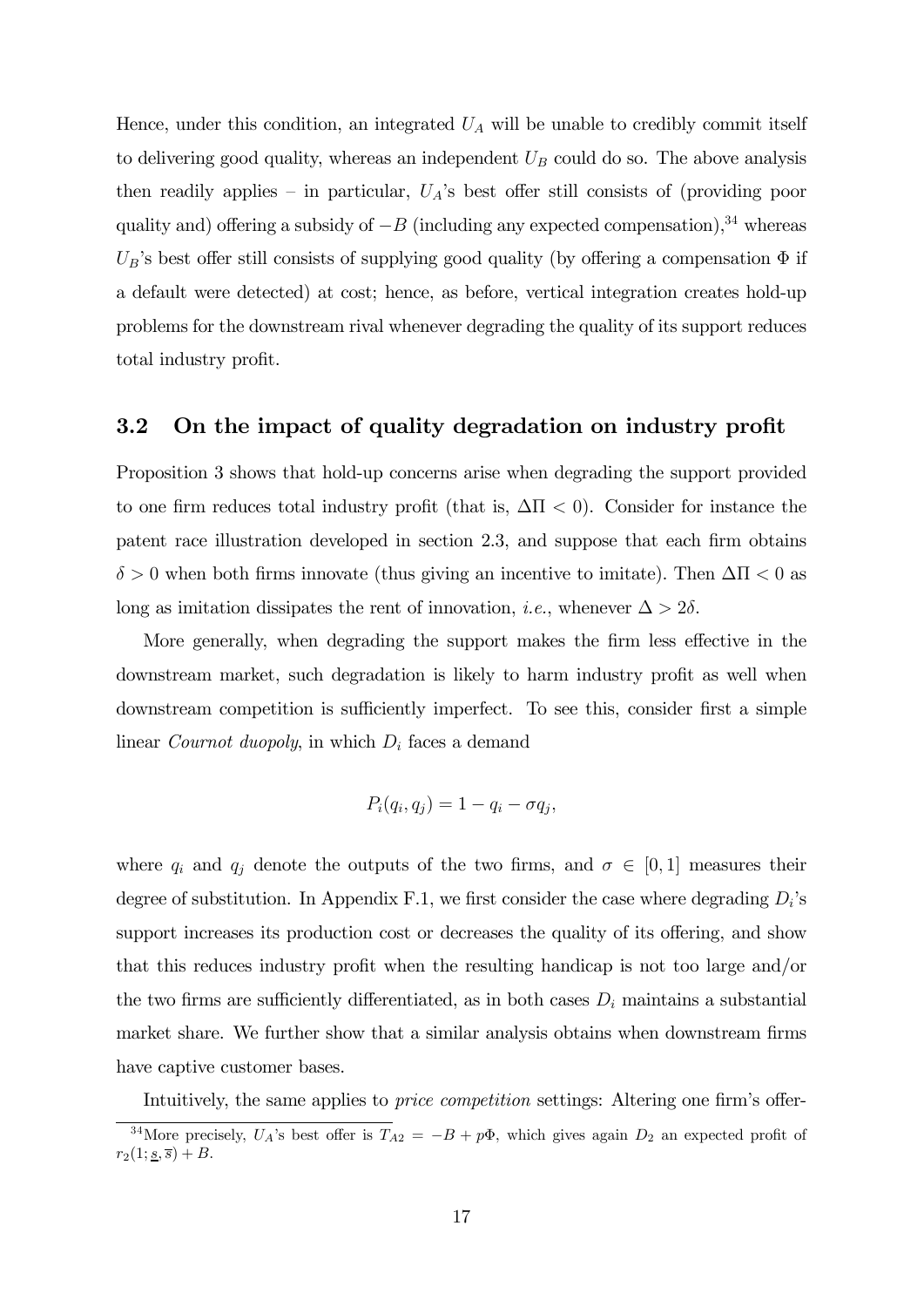ings is likely to harm industry profit when firms cater to different types of customers. We show further in appendix F.2 that making advertising campaigns less effective can likewise reduce total industry profit when doing so results in significant demand reduction.

#### 3.3 Illustration

For the sake of exposition, suppose that firms are symmetric (in particular,  $c_i = c$ ) and that  $D_i$ ' profits is determined by the "effective capacities" of the two firms,  $K_1$  and  $K_2$ :

$$
R(K_j) K_i,
$$

where these effective capacities depend on the quality of the support received by the firms as well as on their investments.<sup>35</sup>

Suppose first that degrading the support  $s_i$  provided to  $D_i$  reduces its own capacity, from  $K_i = \overline{s} = 1$  to  $K_i = \underline{s}$ . Firm *i*'s return on investment is thus of the form

$$
r_i(I_j; s_i, s_j) = R(s_j I_j) s_i.
$$

The conditions outlined in Corollary 4 then boil down to

$$
R(\underline{s}) - (1 - \underline{s}) R(\overline{s}) < c < R(\overline{s}) \ < R(0)),^{36}
$$

and ensure here that an integrated supplier benefits from degrading the support offered to independent rivals, so as to limit their effective capacity in the downstream market.

A case in point is provided by the SNCF, the French incumbent rail company, which in 2012 was fined by the national competition authority for having prevented, through various means, rival freight operators from accessing facilities that were essential to their business (freight yards, train paths, . . . ). For instance, the SNCF strategically overbooked train paths, and did not release those that were not used (or did so very

<sup>&</sup>lt;sup>35</sup>This capacity game appears more relevant for the cases discussed below, in which returns on investments seem less risky than for R&D projects or takeover bids; the previous patent race model could however be used as well here.

<sup>&</sup>lt;sup>36</sup> If for instance  $R(K) = a - bK$ , these conditions define an admissible range for c whenever  $a/b < 2$ , and  $R(.)$  remains positive in the relevant domain as long as  $a/b > s$ .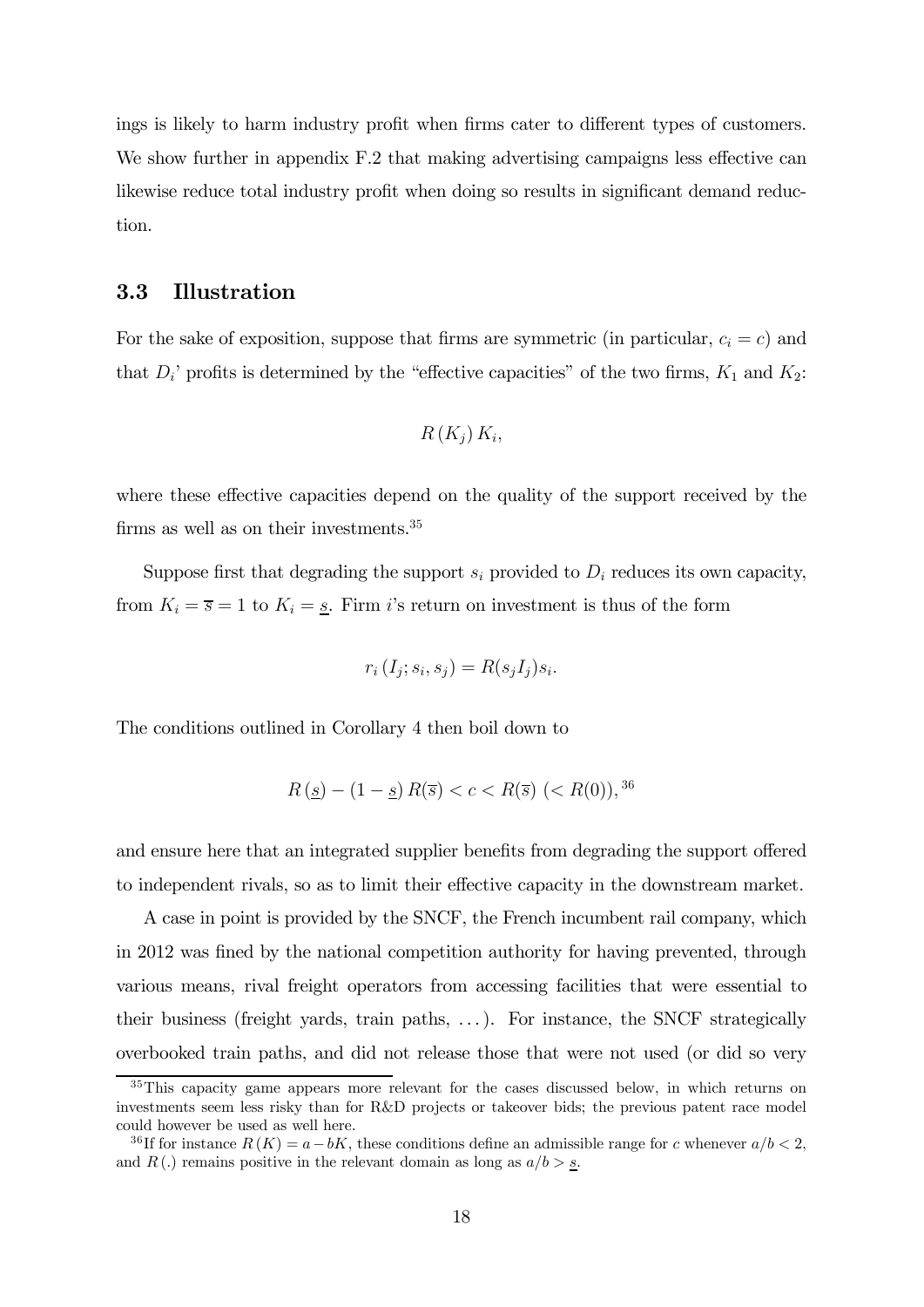late). And in some cases, competing firms were constrained to resort to freight road transportation, which increased their cost and therefore limited their business.<sup>37</sup>

Suppose now that degrading the support  $s_i$  provided to  $D_i$  generates instead spillovers  $e_j = 1 - s_j$  for its rival  $D_i$ , who benefits from a larger capacity  $K_i = 1 + e_j I_j$ . If  $D_i$ invests, its return is now given by (using  $K_j = 0$  if  $I_j = 0$ ):

$$
r_i (I_j; e_i, e_j) = R ((1 + e_i I_i) I_j) (1 + e_j I_j).
$$

If for instance  $\bar{s} = 1$  and where  $\underline{s} = 1 - \hat{e}$ , then the conditions of Corollary 4 boil down to:

$$
R(1+\hat{e}) + \hat{e}R(1) < c < R(1)(< R(0)).^{38}
$$

Under these conditions, an integrated supplier has an incentive to build a reputation to take advantage of its customers, so as to generate spillovers for its own subsidiary; this again enables  $U_B$  to hold  $D_2$  up, and discourages in this way  $D_2$ 's investment.

Such concerns are particularly relevant in case of free-riding and business stealing. For instance, if a firm plans to launch an advertising campaign for a new product, then information about the characteristics of the product and/or the date of the campaign may enable a rival to free-ride on the promotional activities and steer consumers towards its own products. In the US, in 2010 the Federal Trade Commission (FTC) put conditions on a vertical merger between PepsiCo and its two largest bottlers and distributors, who were also servicing its rival Dr Pepper Snapple (henceforth "DPSG"). The FTC expressed the concern that "PepsiCo will have access to DPSG's commercially sensitive confidential marketing and brand plans. Without adequate safeguards, PepsiCo could misuse that information, leading to anti-competitive conduct that would make DPSG a less effective competitor [...]". Likewise, in a case involving the acquisition by The Coca-Cola Company ("TCCC") of its main US bottler, the FTC was concerned that "TCCC's access to this information could enable it to use the information in ways that could impair DPSG's ability to compete and ultimately injure competition by weakening a competitor." The FTC eventually ordered PepsiCo and TCCC to set-up a firewall in

 $37$ See Decision n<sup>o</sup> 12-D-25 of the French competition authority, available at http://www.autoritedelaconcurrence.fr/pdf/avis/12d25.pdf.

<sup>&</sup>lt;sup>38</sup>For  $R(K) = a - bK$ , these conditions define again an admissible range for c when  $a/b < 2$ , and  $R(.)$  now remains positive in the relevant domain as long as  $a/b > 1 + \hat{e}$ .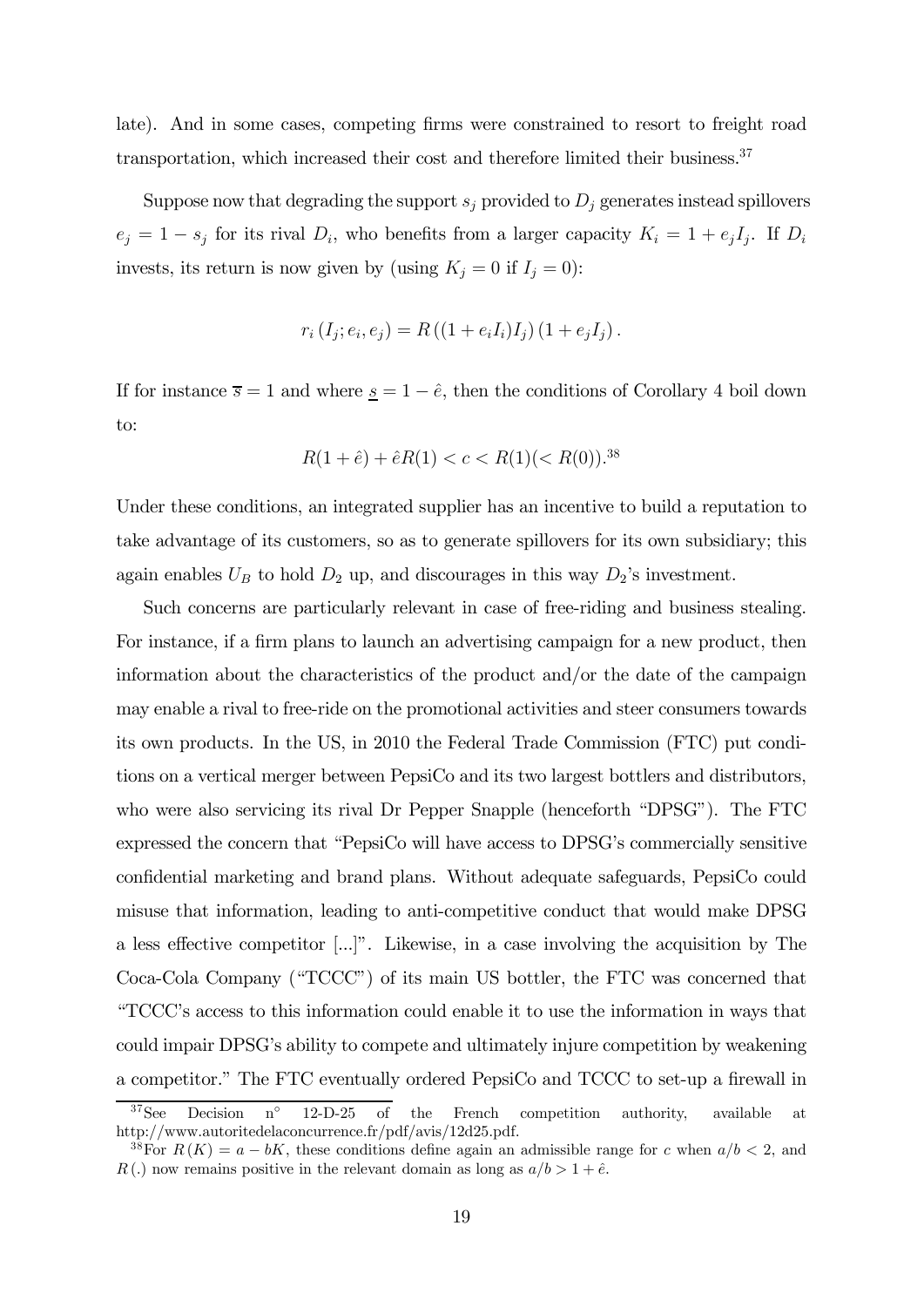order to regulate the use of this commercially sensitive information.<sup>39</sup>

## 4 Robustness and extensions

The previous section shows that vertical integration can exacerbate hold-up problems for the independent downstream rival, by increasing the market power of the alternative supplier. This insight is robust in many respects. First, the analysis remains valid when downstream firms have more bargaining power in their bilateral procurement negotiations, as long as suppliers obtain a positive share of the specific gains generated by the relationship. Second, the analysis also readily extends to downstream oligopolies: Vertical integration enhances the market power of the alternative supplier over all independent downstream rivals, thus discouraging their investments to the benefit of the integrated firm.

We now extend our insights to the case of imperfect upstream competition (section 4.1) and to customer foreclosure (section 4.2). We also enrich our analysis by considering partial vertical integration (section 4.3) and counter-fighting strategies by the independent rivals (section 4.4).

#### 4.1 Imperfect upstream competition

The analysis extends to upstream oligopolies, as long as degrading the perceived quality of the integrated supplier confers greater market power to the other suppliers. This however requires imperfect competition upstream, which triggers additional issues as now an integrated firm may have to strike a balance between upstream and downstream sources of profit.

To see this, suppose that  $U_A$  enjoys a comparative advantage over  $U_B$  when competing for  $D_2$ 's needs: That is,  $D_2$ 's return on investment is as before  $r_2(I_1; s_2, s_1)$  when dealing with  $U_B$ , and  $r_2(I_1; s_2, s_1) + \gamma$  when dealing with  $U_A$ , for some  $\gamma > 0$ .  $U_A$ thus enjoys market power in the upstream market. Absent vertical integration, standard (asymmetric) Bertrand competition ensures that  $U_A$  wins the competition for both

<sup>&</sup>lt;sup>39</sup>For the above quotations, and the analysis of the FTC in these two cases, see "In the Matter of PepsiCo Inc.," FTC-file 091-0133 of 02/26/2010, and "In the Matter of The Coca-Cola Company," FTC-file 101-0107 of 09/27/2010.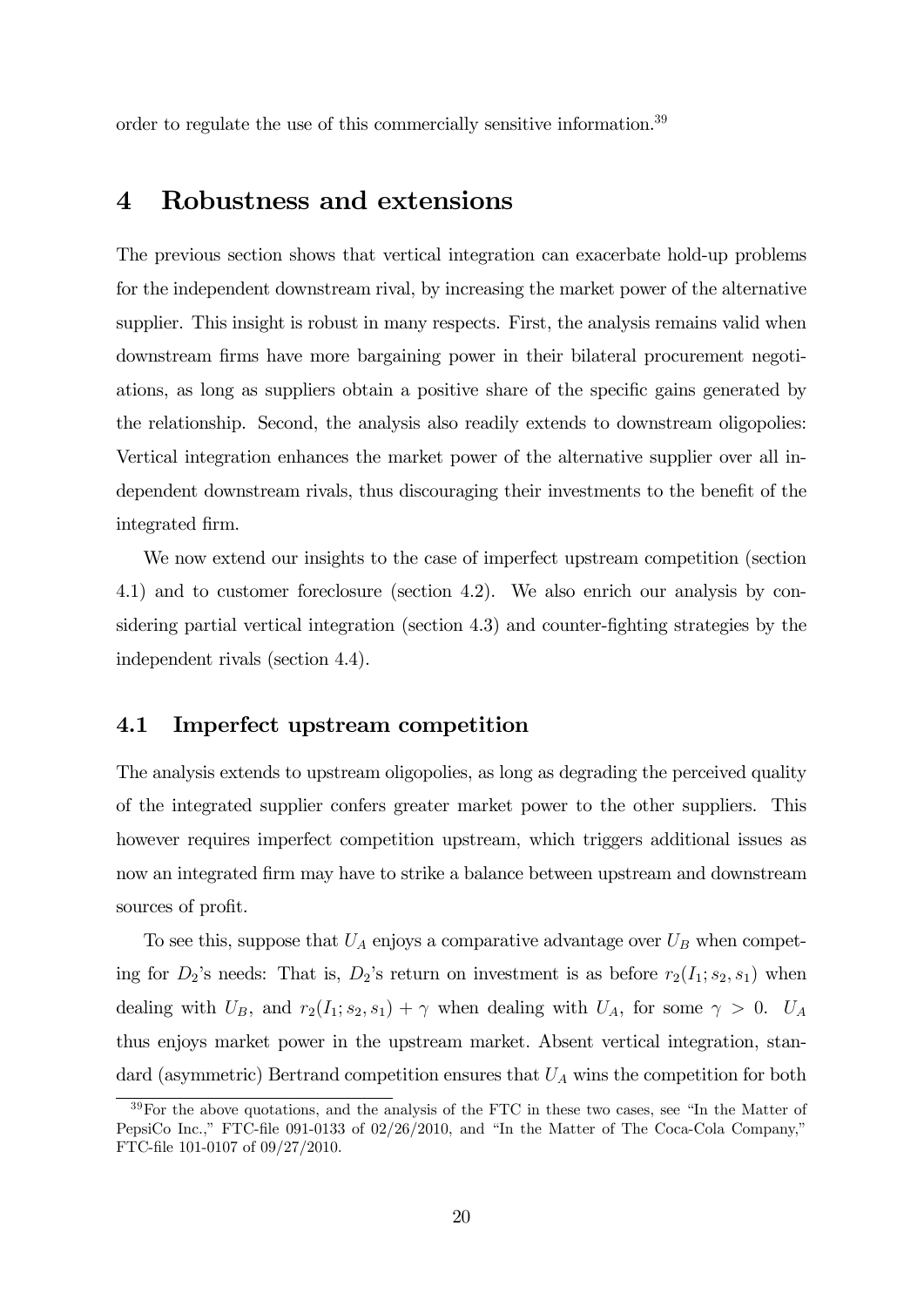downstream firms and moreover appropriates the additional surplus  $\gamma$ . Hence, for  $D_2$ the situation is the same as in the benchmark case  $\gamma = 0$ , but  $U_A$  now has a profitable business in the upstream market. As a result, from an ex ante perspective it may no longer be profitable for an integrated  $U_A - D_1$  to create hold-up concerns: While  $D_1$ still benefits from distorting  $D_2$ 's investment incentives,  $U_A$  would lose this profitable business.<sup>40</sup> Yet, ex post it would still be in the interest of an integrated  $U_A$  to degrade the support offered to  $D_2$ . Hence, if the quality of the support is not verifiable, vertical integration will trigger hold-up concerns even if this is not profitable from an ex ante perspective. The balance of the conflicting effects of hold-up on upstream and downstream profits may in that case lead to favour vertical separation.

This issue has for instance been mentioned in 1999 by General Motors (GM) as a motivation for spinning-off its auto parts subsidiary Delphi, so as to enable it to contract with other car makers, which were reluctant to rely on Delphi as long as it was a unit of GM.41 A similar concern may underlie AT&T's 1995 voluntary divestiture of its manufacturing arm, AT&T Technology (now Lucent), as the coming Telecommunication Act (1996) was due to allow the Regional Bell Operating Companies (RBOCs) to compete with AT&T on the long distance market.<sup>42</sup>

In the same spirit, Loertscher and Riordan (2013) study a monopolist's incentives to divest its upstream division when alternative suppliers can invest in uncertain cost reductions. Remaining integrated enables the firm to source internally at cost, but reduces alternative suppliers' profits and thus discourages their investments. As a result, it is optimal for the integrated firm to divest its upstream division when there is a large dispersion of realized costs, as the downstream firm then relies quite often on the other suppliers.

<sup>&</sup>lt;sup>40</sup>The hold-up problem is however somewhat mitigated here, as  $U_B$  must compensate  $D_2$  for the loss of the surplus  $\gamma$ : As before, if it is anticipated that  $U_A$  will provide a degraded quality,  $U_B$  wins the competition for  $D_2$  by matching  $U_A$ 's best offer, but this best offer now provides a higher return,  $r_2$  (1;  $\leq$ ,  $\overline{s}$ ) +  $\gamma$ .<br><sup>41</sup>http://money.cnn.com/1999/05/31/companies/gm/

 $42$ See e.g. Hausman and Kohlberg (1989) at p. 214: "The BOCs will not want to be in a position of technological dependence on a competitor, nor will they want to discuss further service plans with the manufacturing affiliate of a competitor."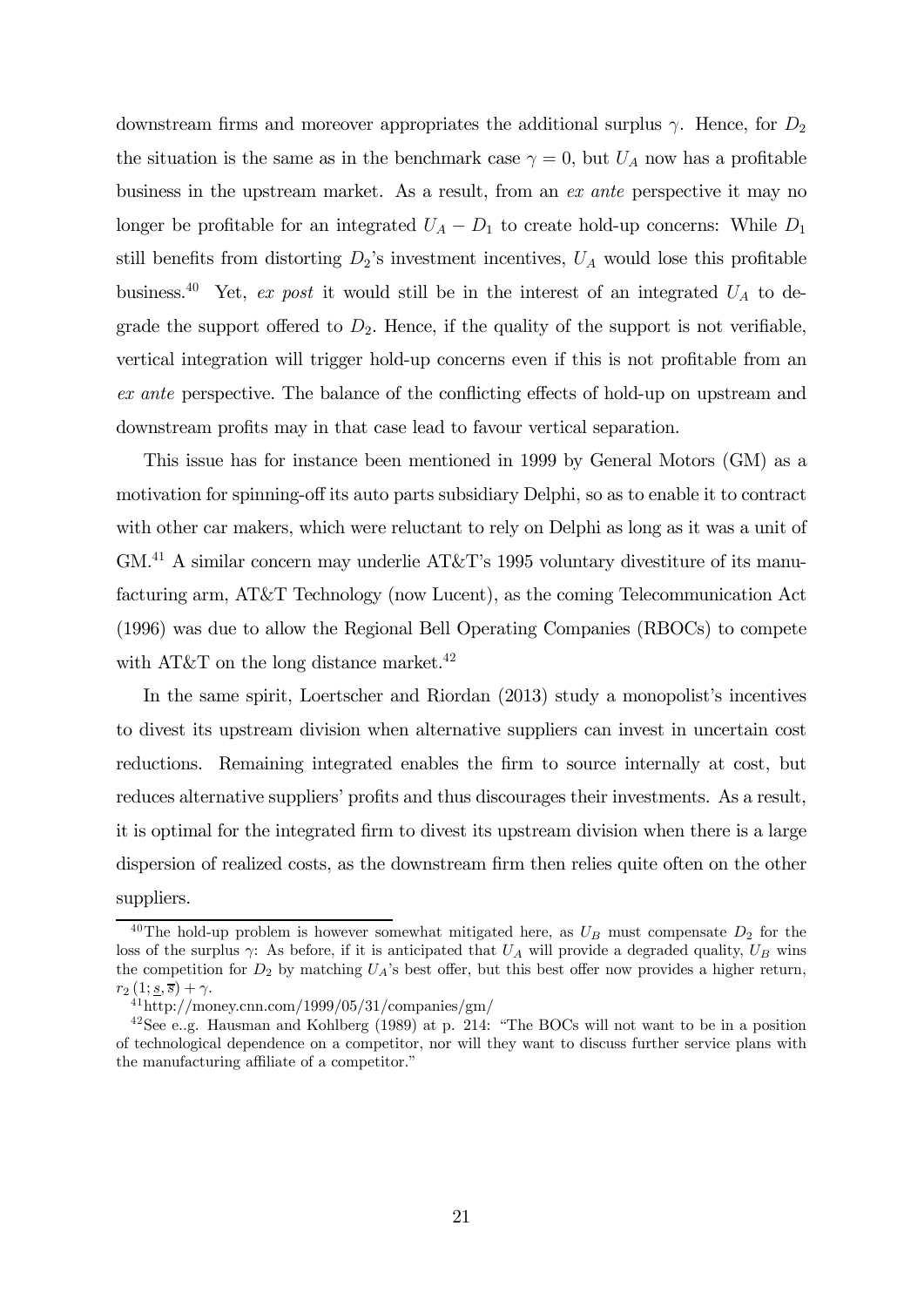#### 4.2 Customer foreclosure

The analysis also applies ("upside-down") when the upstream firms are the ones that are subject to hold-up. For example, the development of private labels by large retail chains (a particular form of vertical integration) may expose national brand manufacturers to exacerbated hold-up, thereby discouraging their investments. Indeed, in 1996 the EC blocked the merger between two Finnish retail groups, Kesko and Tuko, which would have created a dominant position on the retail market. One concern mentioned by the EC was that "[private label development] enables retailers, who are inevitably privy to commercially sensitive details regarding the branded goods producers' product launches and promotional strategies, to act as competitors as well as key customers of the producers. This privileged position increases the leverage enjoyed by retailers over branded goods producers."43 In the same vein, a recent market study reports that new national brand products are imitated more quickly by private labels than by other national brands.44

Consider for instance the following framework, that mirrors the previous one. Two manufacturers  $M_A$  and  $M_B$  invest to develop a new product, to be sold on an exclusive basis through one of two retailers (that is, there is no intrabrand competition). As in section 3.1, the resulting profit depends on the quality of the distribution: That is,  $M_h$ 's product generates a profit  $r_h(I_k, s_h, s_k)I_h$  (for  $h \neq k \in \{A, B\}$ ), which increases in the quality of its distribution,  $s_h$ , and decreases in both the rival's investment,  $I_k$ , and the rival's quality of distribution service,  $s_k$ <sup>45</sup>

The same reasoning as in section 3.1 shows that independent retailers have no incentive to degrade ex post the quality of their distribution services, as this would only put them at a disadvantage when competing for the distribution of the two brands. It follows that, under separation, Bertrand competition leads the two retailers to offer each  $M_h$  the full profit generated by its product:  $T_{h1} = T_{h2} = r_h (I_k, \overline{s}, \overline{s}) I_h$ . Likewise, an integrated retailer will provide good services for the distribution of its own brand. By contrast, it does have an incentive to degrade the distribution of the rival brand, in

 $43$ See §152 of the "Commission Decision of  $20/11/1996$  declaring a concentration to be incompatible with the common market," Case No IV/M.784 - Kesko/Tuko.

<sup>44</sup>See DIW (2010); similar observations apply for packaging imitation.

<sup>&</sup>lt;sup>45</sup>For the sake of exposition, we assume here that the profit generated by each product is the same, whether the two products are sold by different retailers, or by the same retailer.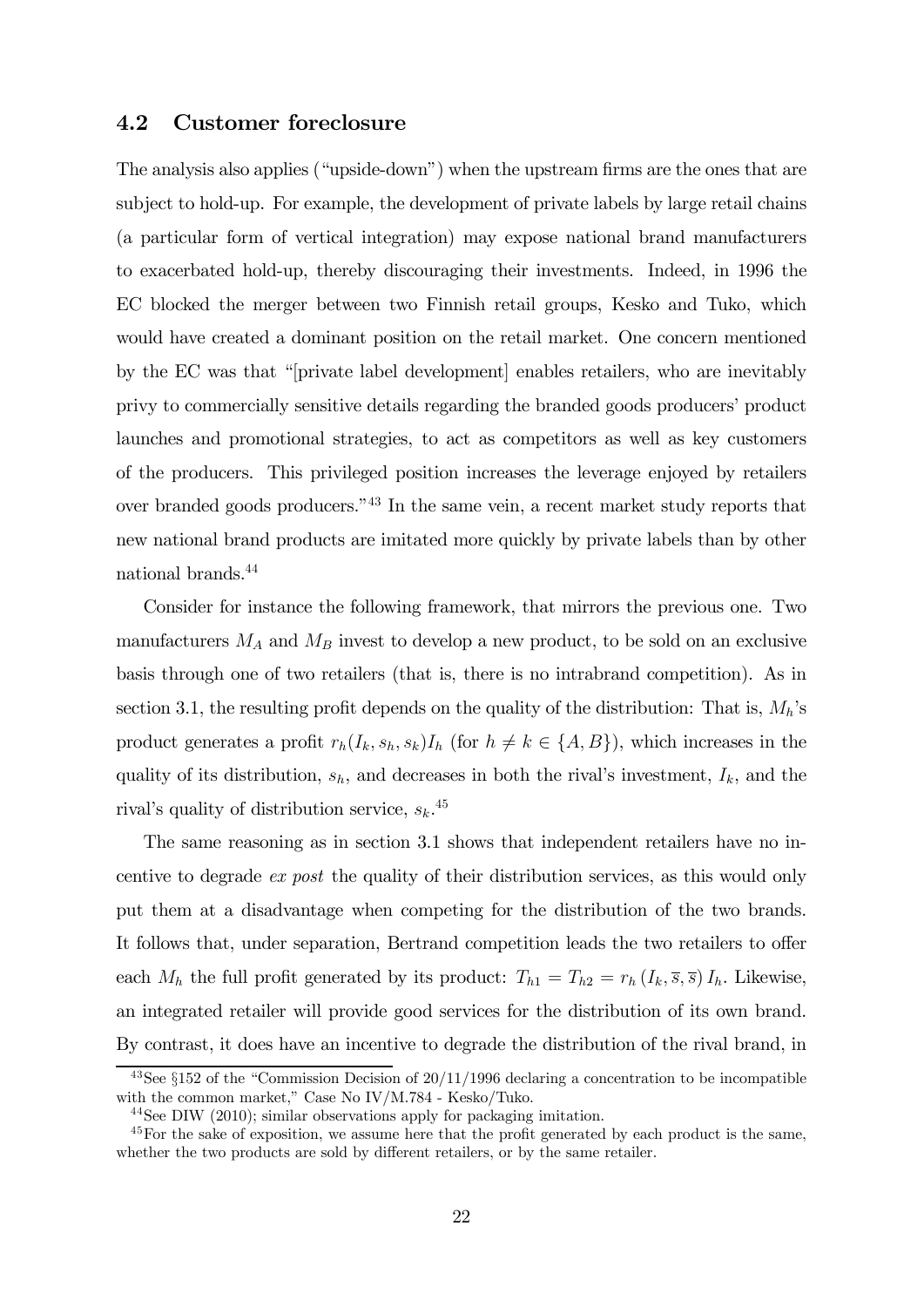order to enhance the profit from its own brand. And again this creates hold-up problems for the rival manufacturer whenever doing so reduces total industry profit.

#### 4.3 Partial vertical integration

The analysis also applies to partial vertical integration, that is, when  $U_A$  acquires a stake in  $D_1$  (forward integration) or when  $D_1$  acquires a stake in  $U_A$  (backward integration).

To see this, let us return to the framework of section 3.1, in which suppliers choose ex post whether to provide a degraded quality, and consider first forward integration: That is,  $U_A$  acquires a fraction  $\alpha < 1$  of  $D_1$ 's shares.<sup>46</sup> As before, in equilibrium an independent supplier has no incentive to degrade the quality of its support, and likewise a partially integrated firm provides good support to its downstream subsidiary.

Consider now the partially integrated supplier. In stage 3, degrading the support provided to  $D_2$  brings  $U_A$  a benefit  $B_\alpha = \alpha [r_1(1; \overline{s}, \underline{s}) - r_1(1; \overline{s}, \overline{s})]$ , which increases in  $\alpha$ . As long as  $B_{\alpha} > \varepsilon$ ,  $U_A$  is thus willing to degrade  $D_2$ 's support: That is, Proposition  $3(i)$  still holds with partial forward integration. Hence, in stage 2,  $U_A$  is willing to offer a subsidy of up to  $B_{\alpha}$ , whereas  $U_B$ 's best offer consists in supplying good support at cost. It follows that  $U_B$  wins the competition when  $\Delta \Pi_\alpha < 0$ , where

$$
\Delta \Pi_{\alpha} \equiv r_2(1; \underline{s}, \overline{s}) - r_2(1; \overline{s}, \overline{s}) + B_{\alpha}.
$$

As  $B_{\alpha} < B$ , the condition  $\Delta \Pi_{\alpha} < 0$  is less binding than under full integration, and thus hold-up concerns are *more* likely to arise: That is, Proposition  $3(ii)$  holds in a wider range of situations under partial forward integration than under full integration. Furthermore, hold-up problems are also larger when they arise, because  $U_B$  now charges a higher tariff than under full integration: As a result, partial forward integration deters  $D_2$  from investing (i.e., Corollary  $4(ii)$  applies) in a wider range of situations.

Consider next the case of *backward* integration: That is,  $D_1$  acquires a fraction  $\alpha < 1$ of  $U_A$ 's shares. If this share grants  $D_1$  the control of  $U_A$ , the analysis mimics that of full integration:  $U_A$  is willing to offer  $D_2$  a subsidy of up to B, and hold-up concerns arise when  $\Delta \Pi < 0$ . By contrast, hold-up concerns do not arise if  $D_1$  does not control  $U_A$ , as

<sup>&</sup>lt;sup>46</sup>Whether  $U_A$  obtains or not the control of  $D_1$  is of no consequence here, as tariffs are decided by the upstream firms.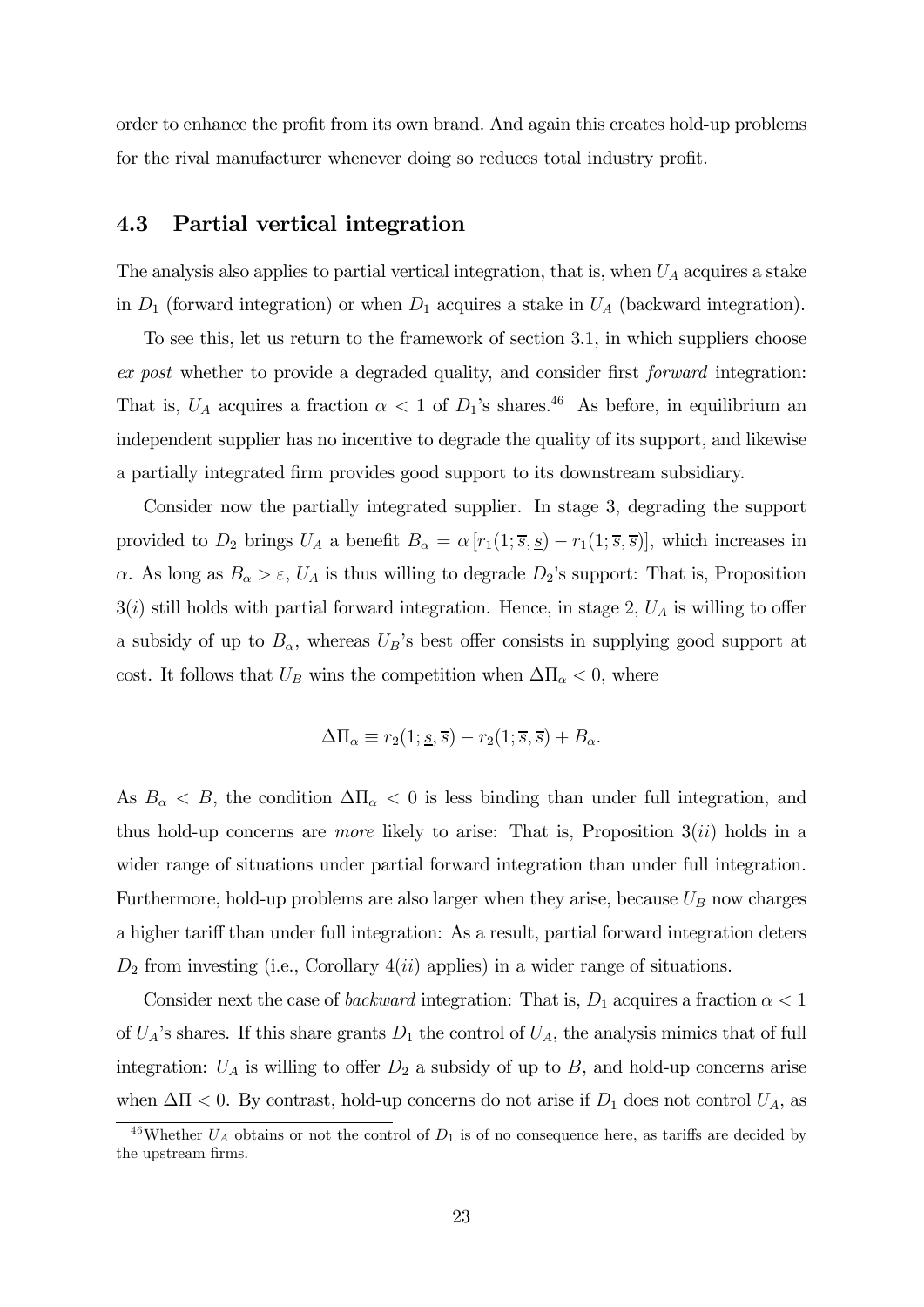$U_A$  then behaves as an independent supplier.<sup>47</sup>

In our framework, partial forward integration thus leads to more hold-up concerns than full integration, whereas partial backward integration at most replicates the same concerns (if the downstream firm has control over upstream decisions). By contrast, Spiegel (2013) obtains opposite results in a framework with an upstream monopoly (and balanced bargaining power): Partial forward (resp., backward) integration then leads to less (resp., more) foreclosure than full integration. In this framework, in the case of integration, the independent  $D_2$  must offer a higher input price to the upstream monopolist, in order to compensate it for the negative externality exerted on  $D_1$ 's investment. This mechanism is even stronger when  $D_1$  only holds a fraction  $\alpha < 1$  of the supplier (as it is this fraction of the input price that must then compensate for  $D_1$ 's losses), while the opposite is true when the supplier receives only a fraction  $\alpha$  of  $D_1$ 's profit (as the input price must only compensate for that share of the negative externality on  $D_1$ ). By contrast, in our framework the existence of an alternative supplier suppresses this mechanism: As  $D_2$  can deal with  $U_B$ , there is no need for compensating the negative externality exerted on  $D_1$ 's investment. Finally, holding a stake in  $D_1$  does not affect the behavior of a supplier who enjoys a monopoly situation, but affects the intensity of supply competition in our framework.

#### 4.4 Counter-fighting strategies

We focused so far on the incentives to integrate vertically in an environment where all firms are initially independent. However, a first vertical merger may induce the remaining independent firms to merge as well, which in turn may affect the profitability of the first merger.

To explore this, consider first our successive duopoly framework, and for the sake of exposition let us assume that: (i) absent integration, both downstream firms invest (and obtain good support at cost); and (ii) when instead  $U_A$  and  $D_1$  are vertically integrated (and the other firms remain independent),  $D_1$  invests (and obtains good support internally at cost) whereas  $D_2$  does not (anticipating that it would be held-up

 $47$ This corresponds to the "legal unbundling" scenario considered by Höffler and Kranz (2011), where a downstream firm owns an upstream monopolist, but the upstream firm is legally independent and maximizes its own profits. They find that such legal unbundling does not give the supplier any incentive to engage in sabotage, and yet may encourage the downstream firm to expand output.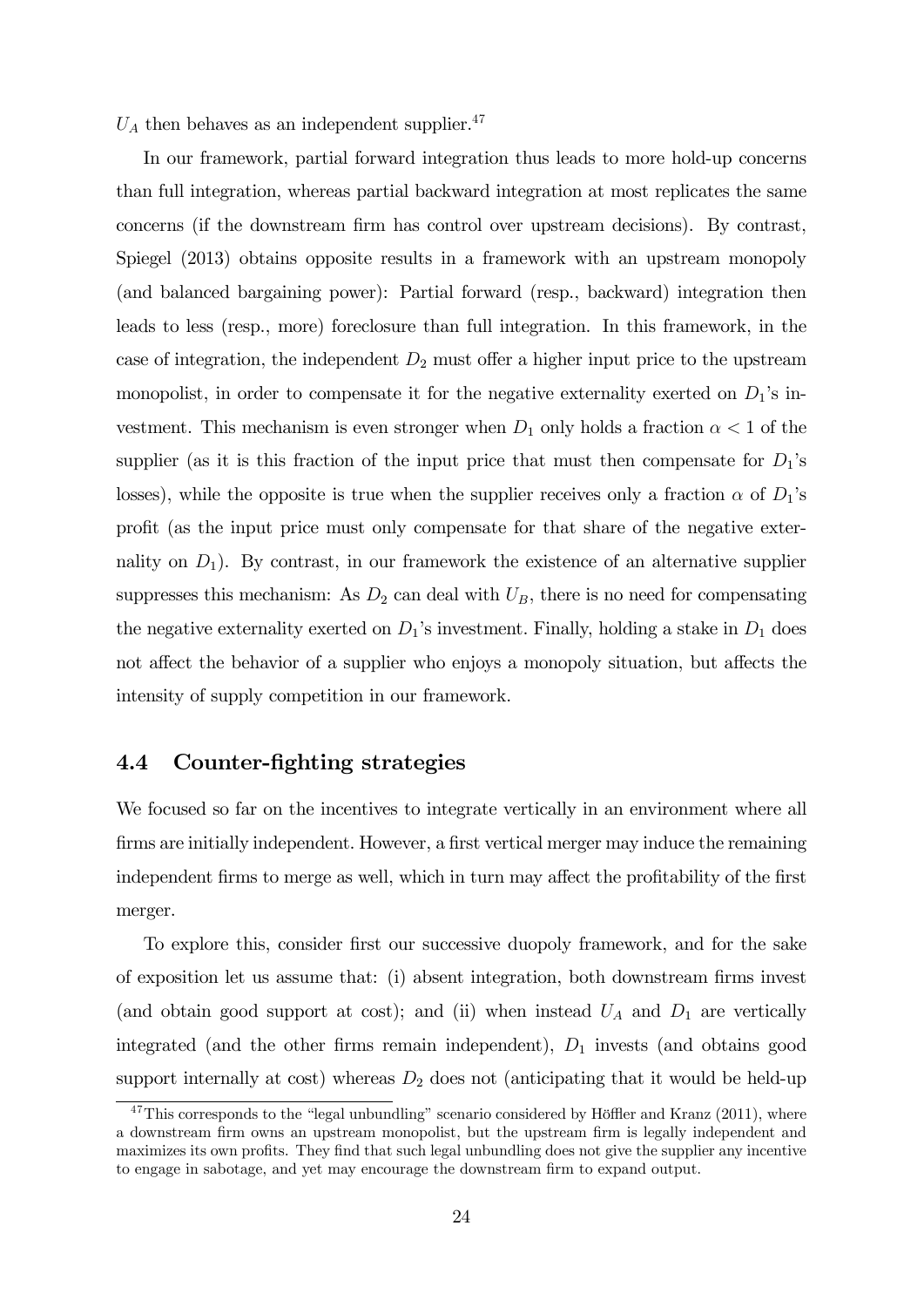by  $U_B$ ). In this context,  $U_B$  and  $D_2$ , who obtain no profit if they remain independent, have indeed an incentive to integrate as well: This enables  $D_2$  to obtain good support internally at cost, and thus replicates the outcome of vertical separation. Hence, in this successive duopoly framework, a first merger would trigger a second one, which in turn would annul the effect of the first one.<sup>48</sup>

When there are more downstream firms than suppliers, however, a first merger can be profitable even if it triggers a merger wave. To see this, suppose now that there are  $n > 2$  downstream firms  $D_1, D_2, D_3, ..., D_n$ , and let us study a simple "sequential merger game" in which each  $D_i$  bids to buy one the suppliers,  $U_A$  or  $U_B$  (horizontal mergers are ruled out; hence each  $D_i$  can buy at most one supplier, and once acquired a supplier is no longer available for the remaining bidders). Consider first the last stage of this bidding game. If no supplier has been acquired yet, then  $D_n$  buys one of the suppliers (offering an arbitrarily small price suffices), so as to create hold-up problems for the downstream rivals. If instead one supplier has already been acquired, then  $D_n$  buys the other one, so as to protect itself from hold-up. Anticipating this, in the previous stages of the bidding game each  $D_i$  seeks to acquire a supplier whenever it has a chance. Hence, the equilibrium exhibits a "merger wave" in which  $D_1$  buys one supplier and  $D_2$  buys the other one. In this equilibrium,  $D_1$  and  $D_2$  obtain good support internally at cost, whereas every other  $D_i$  obtains a degraded quality (and is not even partially compensated by any subsidy, as each supplier anticipates that  $D_i$  would obtain a degraded quality anyway if it were to turn to the other supplier).

Hence, while further integration constitutes an effective counter-fighting strategy in response to a vertical merger, such a merger remains profitable when there is a scarcity of trading partners — namely, when there are more investors than sources of support. This is consistent with the merger wave observed in the GPS industry, already mentioned above, where *TomTom* and *Nokia* acquired the two suppliers of navigable digital databases, Tele Atlas and Navteg, which led other downstream competitors such

<sup>&</sup>lt;sup>48</sup>The second merger may no longer be profitable if it is costly, in which case the first merger may be profitable. If for instance vertical integration involves a fixed cost  $K$ , then the second merger is not profitable if  $K > \underline{K} \equiv r_2(1;\overline{s},\overline{s})$ , in which case the first merger is profitable if  $K < \overline{K} \equiv r_1(0;\overline{s},\underline{s})$  $r_1(1;\overline{s},\overline{s})$ . Hence, if discouraging  $D_2$ 's investment increases total industry profit (i.e.,  $r_1(0;\overline{s},\underline{s})$ )  $r_1(1;\overline{s},\overline{s}) + r_2(1;\overline{s},\overline{s})$ , there exists a range for the fixed cost (namely,  $K \in (K, \overline{K})$ ) for which the first merger is not profitable whereas the second is not. See Allain et al. (2011) for a more detailed discussion.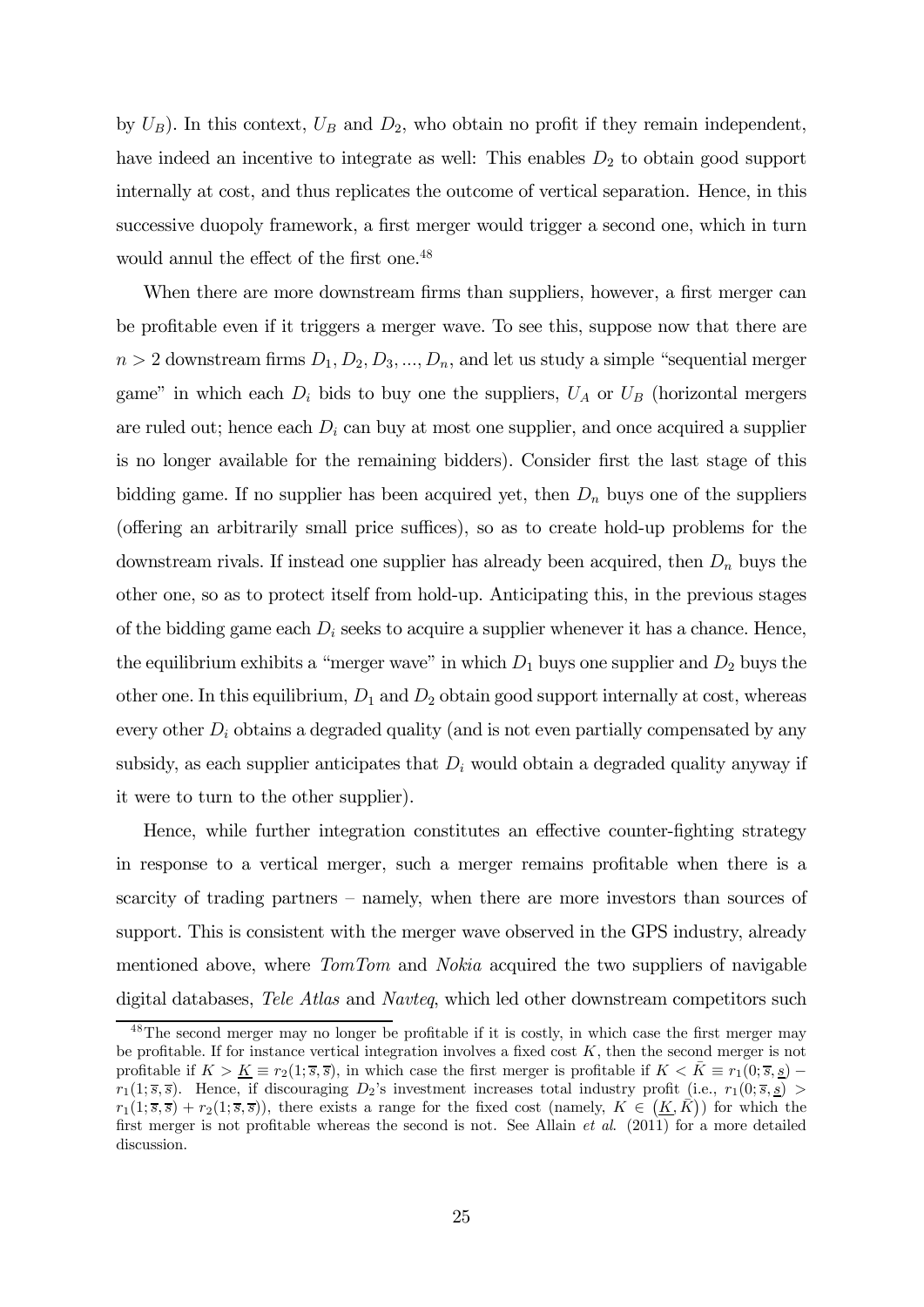as Garmin to complain about the risk of being left stranded.

# 5 Conclusion

In contrast with the established literature, which mainly views vertical integration as a solution to the hold-up problem, our analysis emphasizes that vertical integration may create hold-up problems for rivals. We first highlight this using a simple model in which competing suppliers can choose to pre-commit themselves to being greedy. Independent suppliers never use this option; as a result, under vertical separation upstream competition eliminates hold-up concerns. By contrast, an integrated supplier relies on this option to create hold-up concerns for downstream rivals, and discourage in this way their investments. Similar insights apply when suppliers can threaten to dissipate (rather than appropriate) their customers' profits.

Our analysis also revisits the literature on vertical foreclosure, which has highlighted the impact of vertical integration on product market competition through "raising rivals' costs" effects; we emphasize instead the adverse impact of vertical integration on rivals' innovation and investment incentives, through exacerbated hold-up concerns. We further show that, in contrast with the literature on raising rivals' costs, vertical foreclosure can arise even in the absence of any pre-commitment to denying or degrading access. Vertical integration alone triggers incentives to degrade them, even ex post, whenever doing so brings direct benefits to the downstream subsidiary. As long as degrading access reduces total industry profits, the threat of such degradation exposes independent rivals to being held-up (by the other suppliers), thereby generating innovation foreclosure.

We present several illustrations and discuss the robustness of the analysis. In particular we extend the analysis to upstream and downstream oligopolies as well as to partial integration, and note that the insights apply to customer foreclosure as well as to input foreclosure. Finally, we also discuss counter-fighting strategies.

A direct implication of the analysis is that the balance of upstream and downstream profits affects firms' incentives to integrate or divest vertically related activities. For instance, an integrated firm may trade-off the benefit of exposing downstream rivals to hold-up (which depends among other things on how competitive their alternative suppliers are) against the foregone profit from supplying these potential customers.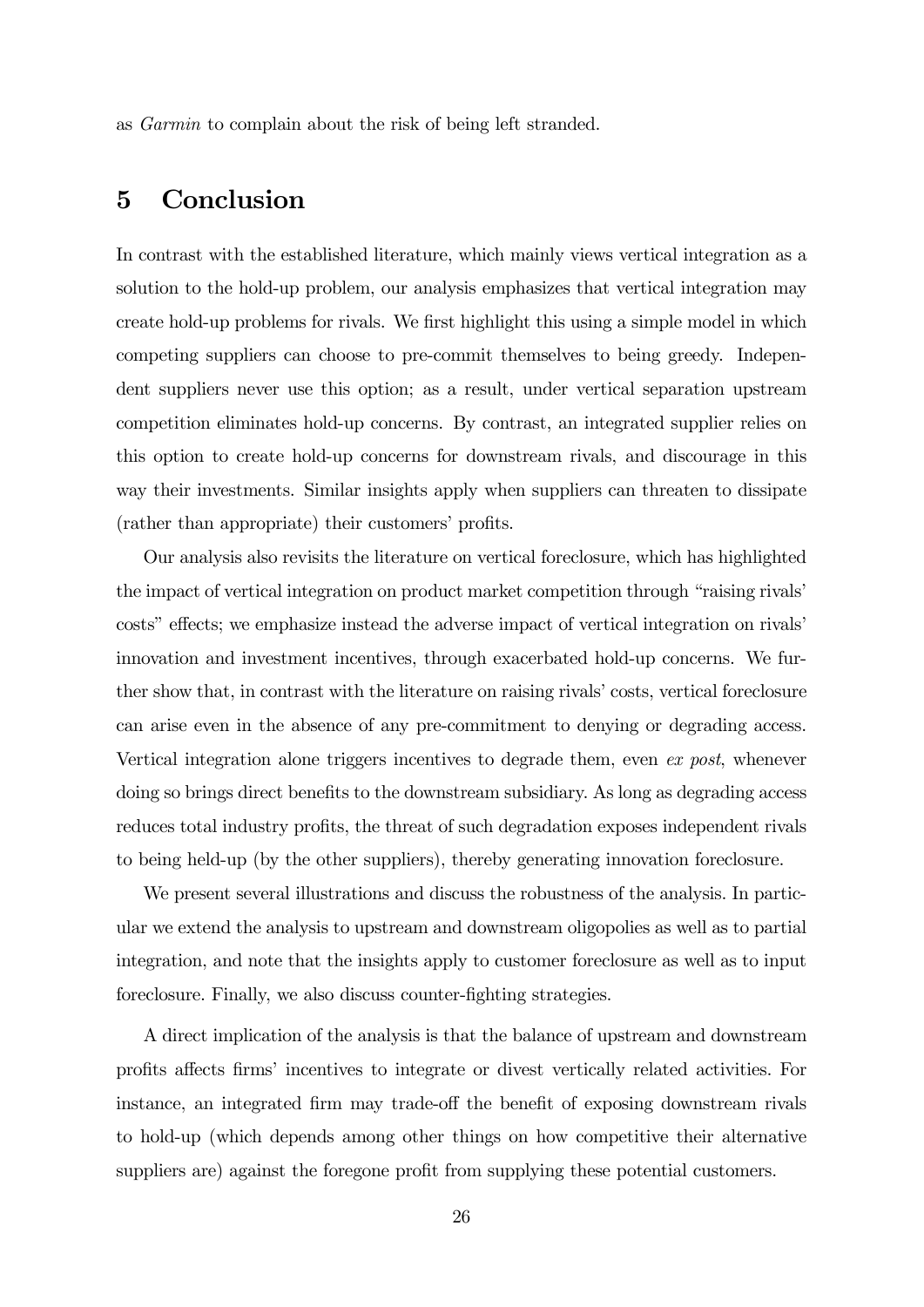Furthermore, vertical integration increases the upstream rival's profit, which may trigger excessive entry motivated by rent-seeking; alternatively, it may foster investment incentives if upstream investments were also considered. We leave these developments to future research.

To be sure, we have emphasized here the "dark side" of vertical integration on rivals' investment incentives; in practice, the "bright side" emphasized by the existing literature, namely, the elimination of hold-up concerns for the integrated firm, can contribute to foster investment incentives. Our aim is certainly not to deny this benefit, but rather, to contribute to the analytical framework that can be used to evaluate the overall impact of vertical integration on investment and innovation, so as to provide guidance for policy makers and particularly for merger control.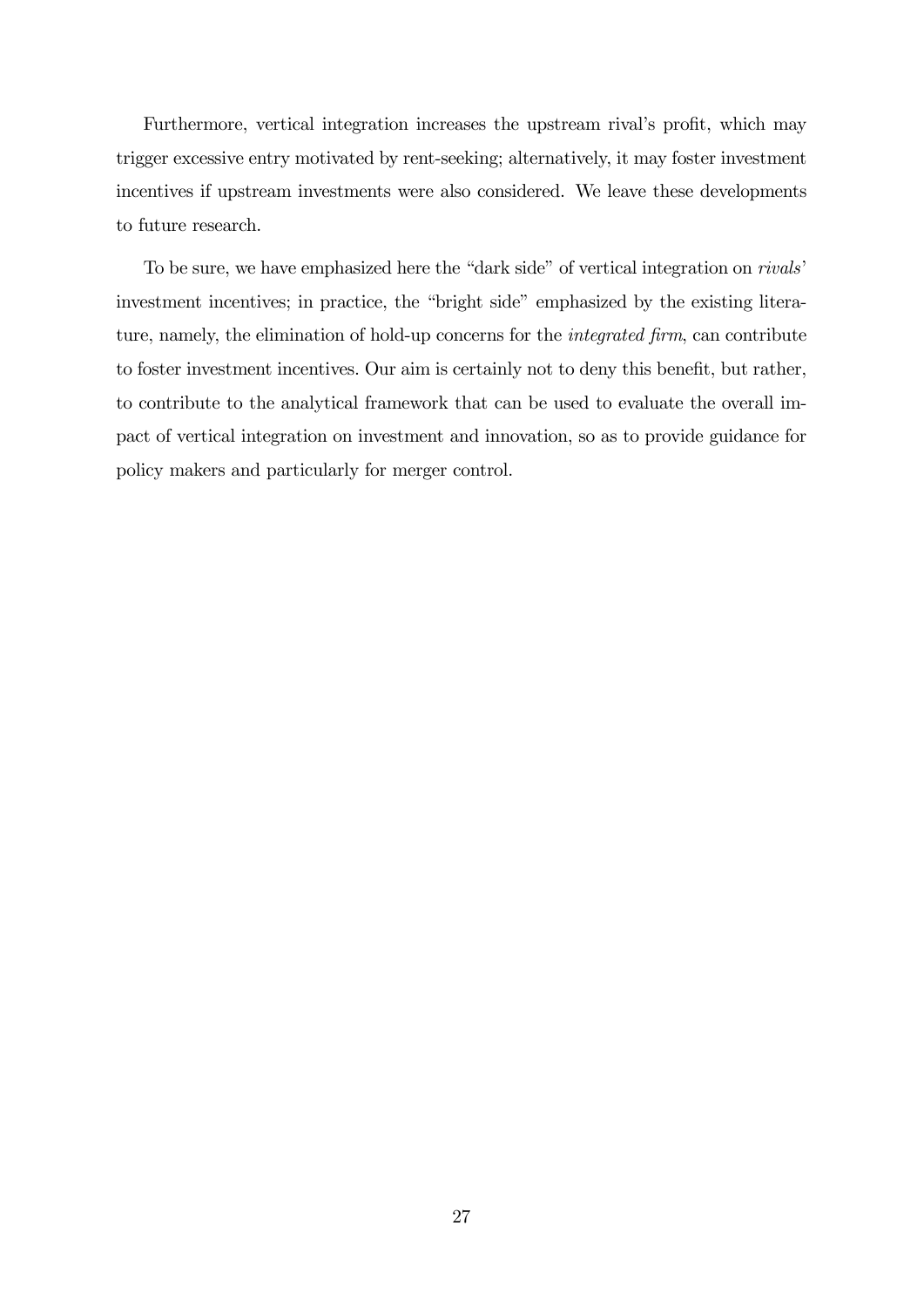### References

Aghion, Philippe, Mathias Dewatripont and Patrick Rey (1994), "Renegotiation Design with Unverifiable Information," Econometrica, 62(2):257-282.

Allain, Marie-Laure, Claire Chambolle and Patrick Rey (2011), "Vertical Integration, Innovation and Foreclosure," IDEI Working Paper, N◦ 673.

Asker, John, and Alexander Ljungqvist (2010), "Competition and the Structure of Vertical Relationships in Capital Markets," Journal of Political Economy, 118(3):599- 647.

Beard, T. Randolph, David L. Kaserman and John W. Mayo (2001), "Vertical Integration and Sabotage," The Journal of Industrial Economics, 49(3):319-333.

Bolton, Patrick, and Michael Whinston (1993), "Incomplete Contracts, Vertical Integration, and Supply Assurance," Review of Economic Studies, 60:1-21.

Che, Yeon-Koo, and Tai-Yeong Chung (1999), "Contract Damages and Cooperative Investments," The RAND Journal of Economics, 30(1):84-105.

Chen, Yongmin, and Michael Riordan (2007), "Vertical Integration, Exclusive Dealing, and ex post Cartelization," The RAND Journal of economics, 38(1):121-148.

Choi, Jay Pil, and Sang-Seung Yi (2000), "Vertical Foreclosure with the Choice of

Input Specifications", The RAND Journal of Economics, 31(4):717-743.

Church, Jeffrey, and Neil Gandal (2000), "Systems Competition, Vertical Mergers and Foreclosure", Journal of Economics & Management Strategy, 9(1):25-51.

DIW (2010), "Zunehmende Nachfragemacht des Einzelhandels, Eine Studie fur den

Markenverband," available at http://www.markenverband.de/publikationen/studien/Nachfragemacht.

Economides, Nicholas (1998), "The Incentive for Non-Price Discrimination by an

Input Monopolist," International Journal of Industrial Organization, 16:271-284.

Freshfields (2014), "MOFCOM's Microsoft/Nokia decision highlights concerns over patent licensing," available at http://www.freshfields.com/uploadedFiles/SiteWide/Knowledge/00948 PG\_ACT\_MOFCOMs MicrosoftNokia decision highlights concerns over patent FI-NAL.pdf.

Gilbert, Richard, and Michael Riordan (2007), "Product improvement and technological tying in a winner-take-all market",Journal of Industrial Economics, 55(1):113- 139.

Grossman, Sanford J., and Oliver Hart (1986), "The Costs and Benefits of Own-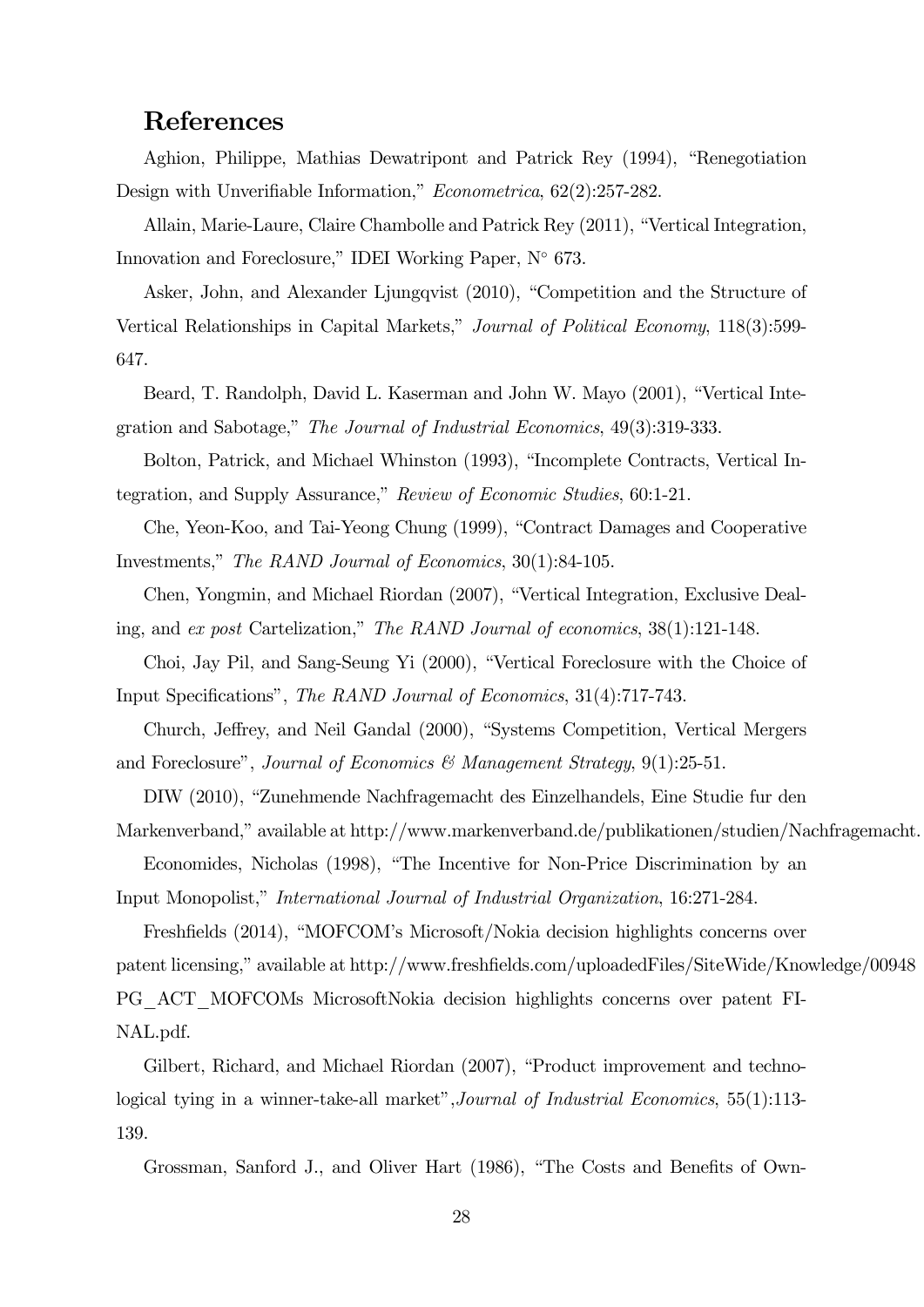ership: A Theory of Vertical and Lateral Integration," Journal of Political Economy, 94(4):691-719.

Grout, Paul (1984), "Investment and Wages in the Absence of Binding Contracts:

A Nash Bargaining Approach," Econometrica, 52:449-60.

Hart, Oliver (1995), Firms, Contracts and Financial Structure, Clarendon Lecture in Economics, Oxford University press.

Hart, Oliver, and John Moore (1988), "Incomplete Contracts and Renegotiation,"Econometrica, 56(4):755-85.

Hart, Oliver D., and Jean Tirole (1990), Vertical Integration and Market Foreclosure, Brookings Papers on Economic Activity. Microeconomics, 205-285.

Höffler, Felix and Sebastian Kranz (2011), "Legal Unbundling can be a Golden Mean between Vertical Integration and Ownership separation,"International Journal of Industrial Organization, 29:576-588.

Klein, Benjamin, Robert G. Crawford, and Armen A. Alchian (1978), "Vertical Integration, Appropriable Rents and the Competitive Contracting Process," Journal of Law and Economics, 21(2):297-326.

Loertscher, Simon and Michael Riordan (2013), "Outsourcing, Vertical Integration, and Cost Reduction," available at http://www.columbia.edu/~mhr21/papers/Outsourcing.pdf.

McAfee, Preston, and Marius Schwartz (1994), "Opportunism in Multilateral Vertical Contracting: Non Discrimination, Exclusivity and Uniformity", The American Economic Review, 84(1):210-230.

McLaren, John (2000), "Globalization and Vertical Structure,"American Economic Review, 90(5):1239-1254.

O'Brien, Daniel P., and Greg Shaffer (1992), "Vertical Control with Bilateral Contracts", The RAND Journal of Economics, 41(2):215-221.

Ordover, Janusz A., Garth Saloner, and Steven C. Salop (1990), "Equilibrium Vertical Foreclosure," American Economic Review, 80(1):127-142.

Ordover, Janusz A., Garth Saloner, and Steven C. Salop (1992), "Equilibrium Vertical Foreclosure: Reply," American Economic Review, 82(3):698-703.

Reiffen, David (1992), "Equilibrium Vertical Foreclosure: Comment," American Economic Review, 82(3):694-697.

Rey, Patrick, and Jean Tirole (2007), "A primer on Foreclosure", Handbook of In-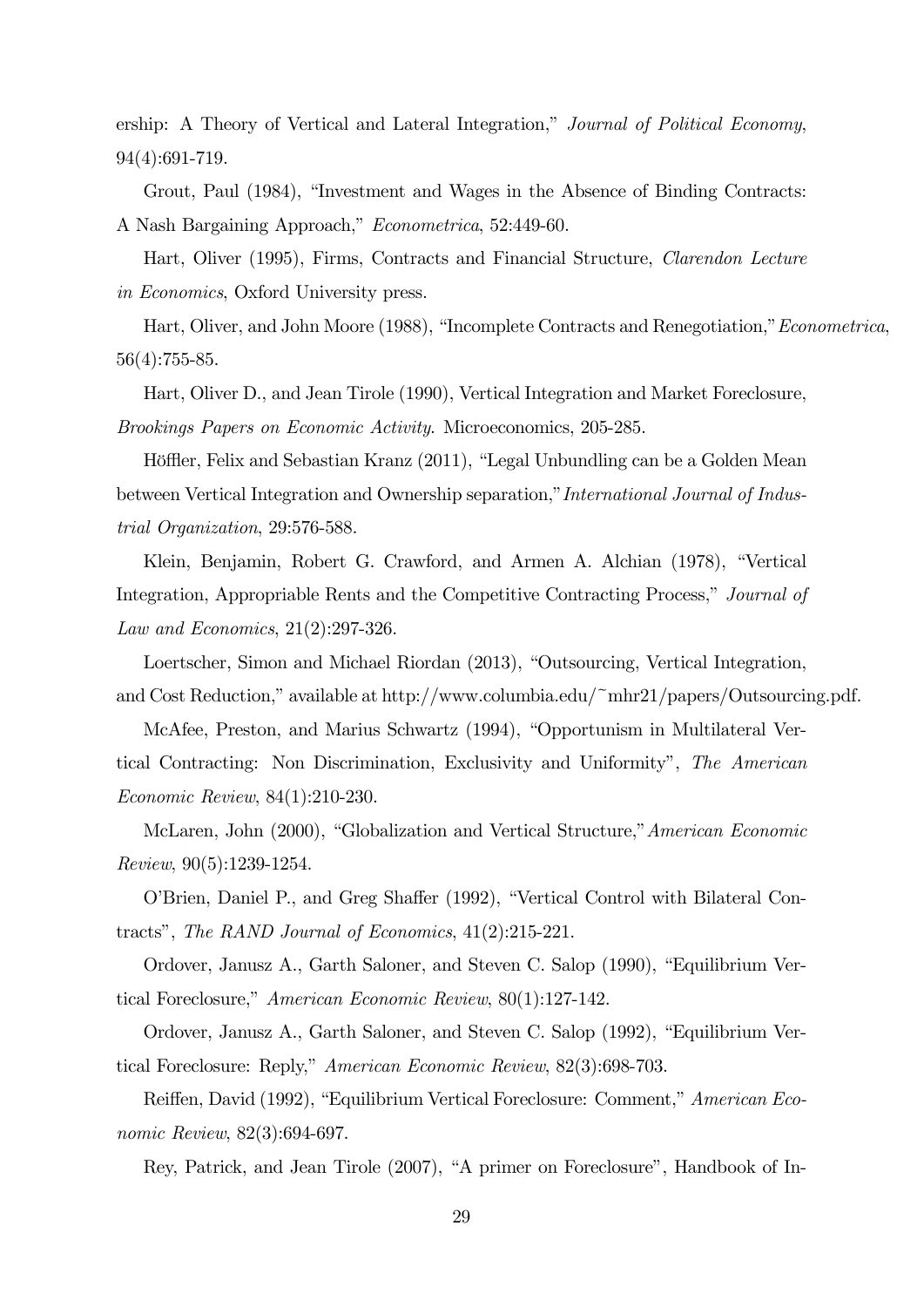dustrial Organization III, edited by M. Armstrong and R. Porter.

Salinger, Michael A. (1988), "Vertical Mergers and Market Foreclosure," Quarterly Journal of Economics, 103(2):345-356.

Shavell, Steven, (1984), "A Model of the Optimal Use of Liability and Safety Regulation," The RAND Journal of Economics, 15:271-280.

Spiegel, Yossi (2013), "Backward Integration, Forward Integration, and Vertical Foreclosure," Working Paper TAU, available at http://www.tau.ac.il/~spiegel/papers/foreclose-Aug-16-2013.pdf.

Tirole, Jean (1986), "Procurement and Renegotiation," Journal of Political Economy, 94(2):235-59.

Weisman, Dennis L. (1995), "Regulation and the Vertically Integrated Firm: The Case of RBOC Entry into Inter-LATA Long Distance," Journal of Regulatory Economics, 8:249-266.

Williamson, Oliver (1975), Markets and Hierarchies: Analysis and Antitrust Implications, New York: Free Press.

Williamson, Oliver (1985), The Economic Institutions of Capitalism, New York: Free Press.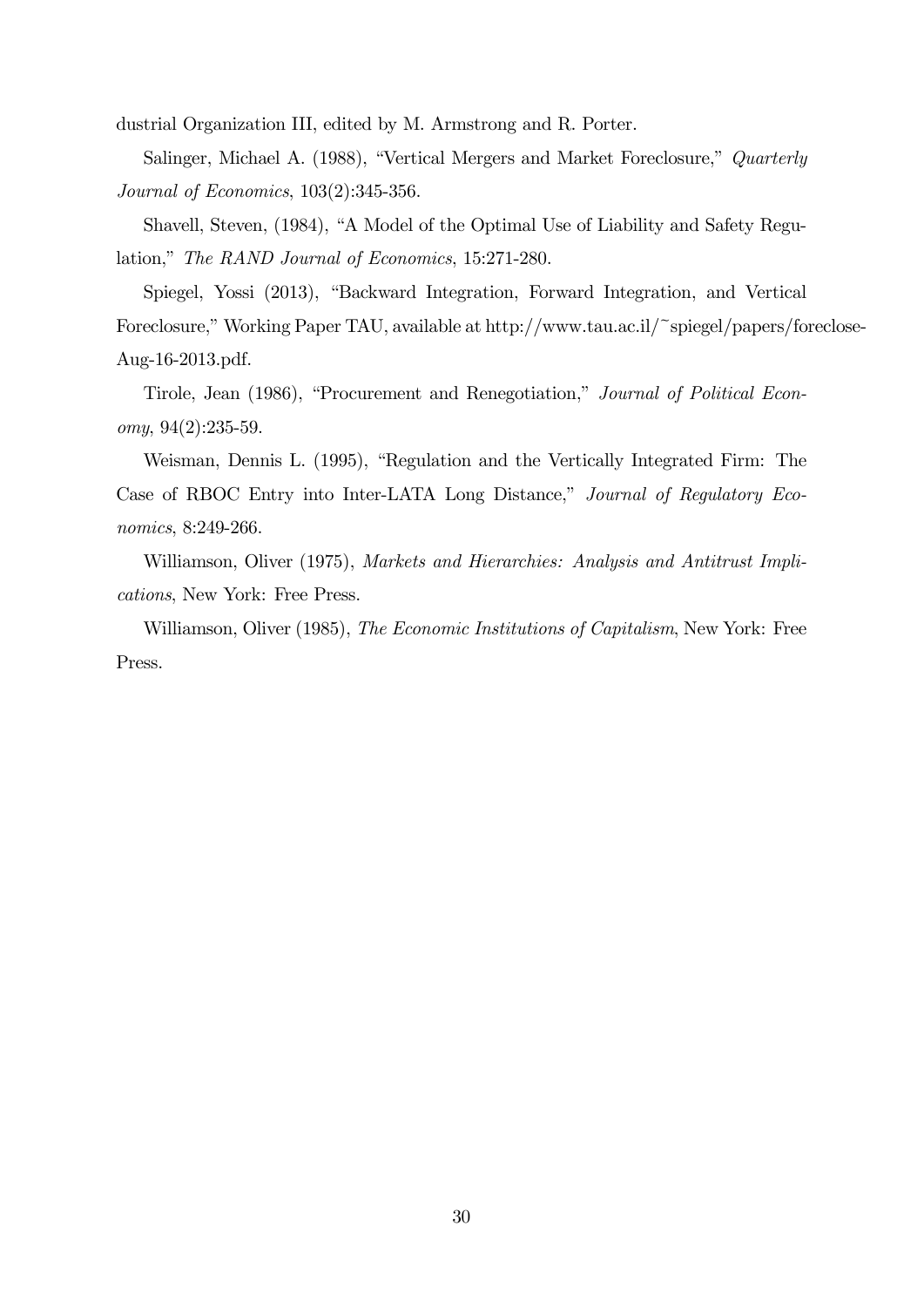# Appendix

## A Proof of Proposition 1

To establish Proposition 1, we first characterize the investment equilibria, for given sharing rules  $s_1$  and  $s_2$ , before drawing the implications for hold-up incentives.

#### A.1 Investment equilibria

If  $D_i$  anticipates keeping a share  $s_i$  of the profit it generates in stage 3 (where  $s_i = 1$  in case of integration), then in stage 2 it chooses  $I_i$  so as to maximize:

$$
\pi_{i} (I_{i}, I_{j}; s_{i}) = s_{i} r_{i} (I_{j}) I_{i} - C_{i} (I_{i}).
$$

Assumption A1 ensures that this objective function is continuously differentiable and strictly concave in  $I_i$ . There it thus a unique best response,  $I_i^r(I_j; s_i)$ , which from the boundary conditions  $A2$  is either 0 or characterized by the first order condition (FOC):

$$
C'_{i}(I_{i})=s_{i}r_{i}(I_{j}).
$$

Assumption A3 further ensures that this best-response has a slope lower than 1 in absolute value: 49

$$
\left| \frac{\partial I_i^r}{\partial I_j} \left( I_j; s_i \right) \right| \le s_i \frac{|r'_i(I_j)|}{C''(I_i)} < 1.
$$

It follows that, for any  $(s_1, s_2)$ , there is a unique investment equilibrium,  $I_1^*(s_1, s_2)$ and  $I_2^*(s_2, s_1)$ . The first condition in A2 further ensures that  $D_i$ 's equilibrium investment is positive whenever  $s_i = 1$ :  $I_i^*(1, s_j) > 0$  for any  $s_j$ .

#### A.2 Hold-up incentives

In the absence of vertical integration, no supplier pre-commits itself to  $\hat{s}$ , and in stage 3 Bertrand competition yields  $s_1 = s_2 = 1$ . It follows from the above that both firms invest:  $I_i^{VS} = I_i^*(1,1) > 0$  for  $i = 1,2$ . Let  $\pi_i^{VI}$  denote the resulting profits.

<sup>&</sup>lt;sup>49</sup>The first inequality stems from the fact that the slope is 0 in the range where  $I^r(.; s_i) = 0$ .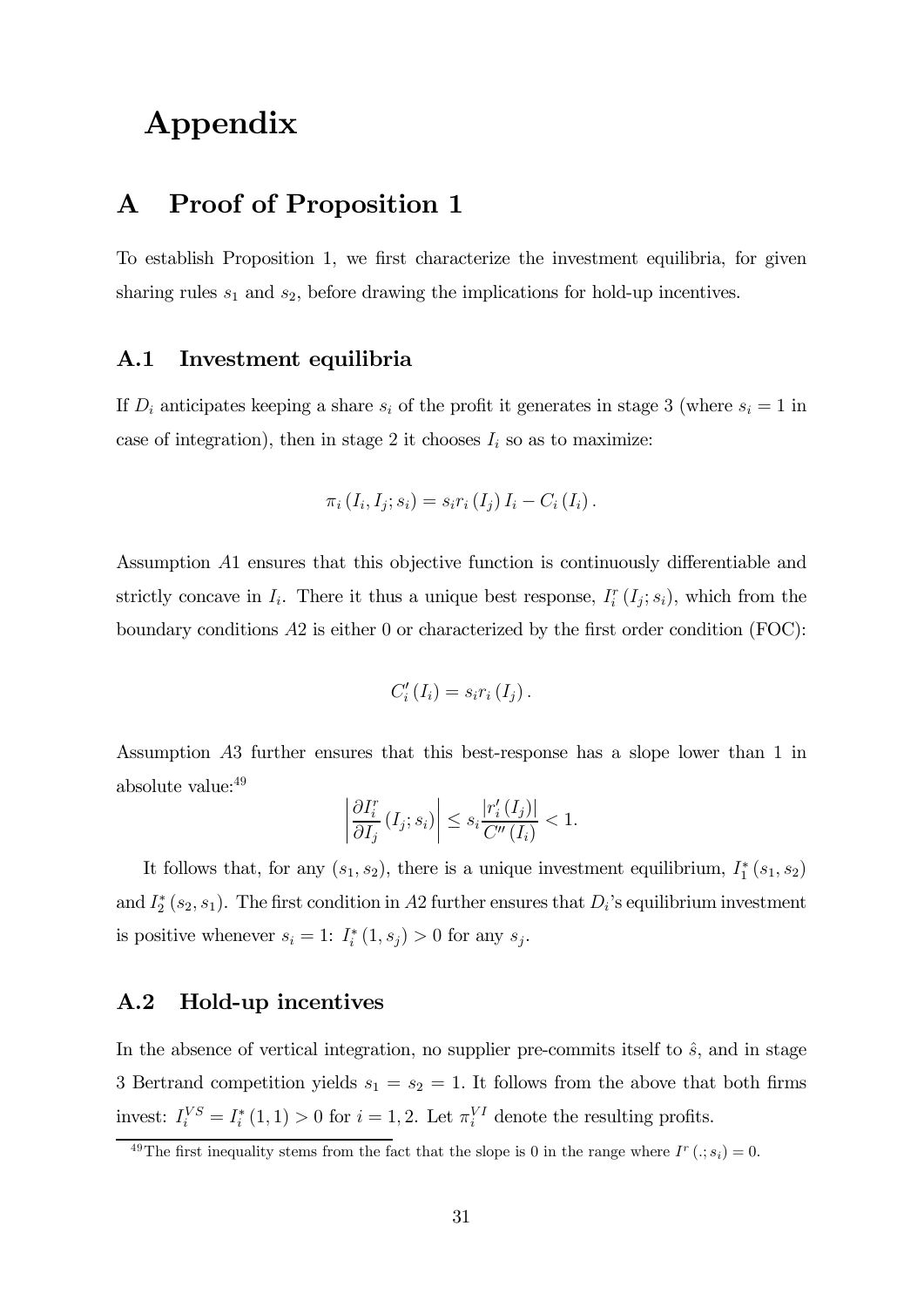Suppose now that  $U_A$  is vertically integrated with  $D_1$ , and thus  $s_1 = 1$ . Letting s denote  $D_2$ 's sharing rule, the investment equilibrium is therefore of the form  $I_1^{VI}(s)$  =  $I_1^*(1, s) > 0$ , such that

$$
C'_{1}(I_{1}^{VI}) = r_{1}(I_{2}^{VI}), \qquad (5)
$$

whereas  $D_2$  invests  $I_2^{VI}(s) = I_2^*(s, 1)$ , which is either 0 (if  $C_2'(0) \geq sr_2(I_1^{VI})$ ) or such that:

$$
C'_{2}(I_{2}^{VI}) = sr_{2}(I_{1}^{VI}).
$$
\n(6)

Reducing  $D_2$ 's share of profit discourages its investment. Indeed, differentiating  $(5)$ and (6) with respect to  $I_1$ ,  $I_2$ , and s yields

$$
\frac{dI_2^{VI}}{ds} = \frac{C_1''(I_1^{VI}) r_2(I_1^{VI})}{C_1''(I_1^{VI}) C_2''(I_2^{VI}) - s r_2'(I_1^{VI}) r_1'(I_2^{VI})} > 0,
$$
\n(7)

where the inequality stems from the numerator being positive under  $A1$ , and the denominator being positive under A3. It follows that reducing  $D_2$ 's share of profit is profitable for the integrated firm whenever  $D_1$  benefits from discouraging  $D_2$ 's investment: Letting  $\pi_{A-1}^{VI}(s)$  denote the equilibrium profit of the integrated firm, as a function of  $D_2$ 's sharing rule, we have:

$$
\pi_{A-1}^{VI}(s) = r_1(I_2^{VI}(s)) I_1^{VI}(s) - C_1(I_1^{VI}(s))
$$
  
= 
$$
\max_{I_1 \in [0,1]} r_1(I_2^{VI}(s)) I_1 - C_1(I_1),
$$

and thus the envelope theorem yields:

$$
\frac{d\pi_{A-1}^{VI}}{ds} = I_1 r_1' \left( I_2^{VI} \right) \frac{dI_2^{VI}}{ds} < 0,
$$

where the inequality stems from (7) and  $r'_1\left(I_2^{VI}\right) < 0$ . Therefore:

- If  $U_A$  does not pre-commit itself to  $\hat{s}$ , then at stage 3 Bertrand competition yields again  $s_2 = 1$ ; the investment equilibrium therefore remains the same as under separation:  $I_2^{VI}(1) = I_2^{VS} > 0$  and the integrated firm thus obtains  $\pi_{A-1}^{VI}(1) =$  $\pi_1^{VS}$ .
- If instead  $U_A$  pre-commits itself to  $\hat{s}$ , then in stage 3  $U_B$  wins the competition for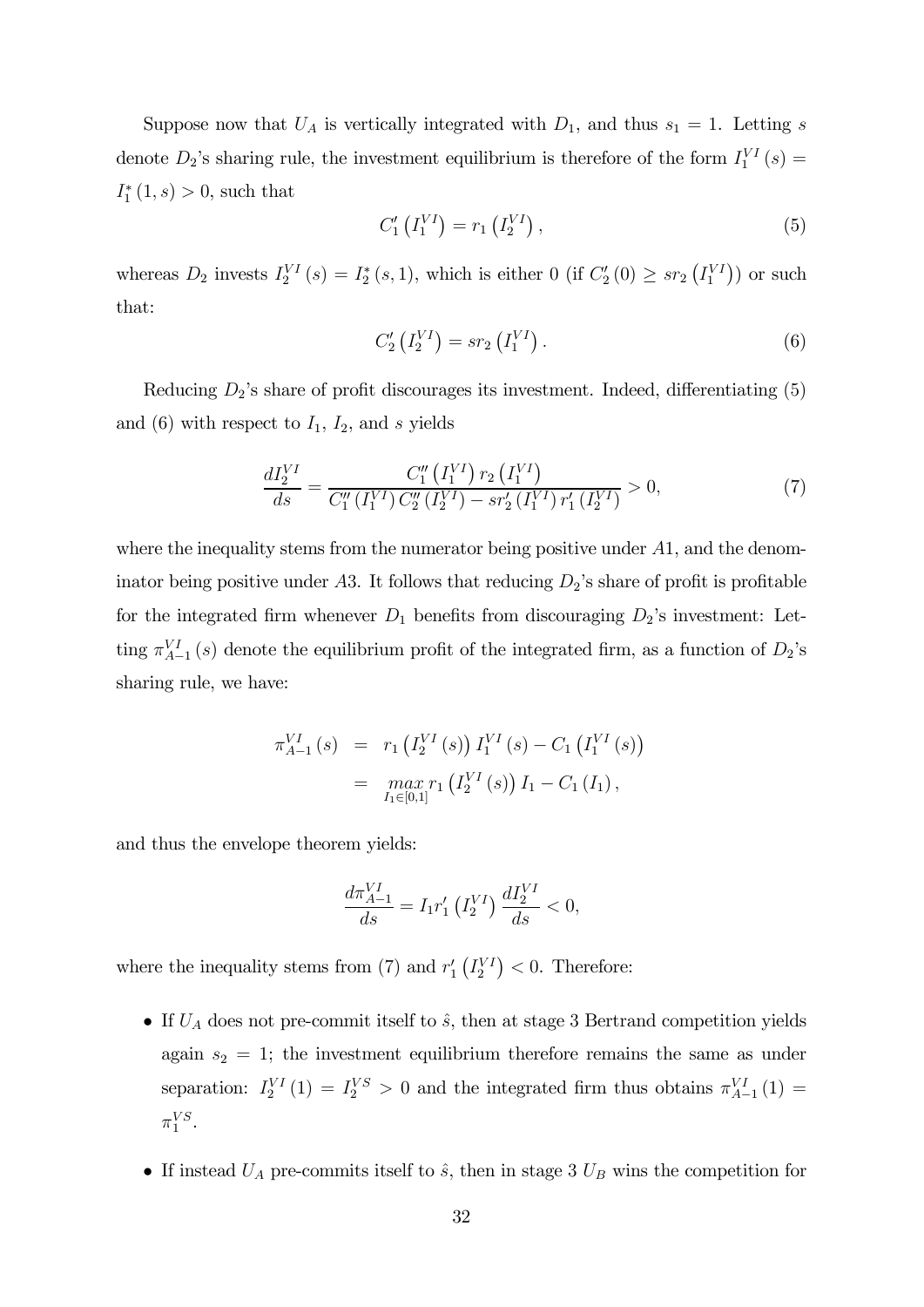$D_2$  by matching  $U_A$ 's offer.<sup>50</sup> Anticipating this, in the subgame that follows  $D_2$ reduces its equilibrium investment:  $I_2^{VI}(\hat{s}) < I_2^{VS}$ , and the integrated firm thus obtains a higher profit,  $\pi_{A-1}^{VI}(\hat{s}) > \pi_1^{VS}$ .

It follows that  $U_A$  chooses to pre-commit itself to  $\hat{s}$ .

# B Endogenous sharing rule at the pre-commitment stage

We consider here a variant of the simple model in which suppliers can, if they wish so, pre-commit themselves in stage 1 to any sharing rule  $\hat{s} \in [0,1]$ .

We start with the case of vertical separation. We first note that it cannot be the case that both suppliers choose to pre-commit themselves in stage 1. To see this, suppose that  $U_h$  opts for  $\hat{s}_h$  and the rival  $U_k$  opts for  $\hat{s}_k$  in stage 1:

- If  $\hat{s}_h$  <  $\hat{s}_k$ , then  $U_k$  loses the competition and would be better off not precommitting itself in stage 1, so as to save the cost  $\varepsilon$ .
- If  $\hat{s}_h = \hat{s}_k$ , then at least one supplier does not win the competition for sure, and would be better-off not pre-committing itself so as to undercut the other in stage 3.

Therefore, at least one supplier does not pre-commit itself in stage 1. But then, the other one is better off not pre-committing itself either, so as to save the cost  $\varepsilon$ and avoid being undercut for sure at stage 3. It follows that, under separation, no supplier pre-commits itself in stage 1; Bertrand competition in stage 3 then enables downstream firms to obtain the full benefits from their investments, and thus each  $D_i$ invests  $I_i^{VS} = I_i^*(1, 1)$ .

Let us now turn to the case where  $U_A$  is vertically integrated with  $D_1$ ;  $D_1$  thus obtains support at cost, and the only relevant competition is for  $D_2$ .

If  $U_A$  does not pre-commit itself in stage 1, then  $U_B$  cannot hope to make a profit in stage 3: If in stage 1 it opts for some  $\hat{s}_B < 1$ , then in stage 3  $U_A$  will undercut

<sup>&</sup>lt;sup>50</sup>Technically, in stage 3 the only continuation equilibrium is indeed that  $U_B$  offers exactly  $s_{B2} = \hat{s}$ and  $D_2$  picks  $U_B$  as supplier.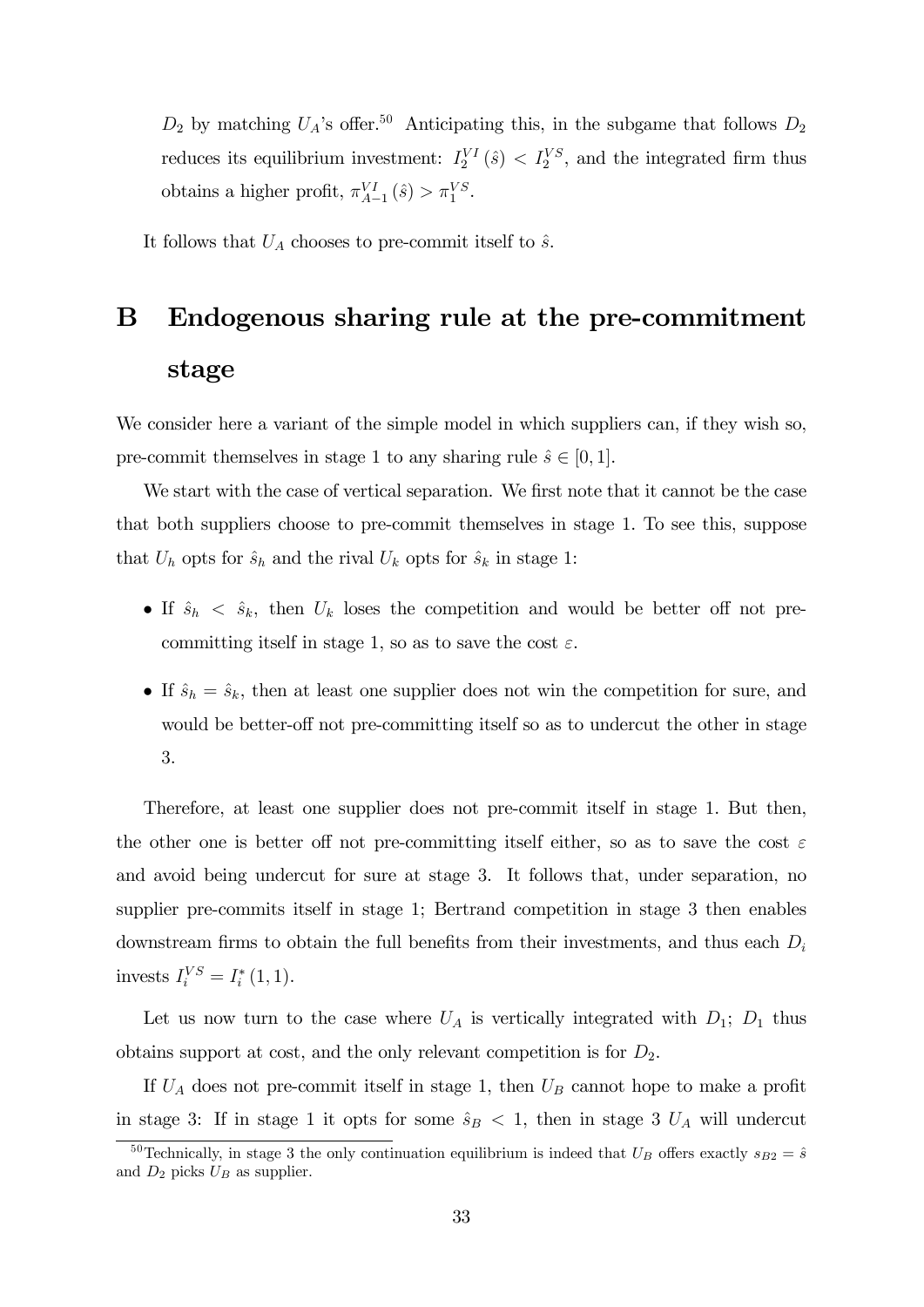it; and if it does not pre-commit itself (or opts for  $\hat{s}_B = 1$ ) in stage 1, then in stage 3 Bertrand competition drives profit down to zero. It is therefore best for  $U_B$  not to pre-commit itself, so as to save the cost  $\varepsilon$ . Therefore, any candidate equilibrium in which  $U_A$  does not pre-commit itself in stage 1 is such that  $D_2$  fully benefits from Bertrand competition in stage 3, and thus yields the same outcome as under separation; in particular,  $I_2 = I_2^{VS} > 0$ . But then,  $U_A$  would profitably deviate by pre-committing itself to, say,  $\hat{s}_A = 0$ , so as to expose  $D_2$  to being fully held-up by  $U_B$ , and discouraging in this way  $D_2$  from investing anything (that is,  $\hat{s}_A = 0$  would induce  $I_2 = 0$ ).

Suppose that  $U_A$  opts instead for a rule  $\hat{s}_A$  in stage 1, and let  $s^*$  denote the sharing rule that maximizes  $U_B$ 's profit:  $s^* = \arg \max_s \pi_B(s)$ , where

$$
\pi_B(s) \equiv (1-s)r_2(I_1^*(1,s))I_2^*(s,1).
$$

Note that, by construction,  $s^* < 1$ . As long as  $\hat{s}_A < s^*$ , it is best for  $U_B$  to pre-commit to  $\hat{s}_B = s^*$  in stage 1, so as to outbid  $U_A$  and obtain the profit  $\pi_B^* = \pi_B(s^*)$ ; but then,  $U_A$  would be better-off not pre-committing in stage 1 so as to save the cost  $\varepsilon$ . If instead  $U_A$  opts for  $\hat{s}_A = s^*$  in stage 1, then  $U_B$ 's best response is to (save the cost  $\varepsilon$  and) slightly outbid  $U_A$  in stage 3; this induces an equilibrium outcome where  $D_2$  invests  $I_2 = I_2^*(s^*, 1)$ . Finally, suppose that  $U_A$  opts for a more generous sharing rule  $\hat{s}_A > s^*$ in stage 1, and let

$$
s^{r}(\hat{s}_{A}) \equiv \arg\max_{s \ge \hat{s}_{A}} \pi_{B}(s)
$$

denote the sharing rule that maximizes  $U_B$ 's profit, among those that are at least as generous as  $\hat{s}_A$ .  $U_B$ 's best response can be of two types:

- If  $s^r(\hat{s}_A)=\hat{s}_A$ , then  $U_B$ 's best response to  $\hat{s}_A$  is to save the cost  $\varepsilon$  and win the competition by matching  $U_A$ 's offer in stage 3; this yields a candidate equilibrium in which  $D_2$  invests  $I_2^*(\hat{s}_A, 1)$ . But then,  $U_A$  could profitably deviate by precommitting itself to any  $\hat{s} \leq s^*$ , to as to induce  $U_B$  to offer  $s^*$  in stage 3 and in this way reduce  $D_2$ 's investment, from  $I_2^*(\hat{s}_A, 1)$  to  $I_2^*(s^*, 1)$ .
- If instead  $s^r(\hat{s}_A) > \hat{s}_A$ , then  $U_B$ 's best response to  $\hat{s}_A$  is to opt for  $\hat{s}_B = s^r(\hat{s}_A)$ in stage 1; this yields a candidate equilibrium in which  $D_2$  invests  $I_2^*(\hat{s}_B, 1)$ . But then,  $U_A$  could profitably deviate by not pre-committing itself in stage 1, as this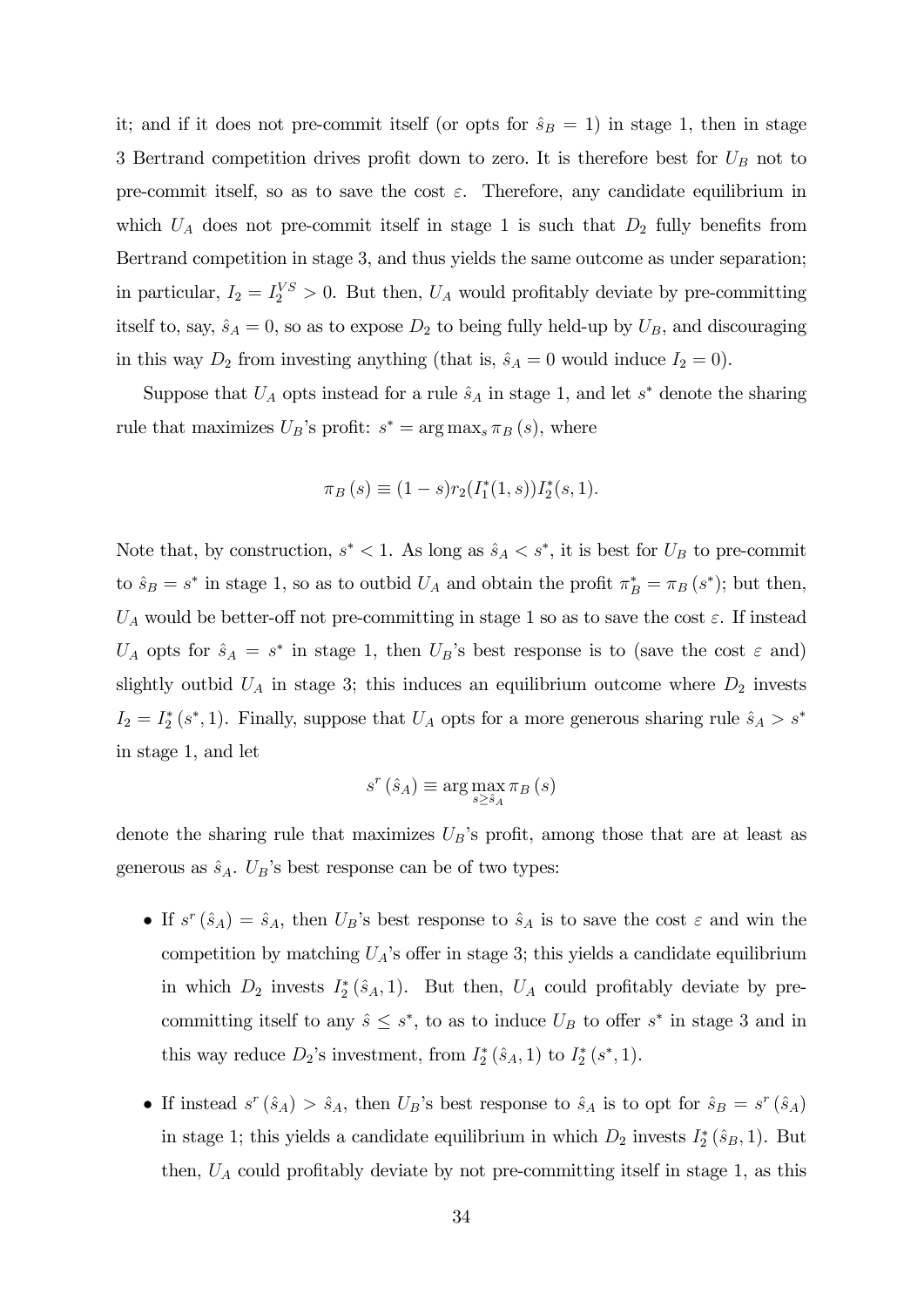would save the cost  $\varepsilon$  without affecting  $D_2$ 's investment.

Hence, the only equilibrium is such that  $U_A$  pre-commits itself to  $\hat{s}_A = s^*$  in stage 1, whereas  $U_B$  waits and slightly outbids  $U_A$  in stage 3. In this equilibrium,  $D_2$  must share its profit with  $U_B$  (as  $s^* < 1$ ), and thus invests less than under separation:  $I_2^{VI} =$  $I_2^*(s^*, 1) < I_2^{VS} = I_2^*(1, 1).$ 

# C Proof of Proposition 2

First, it is a dominant strategy for an independent supplier not to commit to offering a degraded support: doing so would be costly and could only put the supplier at a competitive disadvantage when competing for customers. It follows that, absent vertical integration, ex post Bertrand-like competition among suppliers enables downstream firms to obtain the best support  $(s = 1)$  at cost  $(T = 0)$ .

Suppose now that  $U_A$  is integrated with  $D_1$ . If  $U_A$  commits itself to offering  $D_2$  a degraded support  $\hat{s}$ , then in stage 3  $U_B$  holds  $D_2$  up:  $U_A$ 's best offer to  $D_2$  is to offer its degraded support at price  $T_{A2} = 0$ , and  $U_B$  wins the competition by offering full support  $(s_{B2} = 1)$ , but at a price matching  $U_A$ 's best offer (namely,  $T_{B2} = (1-\hat{s})r(I_1)I_2$ ), leaving  $D_2$  with only a share of its profit, equal to

$$
\hat{s}r(I_1)I_2.
$$

Anticipating this, in stage  $2 D_2$  chooses a lower investment than if  $U_A$  did not degrade its support. Whenever it benefits from reducing the investment of its downstream rival  $D_2$ , an integrated  $U_A$  thus prefers to commit itself to offering a degraded support to  $D_2$ , so as to put it at the mercy of the other supplier,  $U_B$ .

## D Proof of Proposition 3

As noted in the text, it is a dominant strategy for an independent supplier to provide ex post high-quality support. Suppose now that  $U_A$  is vertically integrated with  $D_1$ . Obviously,  $D_1$  still obtains high-quality support at cost (e.g., from  $U_A$ ). Consider now the suppliers' best offers to  $D_2$ .  $U_B$  provides high-quality support, and its best offer is to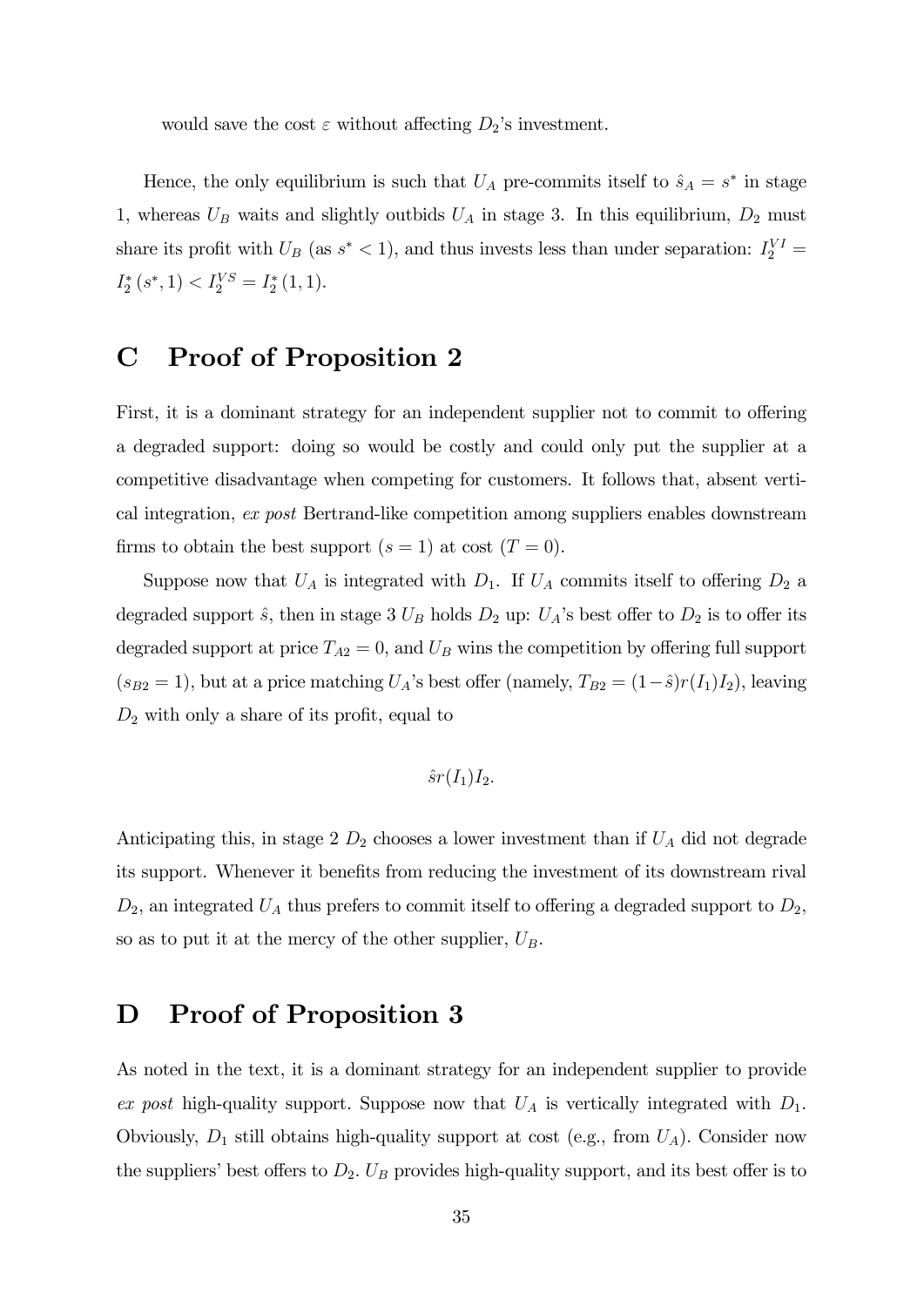provide at cost:  $\hat{T}_{B2} = 0$ . By contrast,  $U_A$  provides poor quality, so as to increase  $D_1$ 's profit from  $r_1 (1; \overline{s}, \overline{s})$  to  $r_1 (1; \overline{s}, \underline{s})$ . To win the competition for  $D_2$ ,  $U_A$  is thus willing to offer a subsidy of up to  $\hat{T}_{A2} = -[r_1(1;\overline{s},\underline{s}) - r_1(1;\overline{s},\overline{s})]$  (< 0). Therefore,  $U_A$ 's best offer gives  $D_2$  a net profit of

$$
\hat{\pi}_2^A = r_2(1; \underline{s}, \overline{s}) - \hat{T}_{A2} = r_2(1; \underline{s}, \overline{s}) + r_1(1; \overline{s}, \underline{s}) - r_1(1; \overline{s}, \overline{s}),
$$

whereas  $U_B$ 's best offer gives  $D_2$  a profit of

$$
\hat{\pi}_2^B = r_2(1; \overline{s}, \overline{s}) - \hat{T}_{B2} = r_2(1; \overline{s}, \overline{s}).
$$

 $U_B$  wins the competition when  $\hat{\pi}_2^B > \hat{\pi}_2^A$ , which amounts to

$$
0 > \hat{\pi}_2^A - \hat{\pi}_2^B
$$
  
=  $[r_2 (1; \underline{s}, \overline{s}) + r_1 (1; \overline{s}, \underline{s}) - r_1 (1; \overline{s}, \overline{s})] - r_2 (1; \overline{s}, \overline{s})$   
=  $\Delta \Pi$ .

That is,  $U_B$  wins the competition whenever degrading the quality of  $D_2$ 's support reduces total industry profit ( $\Delta \Pi < 0$ ), and in that case  $U_B$  is moreover able to charge a positive tariff: In equilibrium,  $U_B$  charges a tariff  $T_{B2}$  that leaves  $D_1$  indifferent between accepting the offer or opting for  $U_A$ 's best offer; that is, this tariff is such that  $r_2(I_2; \overline{s}, \overline{s}) - T_{B2} = \hat{\pi}_2^A$ , or:

$$
T_{B2} = r_2 (I_2; \overline{s}, \overline{s}) - \hat{\pi}_2^A = \hat{\pi}_2^B - \hat{\pi}_2^A = -\Delta \Pi > 0.
$$

### E Proof of Proposition 4

In the case of vertical separation, in stage 3 Bertrand-like competition enables downstream firms to obtain high-quality support at cost. Each  $D_i$  thus obtains a profit equal to  $[r_i (I_j; \overline{s}, \overline{s}) - c_i] I_i$ ; hence, if  $c_i < r_i (1; \overline{s}, \overline{s})$  ( $\langle r_i (0; \overline{s}, \overline{s}) \rangle$ , then at stage 1 it is a dominant strategy to invest:  $I_1 = I_2 = 1$ . Suppose now that  $U_A$  is vertically integrated with  $D_1$ . As  $D_1$  still obtains again high-quality support at cost, it keeps investing:  $I_1 = 1$ . By contrast, if in addition  $c_2 > r_2 (1; \overline{s}, \overline{s}) + \Delta \Pi$  (which implies  $\Delta \Pi < 0$ ), then  $D_2$  is better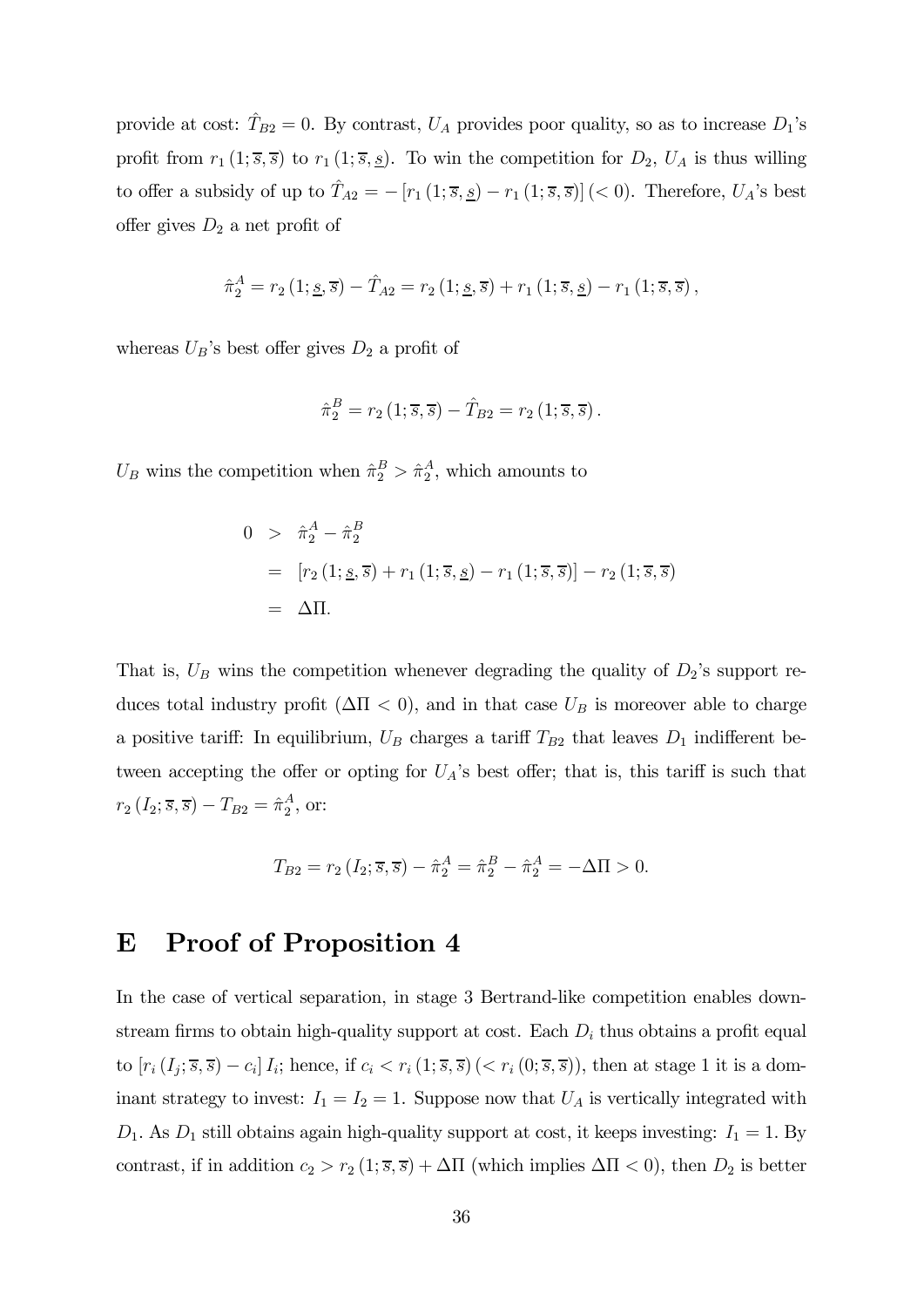off not investing, as it would only obtain  $\hat{\pi}_2^B - T_{B2} = r_2 (1; \overline{s}, \overline{s}) + \Delta \Pi < c_2$ . A similar reasoning applies if instead  $D_2$  is vertically integrated, replacing the last condition with  $c_1 > r_1 (1; \overline{s}, \overline{s}) + \Delta \Pi.$ 

## $\mathbf{F}$   $\Delta \Pi < 0$ : Examples

#### F.1 Linear differentiated Cournot duopoly

Consider a Cournot duopoly in which  $D_i$  faces a demand  $P_i(q_i, q_j) = 1 - q_i - \sigma q_j$ and a linear cost  $C_i(q_i) = c_i q_i$ . The equilibrium quantities profits are of the form  $\pi_{i}^{C}\left(c_{i}, c_{j}\right)=\left[q_{i}^{C}\left(c_{i}, c_{j}\right)\right]^{2}$ , where

$$
q_i^C(c_i, c_j) = \frac{2 - \sigma - 2c_i + \sigma c_j}{4 - \sigma^2}
$$

as long as  $c_i < (2 - \sigma + \sigma c_j) / 2$ , and  $q_i^C(c_i, c_j) = 0$  otherwise. Suppose now that degrading  $D_i$ 's support increases its cost from  $c_i = 0$  to  $c_i = c$ . Degrading  $D_2$ 's support then eliminates  $D_2$  when  $c \ge \bar{c} \equiv 1 - \sigma/2$ , in which case  $D_1$  monopolizes the industry and obtains  $\Pi_1^m = 1/4$ ; when instead  $c < \bar{c}$ , total industry profit is equal to:

$$
\Pi^{C}(c) = \frac{(2-\sigma)^{2} 2 (1-c) + (4+\sigma^{2}) c^{2}}{(4-\sigma^{2})^{2}}.
$$

Note that

$$
\frac{d\Pi^C(c)}{dc} = \frac{-2(2-\sigma)^2 + 2c(4+\sigma^2)}{(4-\sigma^2)^2}.
$$

Therefore  $\Pi^C(c)$  decreases in  $c$  for  $c \in [0, \hat{c}]$ , where  $\hat{c} \equiv \frac{4-4\sigma+\sigma^2}{4+\sigma^2} \leq \overline{c}$  (with a strict inequality for  $\sigma > 0$ ), whereas it increases for  $c \in [\hat{c}, \bar{c}]$  (and remains equal to  $\Pi_1^m = 1/4$ afterwards). In this framework, we thus have  $\Delta \Pi < 0$  for any  $c \in [0, \hat{c}]$ , while the sign of  $\Delta\Pi$  (=  $\Pi^C$  (c) –  $\Pi^C$  (0)) may be ambiguous for larger values of c. The overall impact of any discrete handicap is however more likely to be negative as firms become more differentiated: The comparison between "complete foreclosure"  $(c = \bar{c} = 1 - \sigma/2)$  and "full access"  $(c = 0)$  yields:

$$
\Delta \bar{\Pi}(\bar{c}) = \Pi(\bar{c}) - \Pi(0) = \frac{\sigma^2 + 4\sigma - 4}{4(2+\sigma)^2},
$$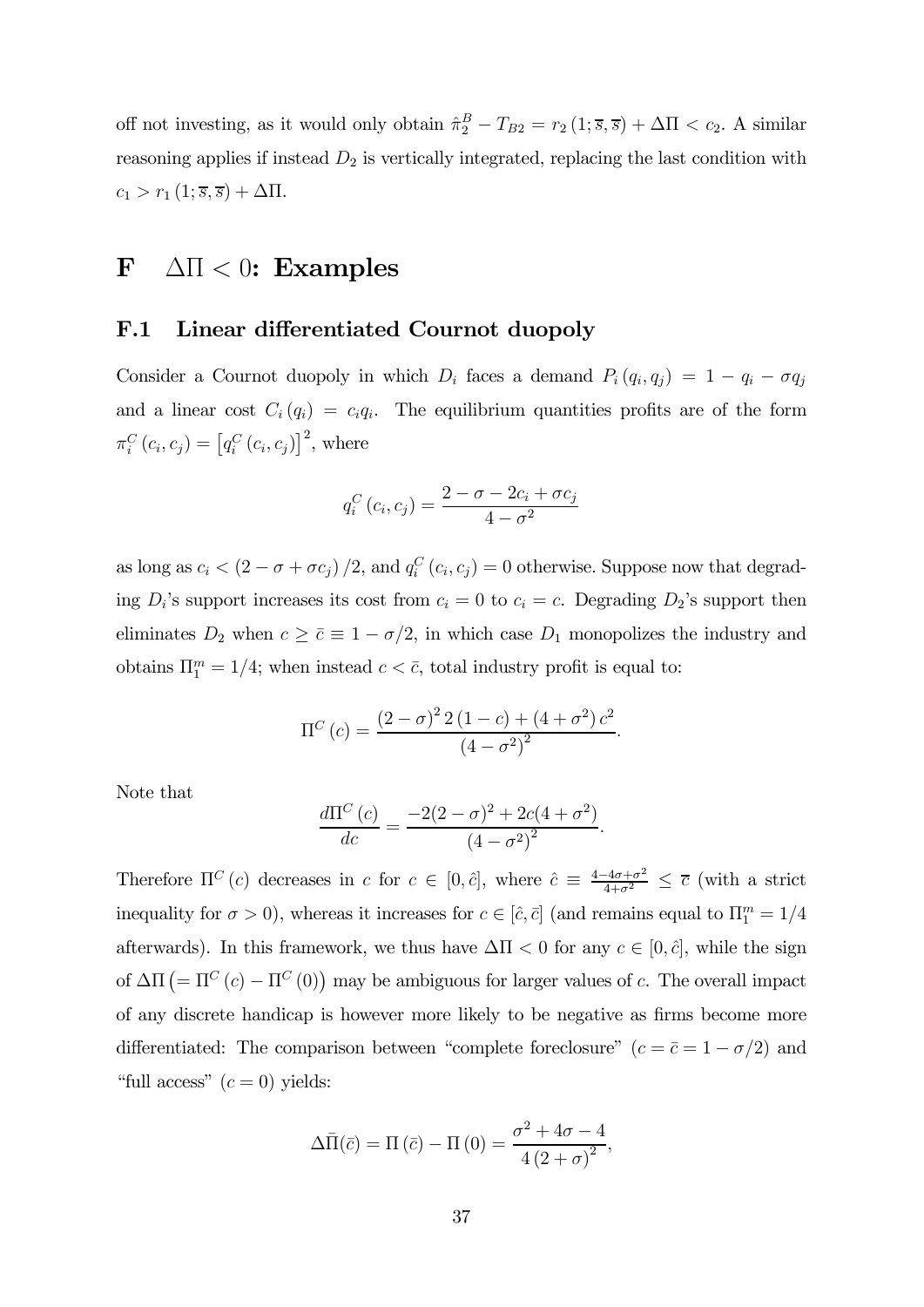which increases with  $\sigma$ . It is moreover negative whenever  $\sigma < \hat{\sigma} = 2\sqrt{2} - 2 \simeq 0.83$ , in which case degrading  $D_2$ 's support reduces total industry profit for any cost handicap (i.e., for any  $c > 0$ ).

Clearly, the same analysis obtains when degrading  $D_i$ 's support alters the quality of its offering. Suppose for instance that  $D_i$ 's demand is now given by

$$
P_i(q_i, q_j) = 1 + s_i - q_i - \sigma q_j,
$$

where  $s_i$  denotes  $D_i$ 's product quality. This is formally equivalent to the previous model, as decreasing  $s_i$  amounts to increase the net "quality-adjusted" cost  $c_i - s_i$ .

Finally, we show that a similar insight applies when firms have captive customer bases. To see this, suppose that firms supply two customer segments:

- In the *competitive* segment, they face a mass of consumers  $1 \beta$  with inverse demand  $P(Q) = 1 - Q$ , and thus obtain  $(1 - \beta) (1 - 2c_i + c_j)^2 / 9$ .
- In addition, each firm supplies a *captive base* of mass  $\beta$ , in which it freely exploits the same demand and thus obtains a profit  $\beta (1 - c_i)^2 / 4$ .

Interpreting again a degradation of the support as increasing the cost from  $c_i = 0$  to  $c_i = c$ , degrading  $D_2$ 's support yields an industry profit equal to:

$$
\Pi^{C}(c) = (1 - \beta) \frac{2 - 2c + 5c^{2}}{9} + \beta \frac{2 - 2c + c^{2}}{4}.
$$

Note that

$$
\frac{d\Pi^C(c)}{dc} = -\frac{4 + 5\beta - (20 - 11\beta)c}{18}.
$$

Therefore  $\Pi^C(c)$  decreases in  $c$  for  $c \in [0, \hat{c}_{\beta}]$ , where  $\hat{c}_{\beta} \equiv \frac{4+5\beta}{20-11\beta}$ , and the overall impact of any discrete handicap is more likely to be negative as captive bases become more important: The comparison between "complete foreclosure"  $(c = \bar{c} = 1/2)$  and "full access"  $(c = 0)$  now yields:

$$
\Delta \bar{\Pi}(\bar{c}) = \Pi (\bar{c}) - \Pi (0) = \frac{4 - 31\beta}{144},
$$